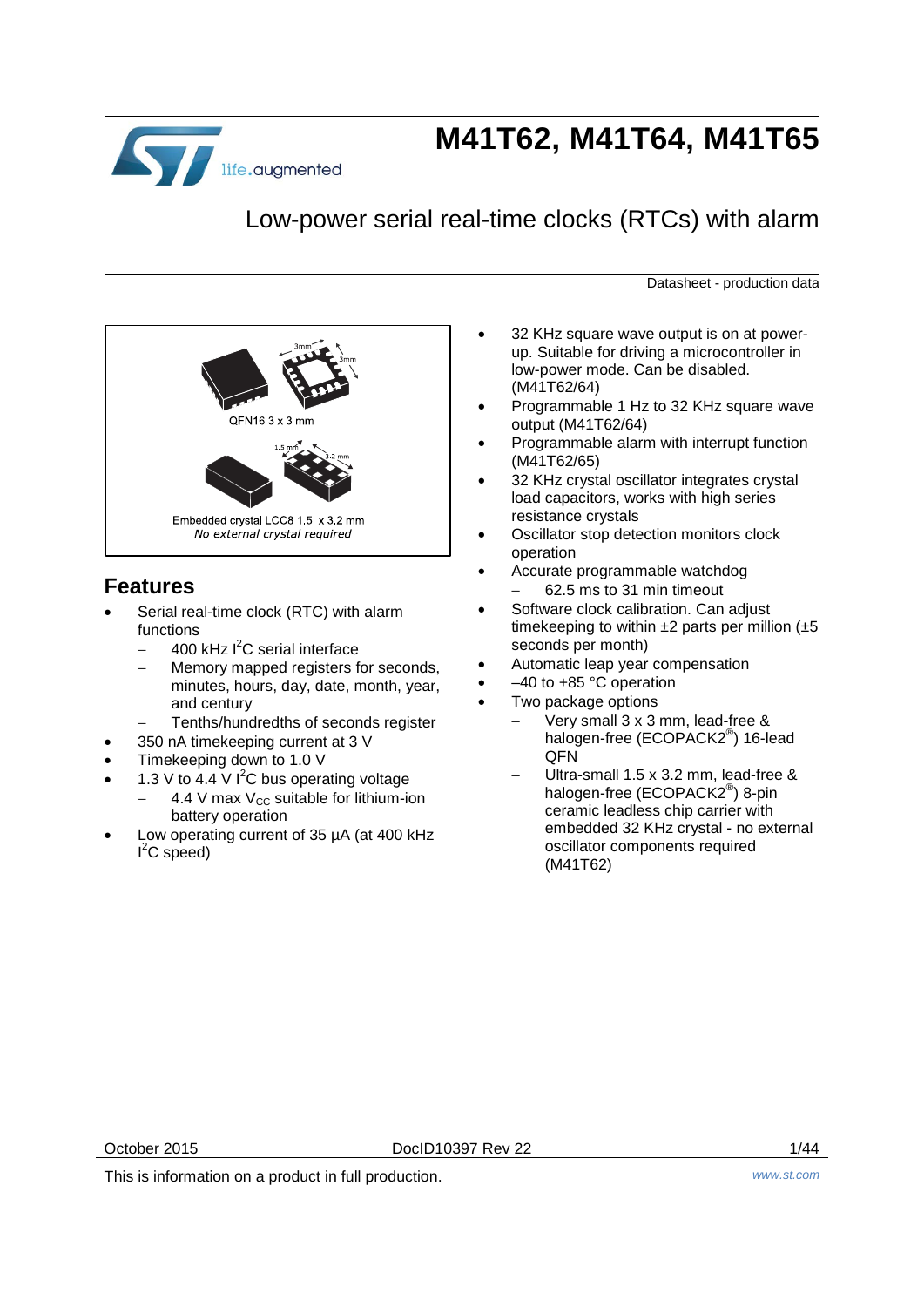|   | <b>Contents</b> |       |    |
|---|-----------------|-------|----|
| 1 |                 |       |    |
| 2 |                 |       |    |
|   | 2.1             |       |    |
|   |                 | 2.1.1 |    |
|   |                 | 2.1.2 |    |
|   |                 | 2.1.3 |    |
|   |                 | 2.1.4 |    |
|   |                 | 2.1.5 |    |
|   | 2.2             |       |    |
|   | 2.3             |       |    |
| 3 |                 |       |    |
|   | 3.1             |       |    |
|   | 3.2             |       |    |
|   | 3.3             |       |    |
|   | 3.4             |       |    |
|   | 3.5             |       |    |
|   | 3.6             |       |    |
|   | 3.7             |       |    |
|   | 3.8             |       |    |
|   | 3.9             |       |    |
|   | 3.10            |       |    |
|   | 3.11            |       |    |
|   | 3.12            |       |    |
| 4 |                 |       | 28 |
| 5 |                 |       |    |
| 6 |                 |       |    |
|   | 6.1             |       |    |
|   | 6.2             |       |    |
|   |                 |       |    |
|   | 7.1             |       |    |
|   | 7.2             |       |    |
|   | 7.3             |       |    |
|   |                 |       |    |

| DocID10397 Rev 22 |  |
|-------------------|--|
|                   |  |

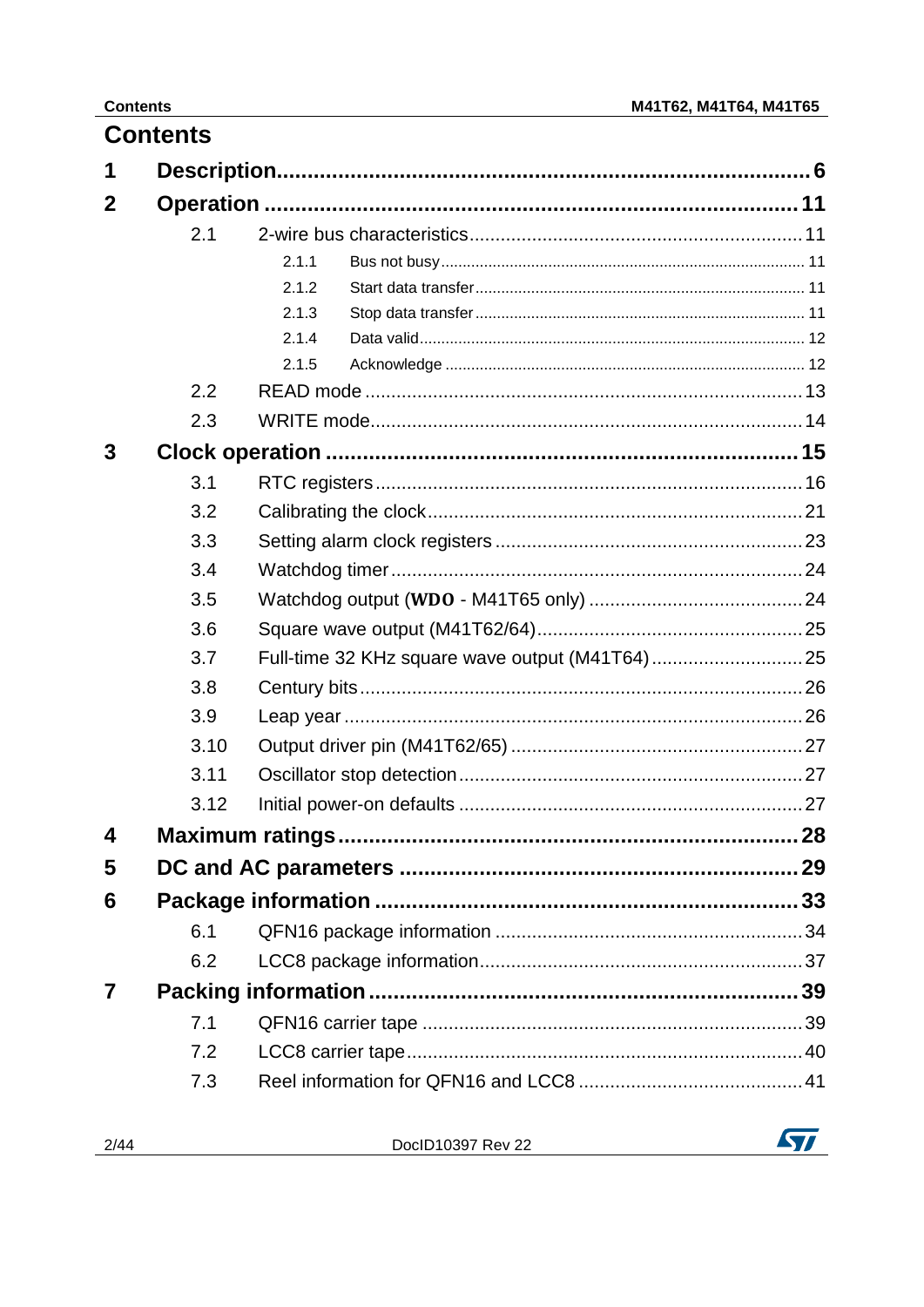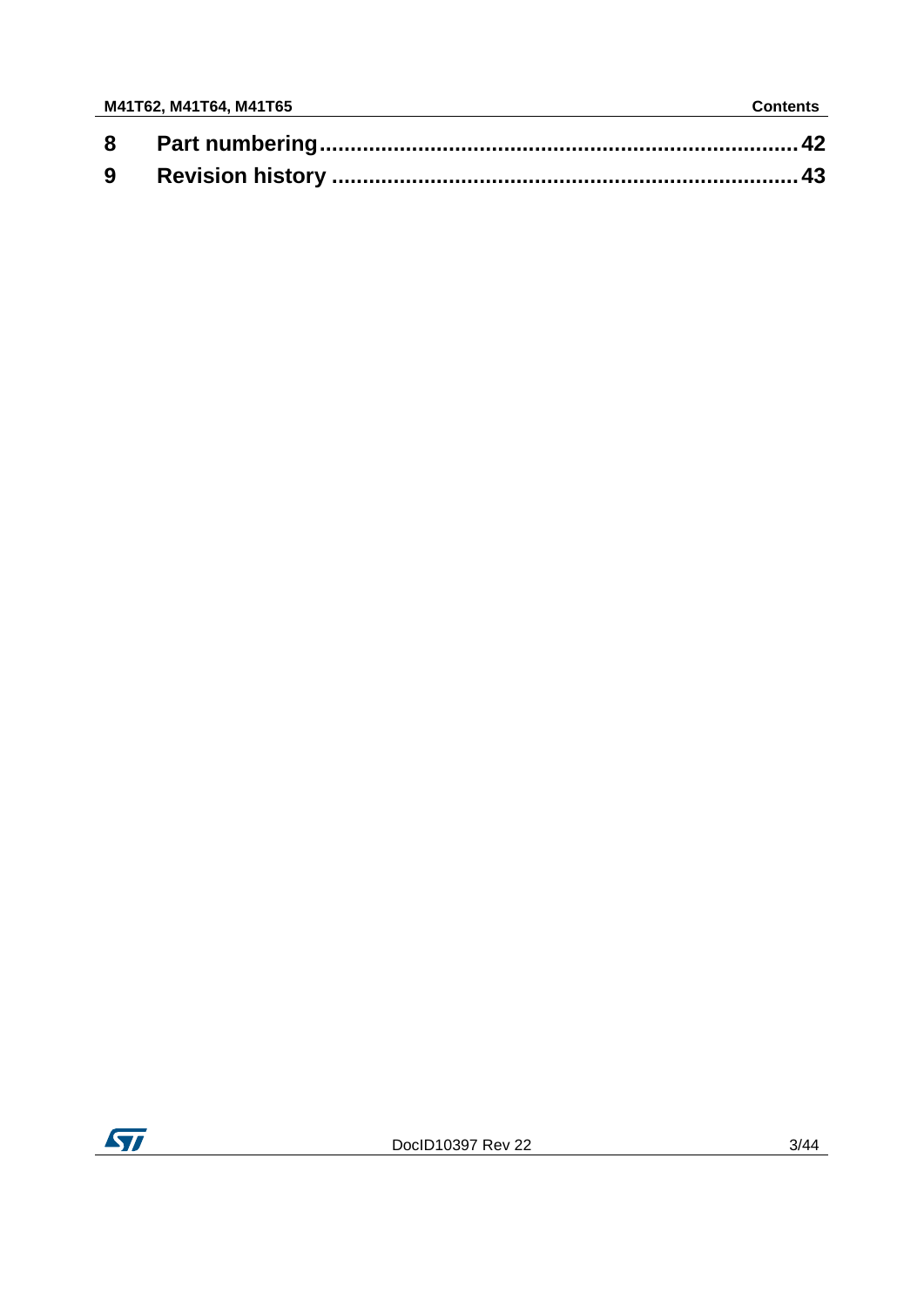# **List of tables**

| Table 18: QFN16 - 16-pin, quad, flat package, no-lead, 3x3 mm, package mechanical data35 |                                                                                      |  |
|------------------------------------------------------------------------------------------|--------------------------------------------------------------------------------------|--|
|                                                                                          |                                                                                      |  |
|                                                                                          |                                                                                      |  |
|                                                                                          |                                                                                      |  |
|                                                                                          |                                                                                      |  |
|                                                                                          |                                                                                      |  |
|                                                                                          |                                                                                      |  |
|                                                                                          |                                                                                      |  |
|                                                                                          |                                                                                      |  |
|                                                                                          |                                                                                      |  |
|                                                                                          |                                                                                      |  |
|                                                                                          |                                                                                      |  |
|                                                                                          |                                                                                      |  |
|                                                                                          |                                                                                      |  |
|                                                                                          |                                                                                      |  |
|                                                                                          |                                                                                      |  |
|                                                                                          |                                                                                      |  |
|                                                                                          |                                                                                      |  |
|                                                                                          | Table 19: LCC8 - 8-pin, 1.5 x 3.2 mm leadless chip carrier package mechanical data37 |  |
|                                                                                          |                                                                                      |  |
| Table 21: Reel dimensions for 12 mm carrier tape - QFN16 and LCC8 packages41             |                                                                                      |  |
|                                                                                          |                                                                                      |  |
|                                                                                          |                                                                                      |  |



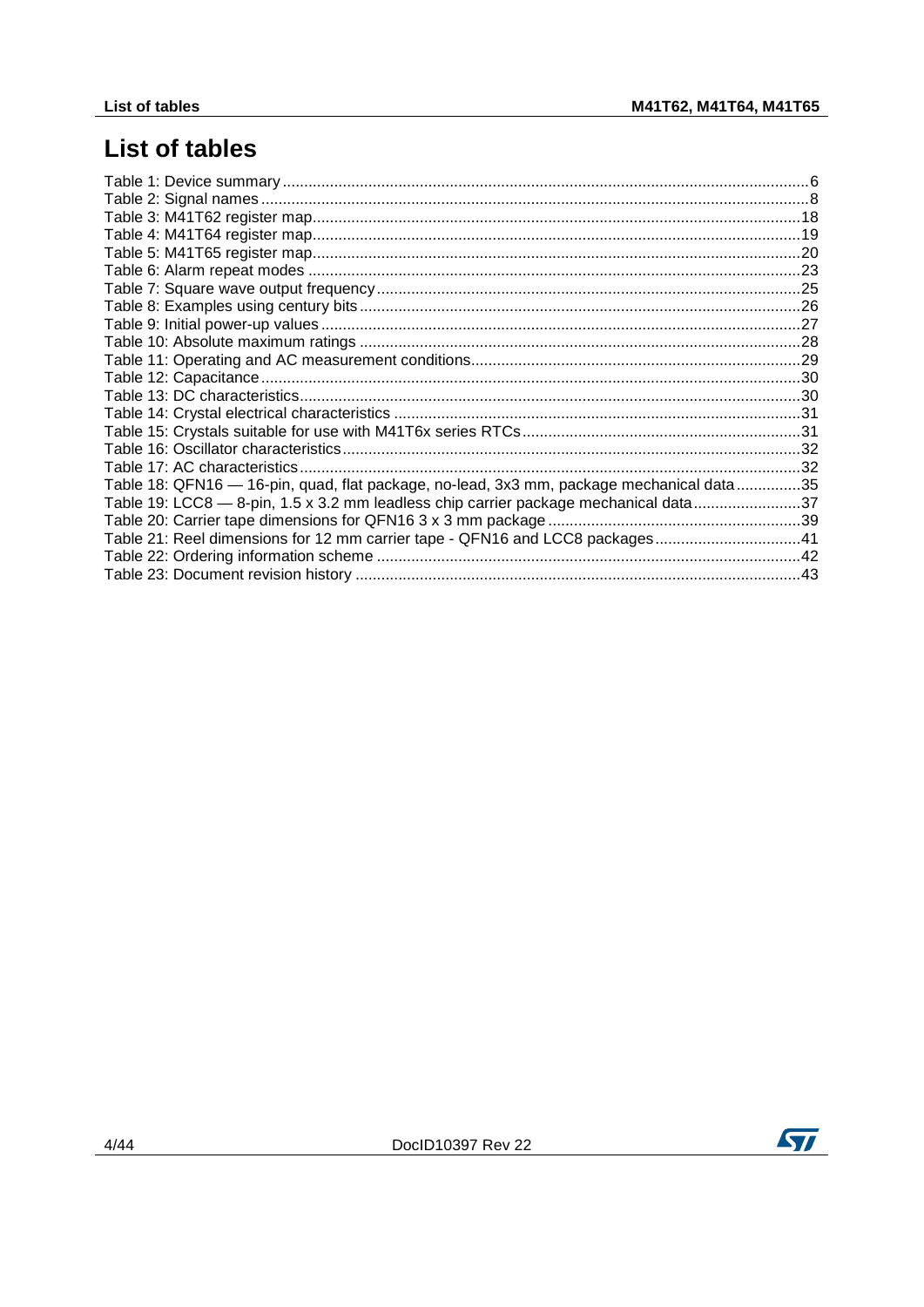# **List of figures**

| Figure 25: QFN16 - 16-pin, quad, flat package, no-lead, 3x3 mm, package outline 34       |  |
|------------------------------------------------------------------------------------------|--|
| Figure 26: QFN16 - 16-pin, quad, flat package, no-lead, 3 x 3 mm recommended footprint36 |  |
| Figure 27: LCC8 - 8-pin, 1.5 x 3.2 mm leadless chip carrier package outline 37           |  |
| Figure 28: LCC8 - 8-pin, 1.5 x 3.2 mm leadless chip carrier recommended footprint 38     |  |
|                                                                                          |  |
|                                                                                          |  |
|                                                                                          |  |

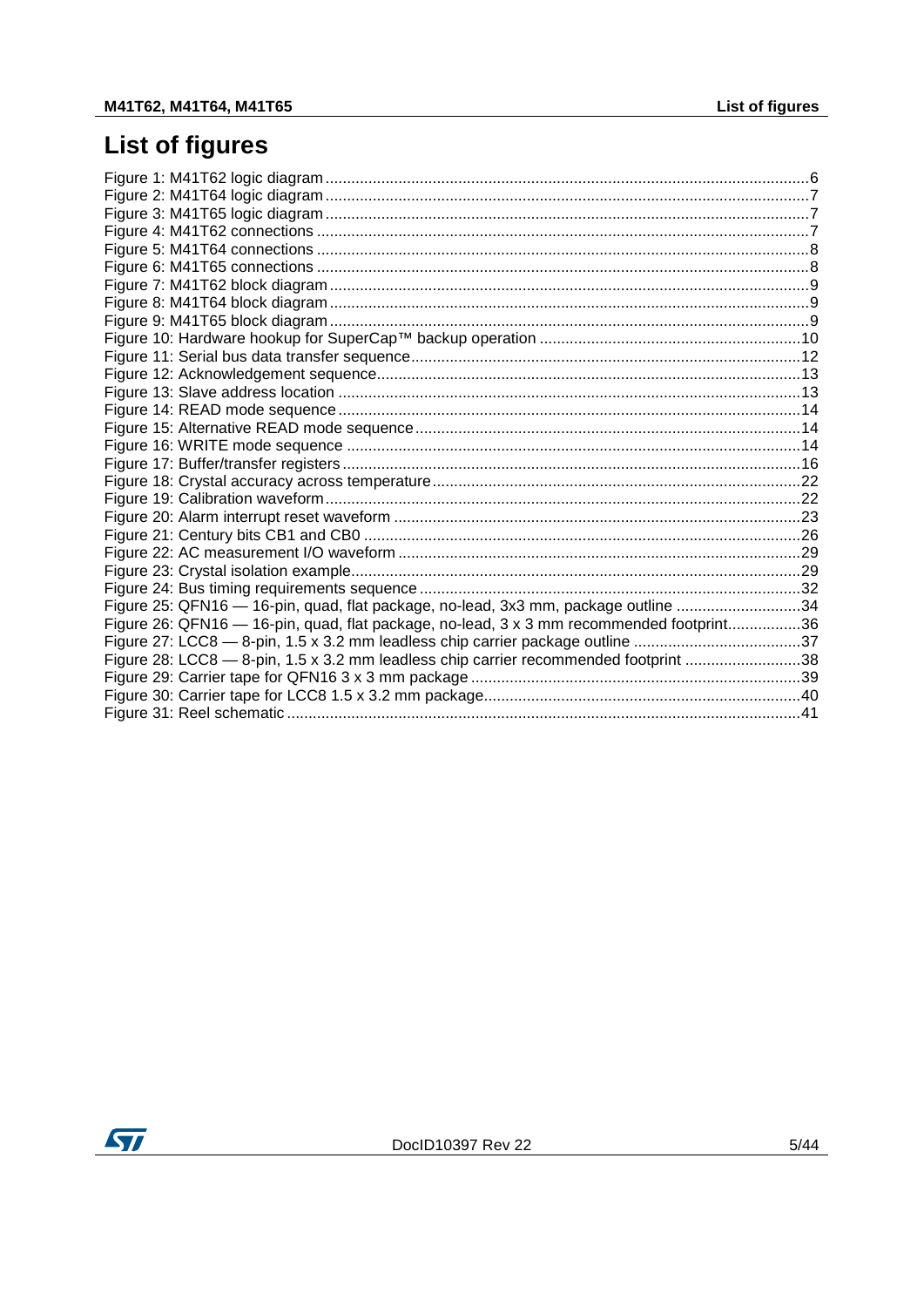# **1 Description**

<span id="page-5-0"></span>The M41T6x is a low-power serial real-time clock (RTC) with a built-in 32.768 kHz oscillator. Eight registers are used for the clock/calendar function and are configured in binary-coded decimal (BCD) format. An additional eight registers provide status/control of alarm, 32 KHz output, calibration, and watchdog functions. Addresses and data are transferred serially via a two-line, bidirectional  $1^2C$  interface. The built-in address register is incremented automatically after each WRITE or READ data byte.

Functions available to the user include a time-of-day clock/calendar, alarm interrupts (M41T62/65), 32 KHz output (M41T62/64), programmable square wave output (M41T62/64), and watchdog output (M41T65). The eight clock address locations contain the century, year, month, date, day, hour, minute, second and tenths/hundredths of a second in 24-hour BCD format. Corrections for 28-, 29- (leap year), 30- and 31-day months are made automatically.

<span id="page-5-1"></span>The M41T6x is supplied in two very small packages: a tiny, 3 x 3 mm 16-pin QFN which requires a user-supplied 32 KHz crystal, and an ultra-small 1.5 x 3.2 mm LCC with embedded crystal - no external crystal is required.

| <b>Device</b> | <b>Basic</b><br><b>RTC</b> | <b>Alarms</b> | <b>OSC</b> fail<br>detect | Watchdog<br>timer | <b>Calibration</b> | <b>SQW</b><br>output | <b>IRQ</b><br>output | W <sub>D</sub> O<br>output | $F_{32K}$<br>output |
|---------------|----------------------------|---------------|---------------------------|-------------------|--------------------|----------------------|----------------------|----------------------------|---------------------|
| M41T62        |                            |               |                           |                   |                    |                      |                      |                            |                     |
| M41T64        |                            |               |                           |                   |                    |                      |                      |                            |                     |
| M41T65        |                            |               |                           |                   |                    |                      |                      |                            |                     |

<span id="page-5-2"></span>

### **Figure 1: M41T62 logic diagram**

- 1. Open drain.
- 2. Defaults to 32 KHz on power-up.<br>3. Not bonded on LCC package
- Not bonded on LCC package.

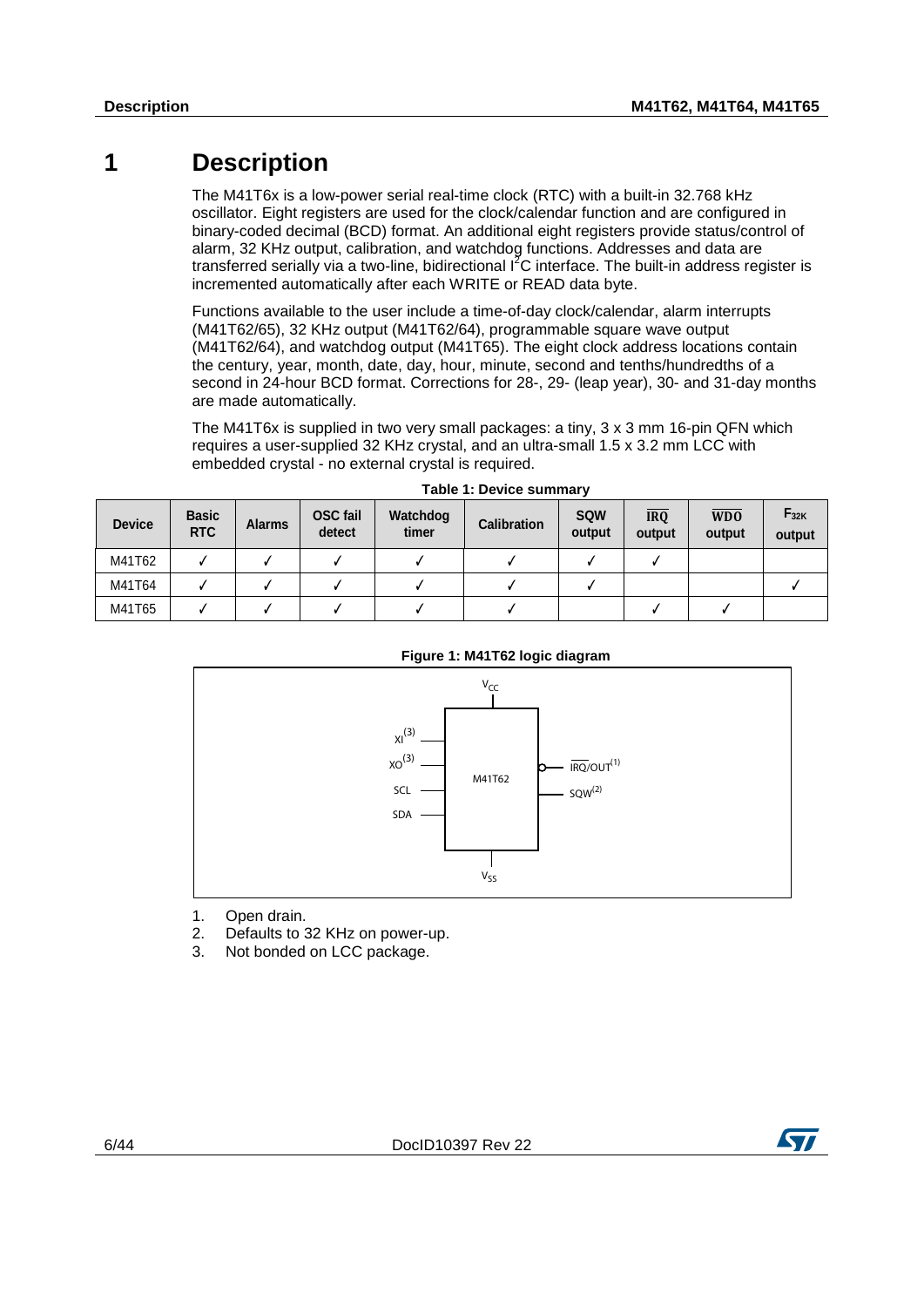<span id="page-6-0"></span>

- 1. Open drain.<br>2. Defaults to 3
- Defaults to 32 KHz on power-up.



<span id="page-6-1"></span>

1. Open drain.

**Figure 4: M41T62 connections**

<span id="page-6-2"></span>

- 1. SQW output defaults to 32 KHz upon power-up.<br>2. Open drain.
- Open drain.

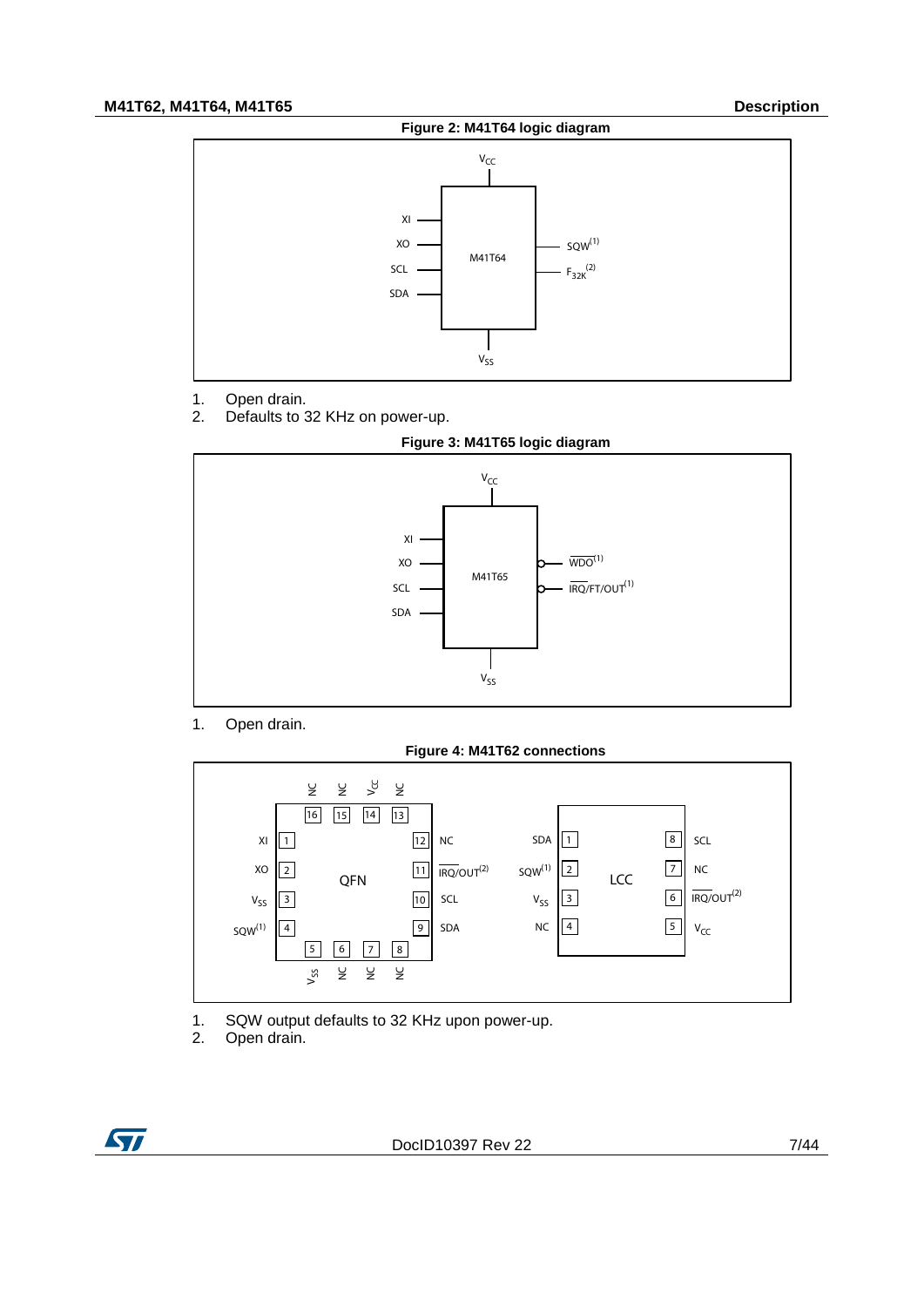<span id="page-7-1"></span>

- 1. Enabled on power-up.<br>2. Open drain.
- Open drain.

<span id="page-7-2"></span>

1. Open drain.

**Table 2: Signal names**

<span id="page-7-0"></span>

| ΧI               | Oscillator input                                                                          |
|------------------|-------------------------------------------------------------------------------------------|
| XO               | Oscillator output                                                                         |
| <b>SDA</b>       | Serial data input/output                                                                  |
| <b>SCL</b>       | Serial clock input                                                                        |
| <b>IRQ/OUT</b>   | Interrupt or OUT output (open drain)                                                      |
| IRQ/FT/OUT       | Interrupt, frequency test, or OUT output (open drain)                                     |
| SQW              | Programmable square wave - defaults to 32 KHz on power-up (open drain for<br>M41T64 only) |
| $F_{32K}$        | Dedicated 32 KHz output (M41T64 only)                                                     |
| W <sub>D</sub> O | Watchdog timer output (open drain)                                                        |
| $V_{\rm CC}$     | Supply voltage                                                                            |
| $V_{SS}$         | Ground                                                                                    |

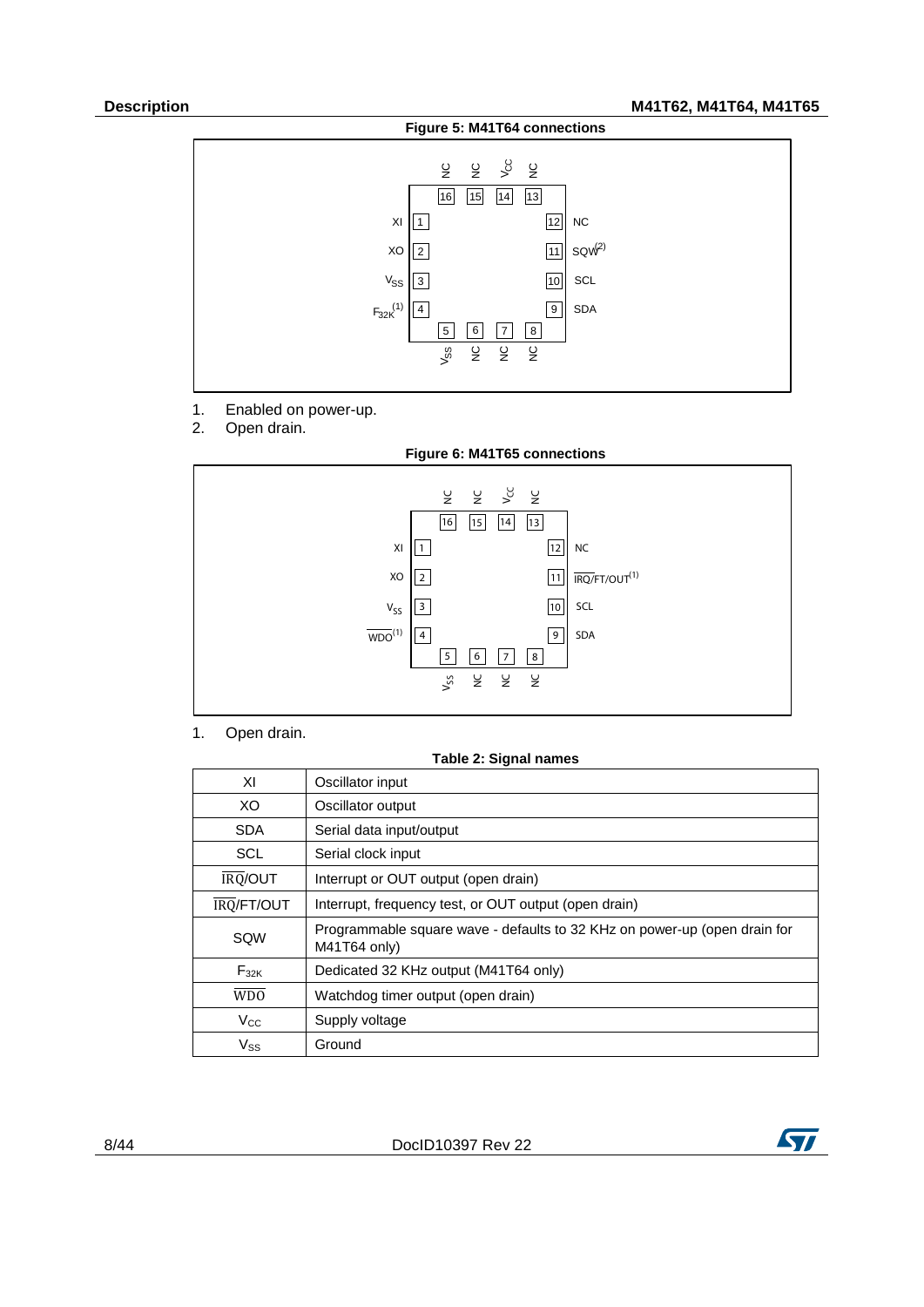### **M41T62, M41T64, M41T65 Description**

#### **Figure 7: M41T62 block diagram**

<span id="page-8-0"></span>

- 1. Open drain.
- 2. Defaults to 32 KHz on power-up.<br>3. Not bonded on embedded crysta
- Not bonded on embedded crystal (LCC) package.



<span id="page-8-1"></span>

- 1. Defaults enabled on power-up.<br>2. Open drain.
- Open drain.



<span id="page-8-2"></span>

1. Open drain.

**ST**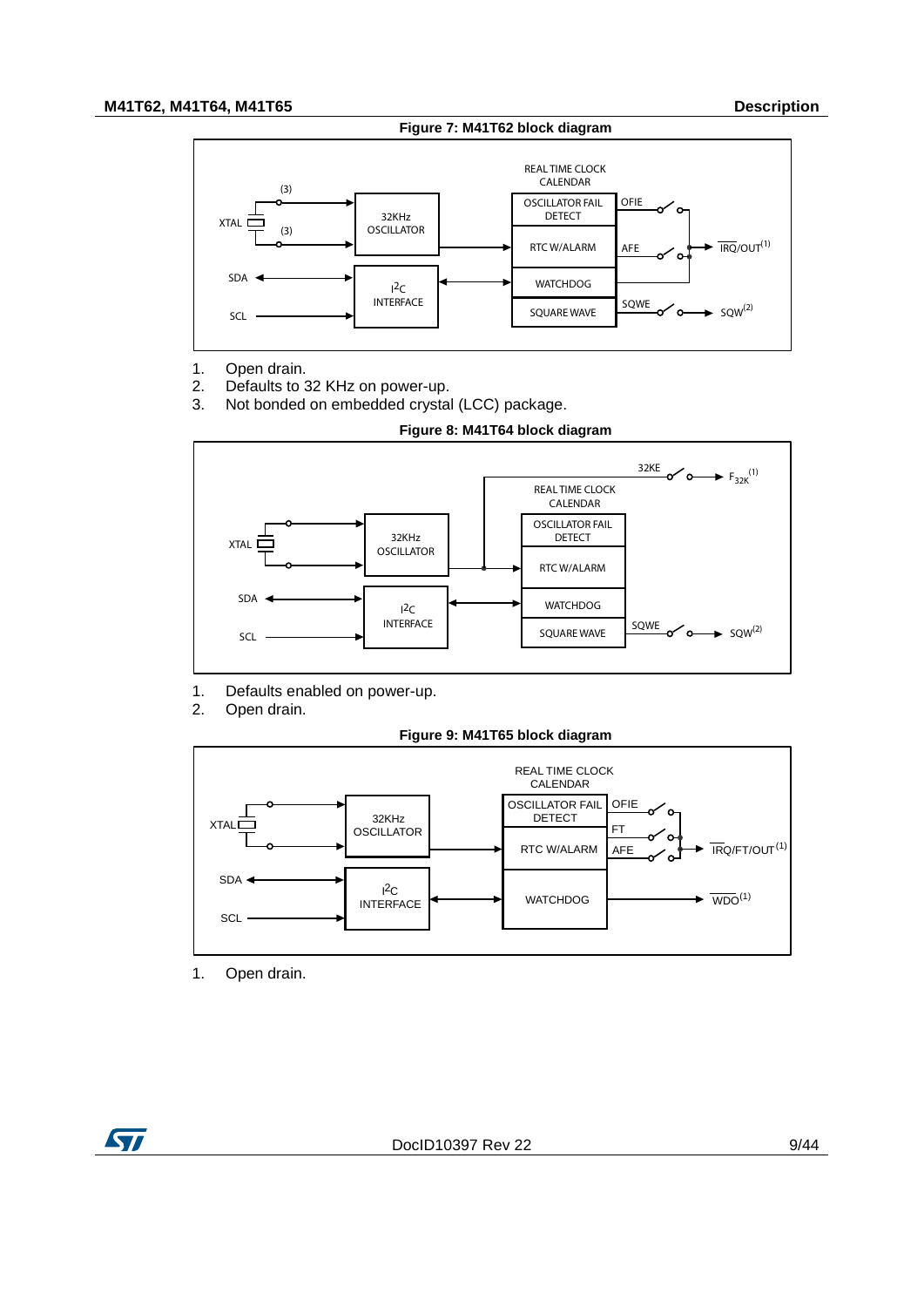

<span id="page-9-0"></span>

- 1. Diode D2 required on open drain pin (M41T65 only) when using SuperCap (or battery) backup. Low threshold BAT42 schottky diode recommended (see note below). D1 and D2 should be of the same type.
- 2. For M41T62 and M41T65 (open drain).
- For M41T65 (open drain).
- 4. For M41T64 (open drain).

*Note: Some power supplies, when shut off, can present a leakage path to ground which will shorten the backup time provided by the SuperCap (or battery). In such cases, a very low leakage diode is recommended for D1 (and D2). A non-schottky such as the 1N4148 will have very low reverse leakage.*

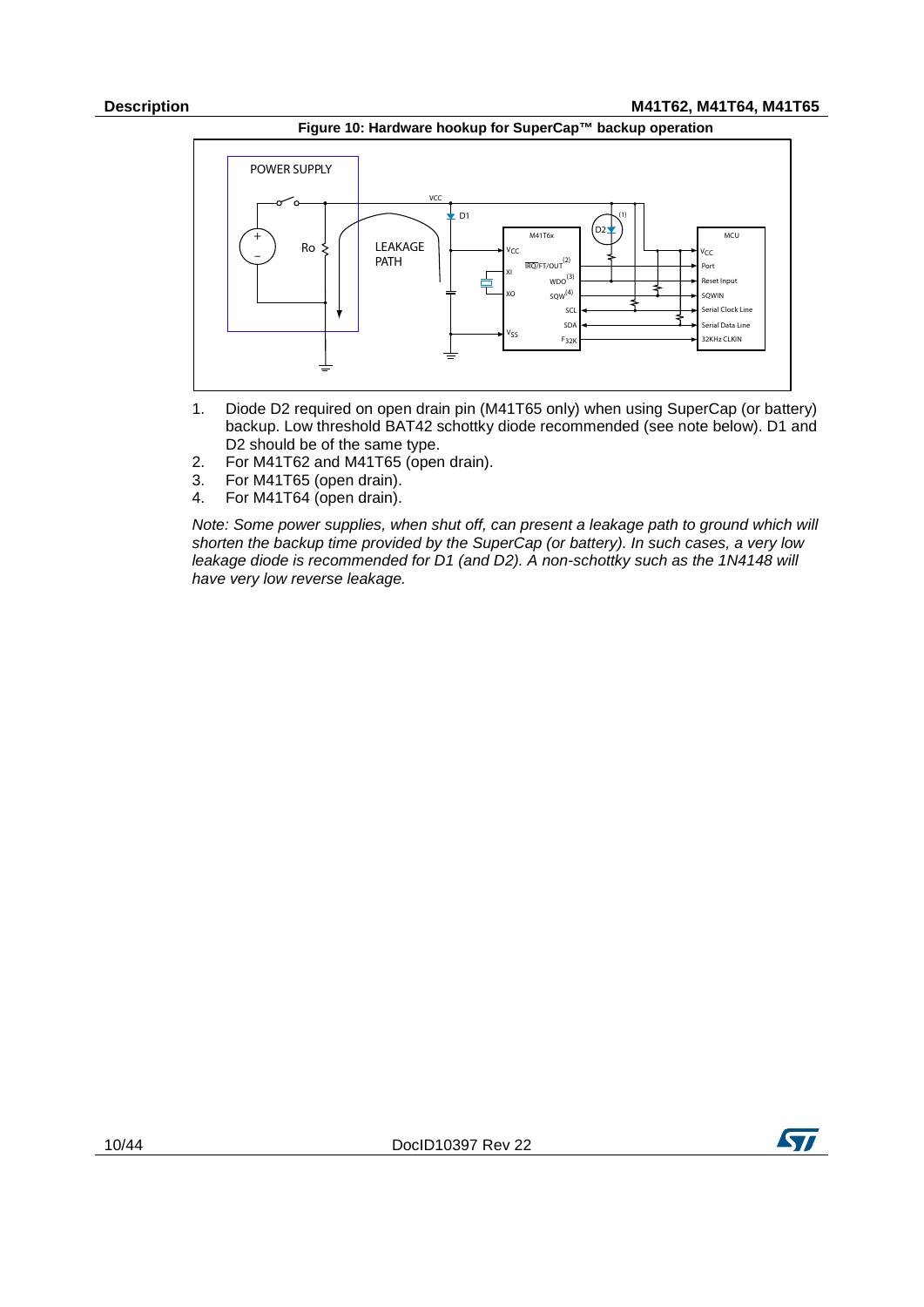# **2 Operation**

<span id="page-10-0"></span>The M41T6x clock operates as a slave device on the serial bus. Access is obtained by implementing a start condition followed by the correct slave address (D0h). The 16 bytes contained in the device can then be accessed sequentially in the following order:

- 1<sup>st</sup> byte: tenths/hundredths of a second register
- $2<sup>nd</sup>$  byte: seconds register
- 3<sup>rd</sup> byte: minutes register
- 4<sup>th</sup> byte: hours register
- 5<sup>th</sup> byte: square wave/day register
- $6<sup>th</sup>$  byte: date register
- 7<sup>th</sup> byte: century/month register
- $8<sup>th</sup>$  byte: year register
- $9<sup>th</sup>$  byte: calibration register
- 10<sup>th</sup> byte: watchdog register
- $11^{th}$   $15^{th}$  bytes: alarm registers
- <span id="page-10-1"></span> $16<sup>th</sup>$  byte: flags register

### **2.1 2-wire bus characteristics**

The bus is intended for communication between different ICs. It consists of two lines: a bidirectional data signal (SDA) and a clock signal (SCL). Both the SDA and SCL lines must be connected to a positive supply voltage via a pull-up resistor.

The following protocol has been defined:

- Data transfer may be initiated only when the bus is not busy.
- During data transfer, the data line must remain stable whenever the clock line is high.
- Changes in the data line, while the clock line is high, will be interpreted as control signals.

<span id="page-10-2"></span>Accordingly, the following bus conditions have been defined.

### **2.1.1 Bus not busy**

<span id="page-10-3"></span>Both data and clock lines remain high.

### **2.1.2 Start data transfer**

A change in the state of the data line, from high to low, while the clock is high, defines the START condition.

### **2.1.3 Stop data transfer**

<span id="page-10-4"></span>A change in the state of the data line, from low to high, while the clock is high, defines the STOP condition.

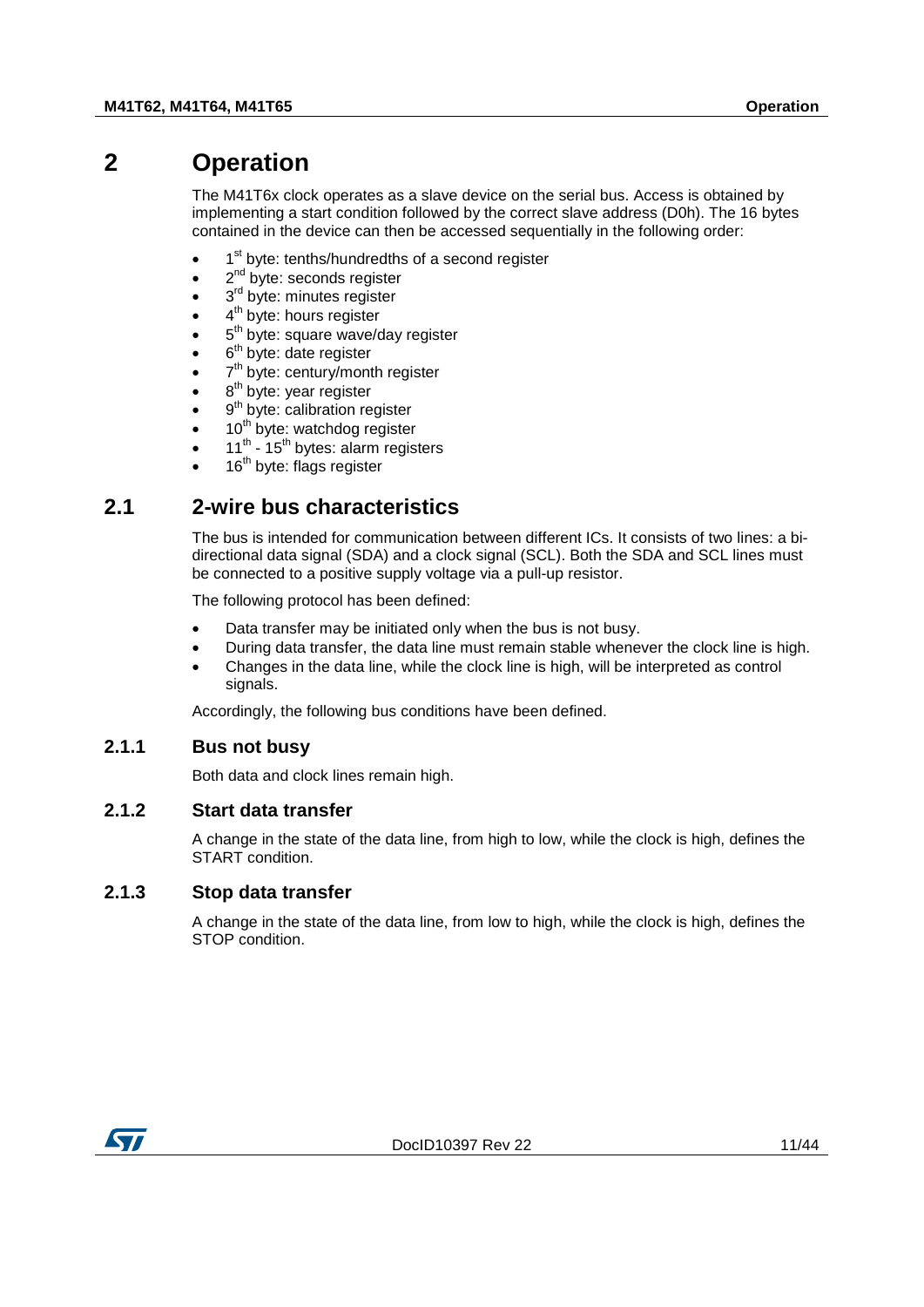### **2.1.4 Data valid**

<span id="page-11-0"></span>The state of the data line represents valid data when after a start condition, the data line is stable for the duration of the high period of the clock signal. The data on the line may be changed during the Low period of the clock signal. There is one clock pulse per bit of data.

Each data transfer is initiated with a start condition and terminated with a stop condition. The number of data bytes transferred between the start and stop conditions is not limited. The information is transmitted byte-wide and each receiver acknowledges with a ninth bit.

By definition a device that gives out a message is called "transmitter," the receiving device that gets the message is called "receiver." The device that controls the message is called "master." The devices that are controlled by the master are called "slaves."

### **2.1.5 Acknowledge**

<span id="page-11-1"></span>Each byte of eight bits is followed by one acknowledge bit. This acknowledge bit is a low level put on the bus by the receiver whereas the master generates an extra acknowledge related clock pulse. A slave receiver which is addressed is obliged to generate an acknowledge after the reception of each byte that has been clocked out of the slave transmitter.

The device that acknowledges has to pull down the SDA line during the acknowledge clock pulse in such a way that the SDA line is a stable Low during the high period of the acknowledge related clock pulse. Of course, setup and hold times must be taken into account. A master receiver must signal an end of data to the slave transmitter by not generating an acknowledge on the last byte that has been clocked out of the slave. In this case the transmitter must leave the data line high to enable the master to generate the STOP condition.

<span id="page-11-2"></span>



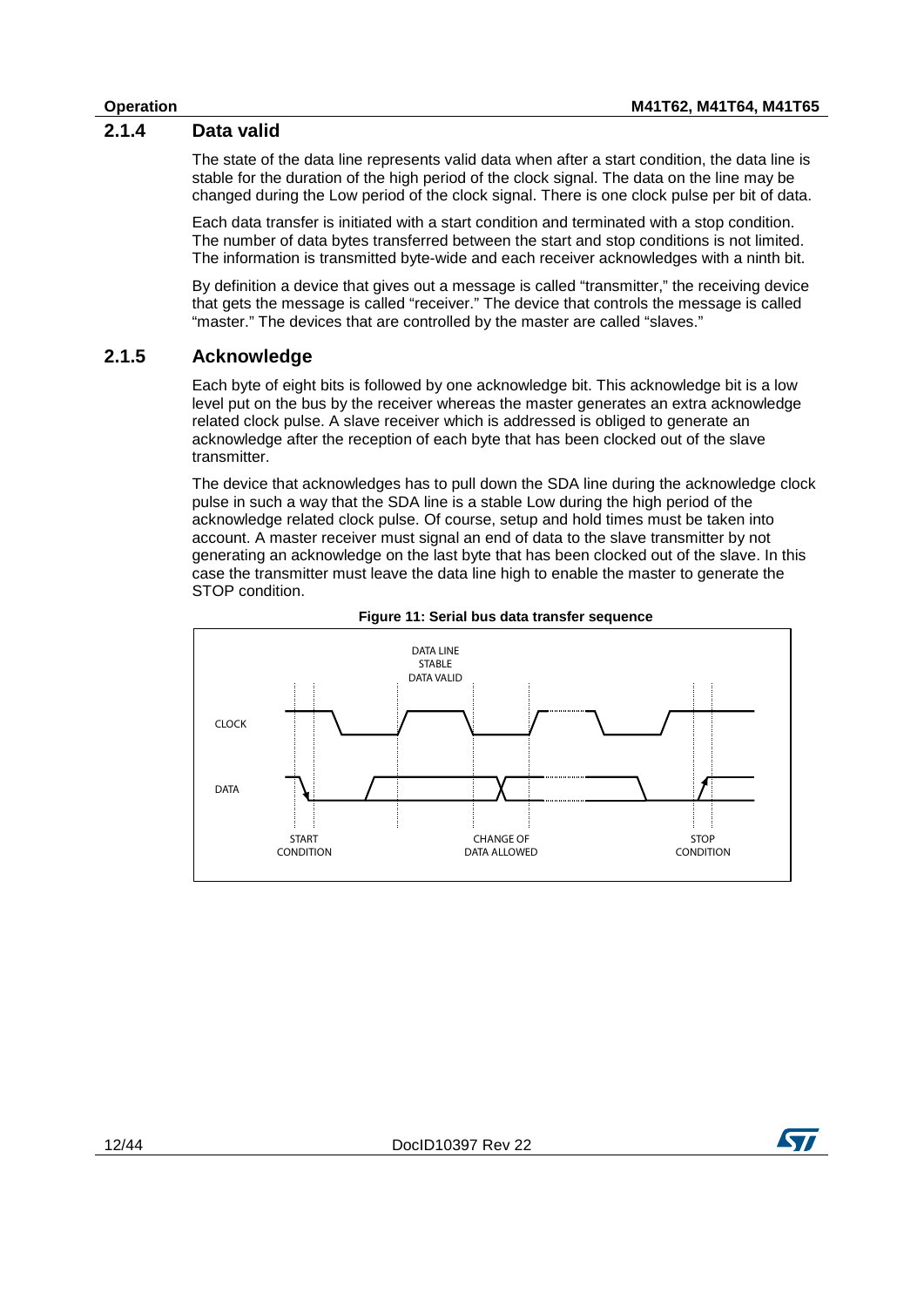<span id="page-12-1"></span>

### **2.2 READ mode**

<span id="page-12-0"></span>In this mode the master reads the M41T6x slave after setting the slave address (see *[Figure](#page-13-1)*  [14: "READ mode sequence"](#page-13-1)). Following the WRITE mode control bit (R/ $\overline{W}$ =0) and the acknowledge bit, the word address 'An' is written to the on-chip address pointer. Next the START condition and slave address are repeated followed by the READ mode control bit  $(R/\bar{W}=1)$ . At this point the master transmitter becomes the master receiver. The data byte which was addressed will be transmitted and the master receiver will send an acknowledge bit to the slave transmitter. the address pointer is only incremented on reception of an acknowledge clock. The M41T6x slave transmitter will now place the data byte at address An+1 on the bus, the master receiver reads and acknowledges the new byte and the address pointer is incremented to "An+2."

This cycle of reading consecutive addresses will continue until the master receiver sends a STOP condition to the slave transmitter.

The system-to-user transfer of clock data will be halted whenever the address being read is a clock address (00h to 07h). The update will resume due to a stop condition or when the pointer increments to any non-clock address (08h-0Fh).

*Note: This is true both in READ mode and WRITE mode*.

An alternate READ mode may also be implemented whereby the master reads the M41T6x slave without first writing to the (volatile) address pointer. The first address that is read is the last one stored in the pointer (see *[Figure 15: "Alternative READ mode sequence"](#page-13-2)*).

<span id="page-12-2"></span>



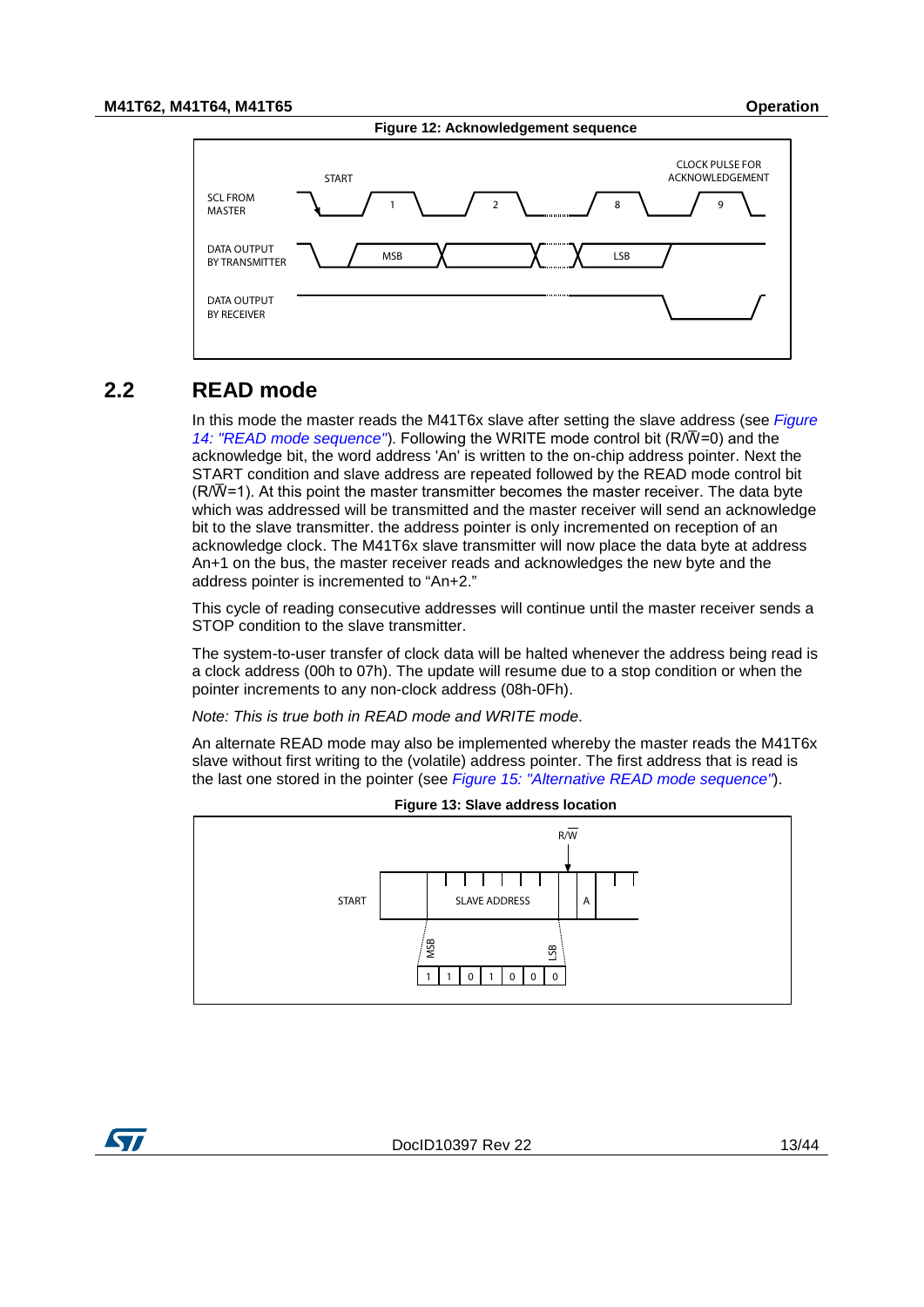**Operation M41T62, M41T64, M41T65**

<span id="page-13-1"></span>



<span id="page-13-2"></span>

### **2.3 WRITE mode**

<span id="page-13-0"></span>In this mode the master transmitter transmits to the M41T6x slave receiver. Bus protocol is shown in *[Figure 16: "WRITE mode sequence"](#page-13-3)*. Following the START condition and slave address, a logic '0' (R/ $\overline{W}$ =0) is placed on the bus and indicates to the addressed device that word address "An" will follow and is to be written to the on-chip address pointer. The data word to be written to the memory is strobed in next and the internal address pointer is incremented to the next address location on the reception of an acknowledge clock. The M41T6x slave receiver will send an acknowledge clock to the master transmitter after it has received the slave address see *[Figure 13: "Slave address location"](#page-12-2)* and again after it has received the word address and each data byte.

<span id="page-13-3"></span>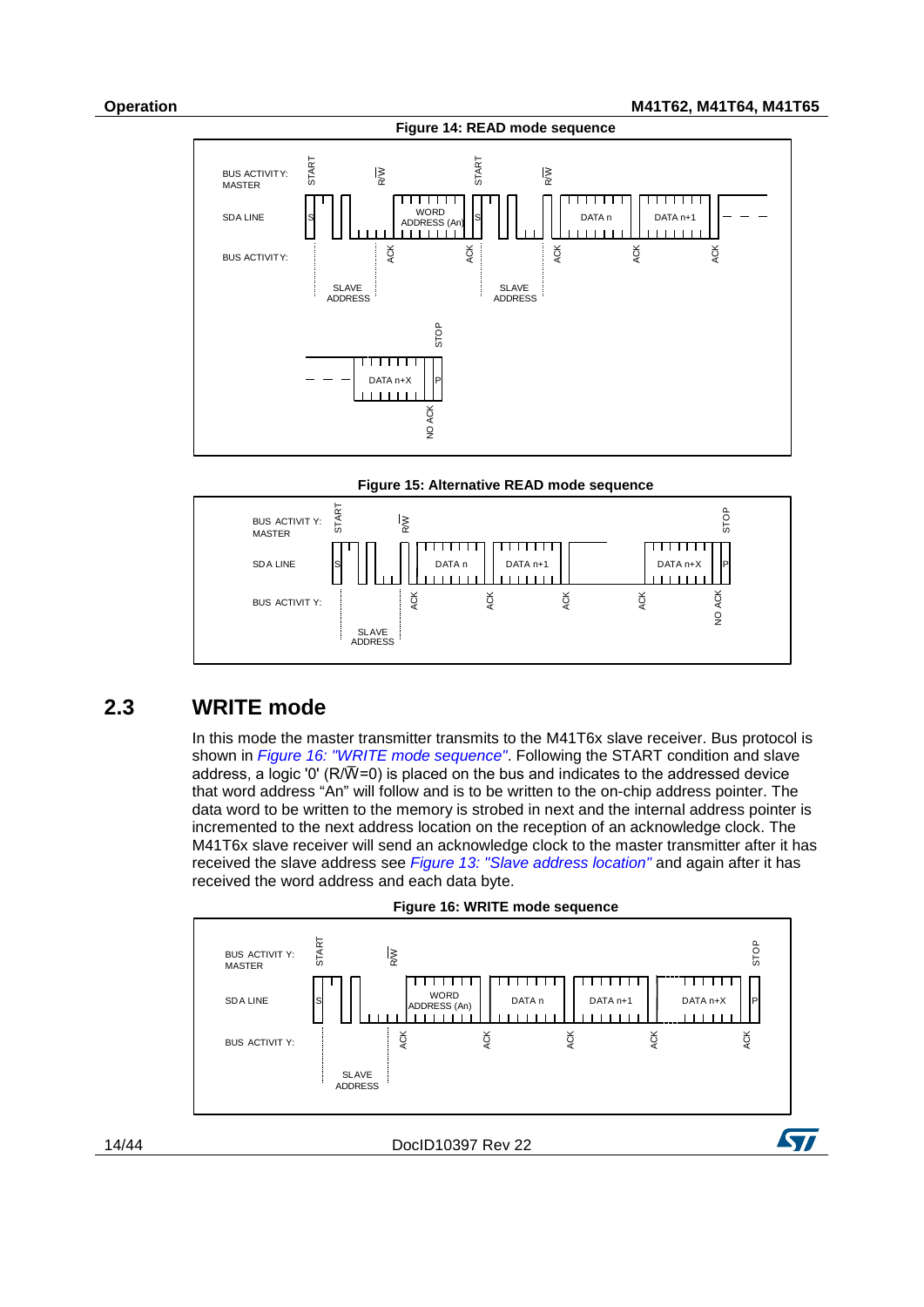## **3 Clock operation**

<span id="page-14-0"></span>The M41T6x is driven by a quartz-controlled oscillator with a nominal frequency of 32.768 kHz. The accuracy of the real-time clock depends on the frequency of the quartz crystal that is used as the time-base for the RTC.

The eight byte clock register (see *[Table 3: "M41T62 register map"](#page-16-0)*, *[Table 4: "M41T64](#page-18-0)  [register map"](#page-18-0)*, and *[Table 5: "M41T65 register map"](#page-19-0)*) is used to both set the clock and to read the date and time from the clock, in a binary-coded decimal format. Tenths/hundredths of seconds, seconds, minutes, and hours are contained within the first four registers.

A WRITE to any clock register will result in the tenths/hundredths of seconds being reset to "00," and tenths/hundredths of seconds cannot be written to any value other than "00."

Bits D0 through D2 of register 04h contain the day (day of week). Registers 05h, 06h, and 07h contain the date (day of month), month, and years. The ninth clock register is the calibration register (this is described in the clock calibration section). Bit D7 of register 01h contains the STOP bit (ST). Setting this bit to a '1' will cause the oscillator to stop. When reset to a '0' the oscillator restarts within one second (typical).

Upon initial power-up, the user should set the ST bit to a '1,' then immediately reset the ST bit to '0.' This provides an additional "kick-start" to the oscillator circuit.

Bit D7 of register 02h (minute register) contains the oscillator fail interrupt enable bit (OFIE). When the user sets this bit to '1,' any condition which sets the oscillator fail bit (OF) (see *[Section 3.11: "Oscillator stop detection"](#page-26-1)*) will also generate an interrupt output.

Bits D6 and D7 of clock register 06h (century/month register) contain the CENTURY bit 0 (CB0) and CENTURY bit 1 (CB1).

A WRITE to ANY location within the first eight bytes of the clock register (00h-07h), including the OFIE bit, RS0-RS3 bit, and CB0-CB1 bits will result in an update of the system clock and a reset of the divider chain. This could result in an inadvertent change of the current time. These non-clock related bits should be written prior to setting the clock, and remain unchanged until such time as a new clock time is also written.

The eight clock registers may be read one byte at a time, or in a sequential block. Provision has been made to assure that a clock update does not occur while any of the eight clock addresses are being read. If a clock address is being read, an update of the clock registers will be halted. This will prevent a transition of data during the READ.

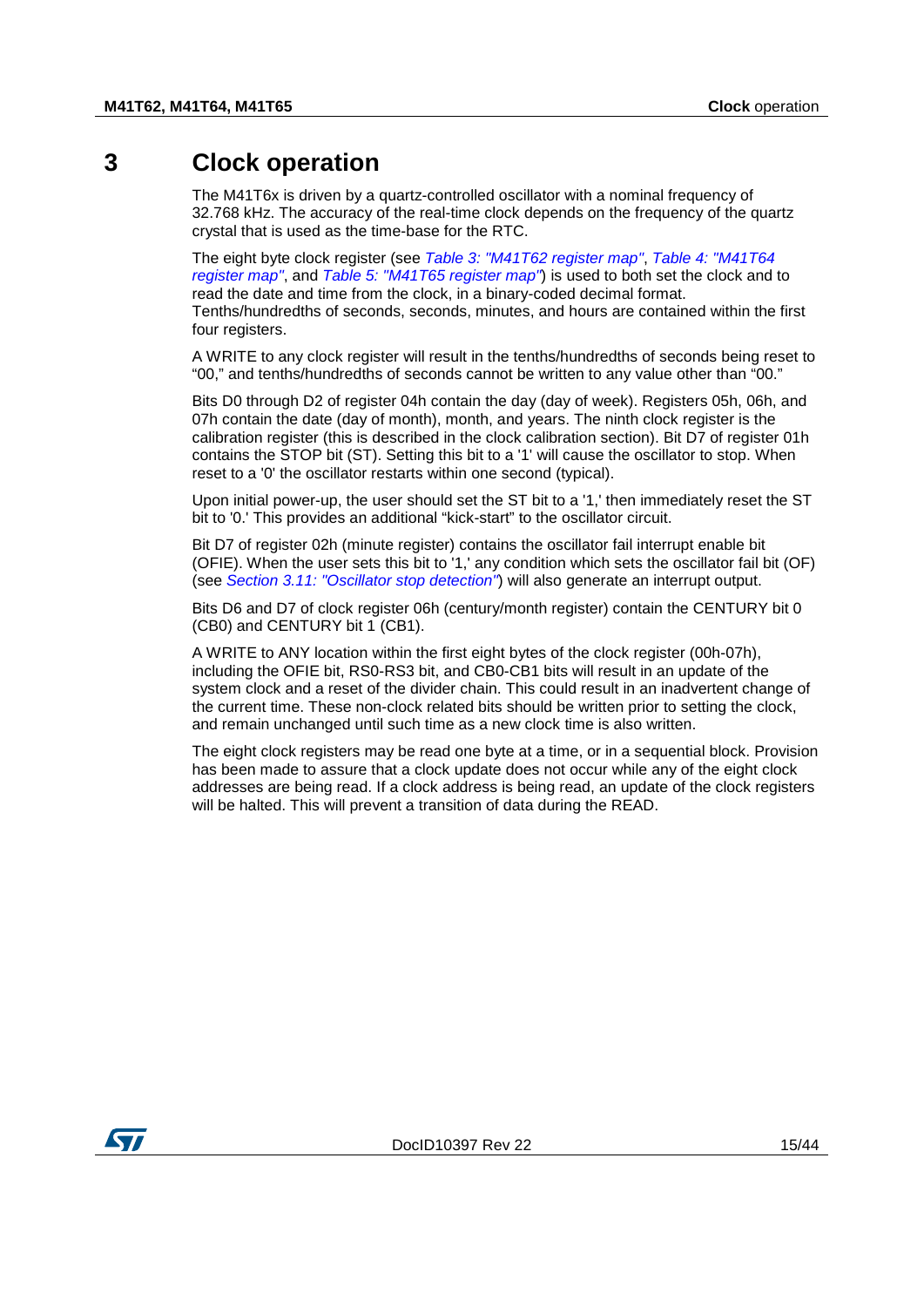## **3.1 RTC registers**

<span id="page-15-0"></span>The M41T6x user interface is comprised of 16 memory mapped registers which include clock, calibration, alarm, watchdog, flags, and square wave control. The eight clock counters are accessed indirectly via a set of buffer/transfer registers while the other eight registers are directly accessed. Data in the clock and alarm registers is in BCD format.

<span id="page-15-1"></span>



### **Updates**

During normal operation when the user is not accessing the device, the buffer/transfer registers are kept updated with a copy of the RTC counters. At the start of an  $I^2C$  read or write cycle, the updating is halted and the present time is frozen in the buffer/transfer registers.

### **Reads of the clock registers**

By halting the updates at the start of an  $I^2C$  access, the user is ensured that all the data transferred out during a read sequence comes from the same instant in time.

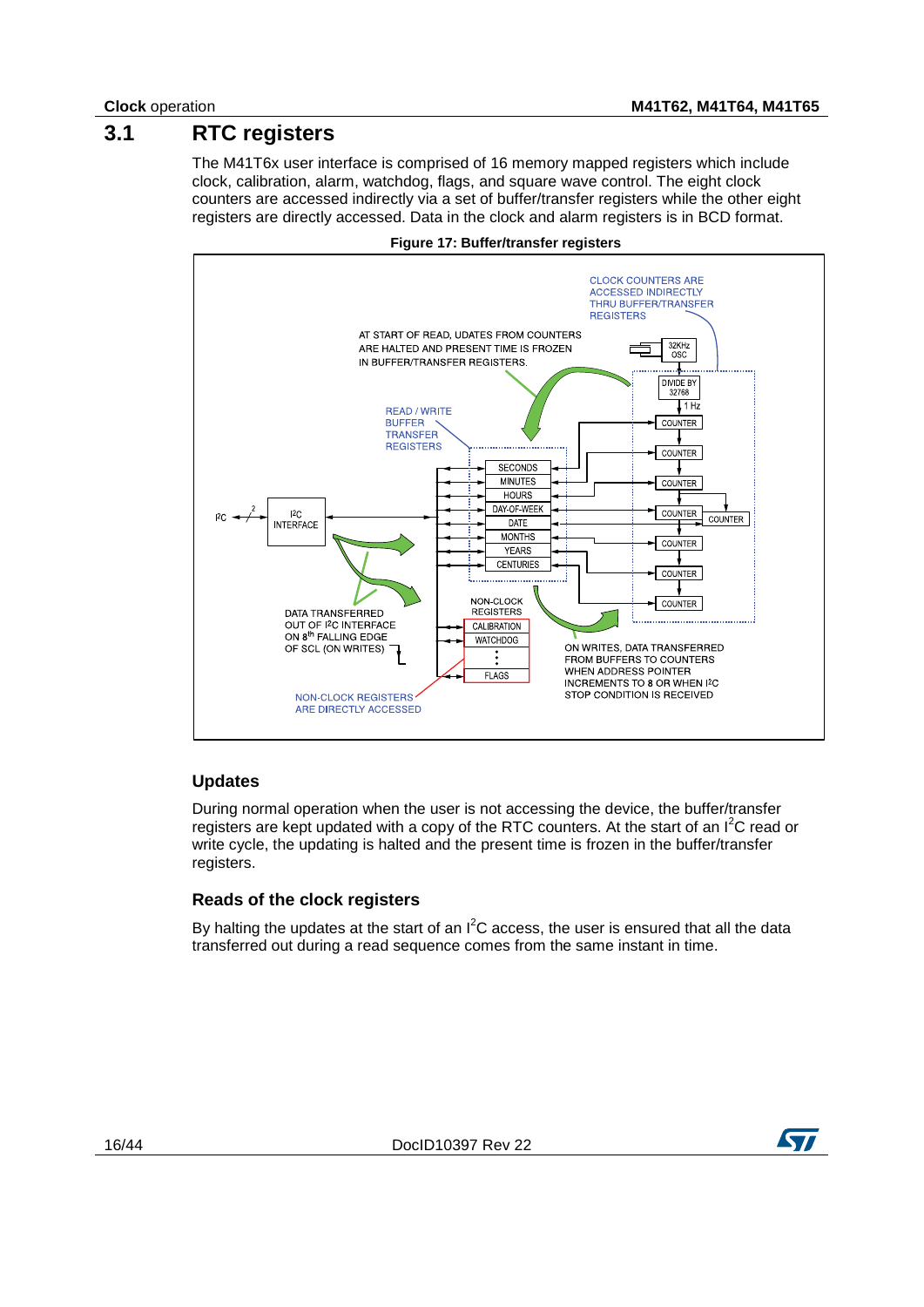### **Write timing**

When writing to the device, the data is shifted into the M41T62's  $I^2C$  interface on the rising edge of the SCL signal. As shown in *[Figure 17: "Buffer/transfer registers"](#page-15-1)*, on the 8th clock cycle, the data is transferred from the  $I^2C$  block into whichever register is being pointed to by the address pointer (not shown).

### **Writes to the clock registers (addresses 0-7)**

<span id="page-16-0"></span>Data written to the clock registers (addresses 0-7) is held in the buffer registers until the address pointer increments to 8, or an  $I^2C$  stop condition occurs, at which time the data in the buffer/registers is simultaneously copied into the counters, and then the clock is restarted.

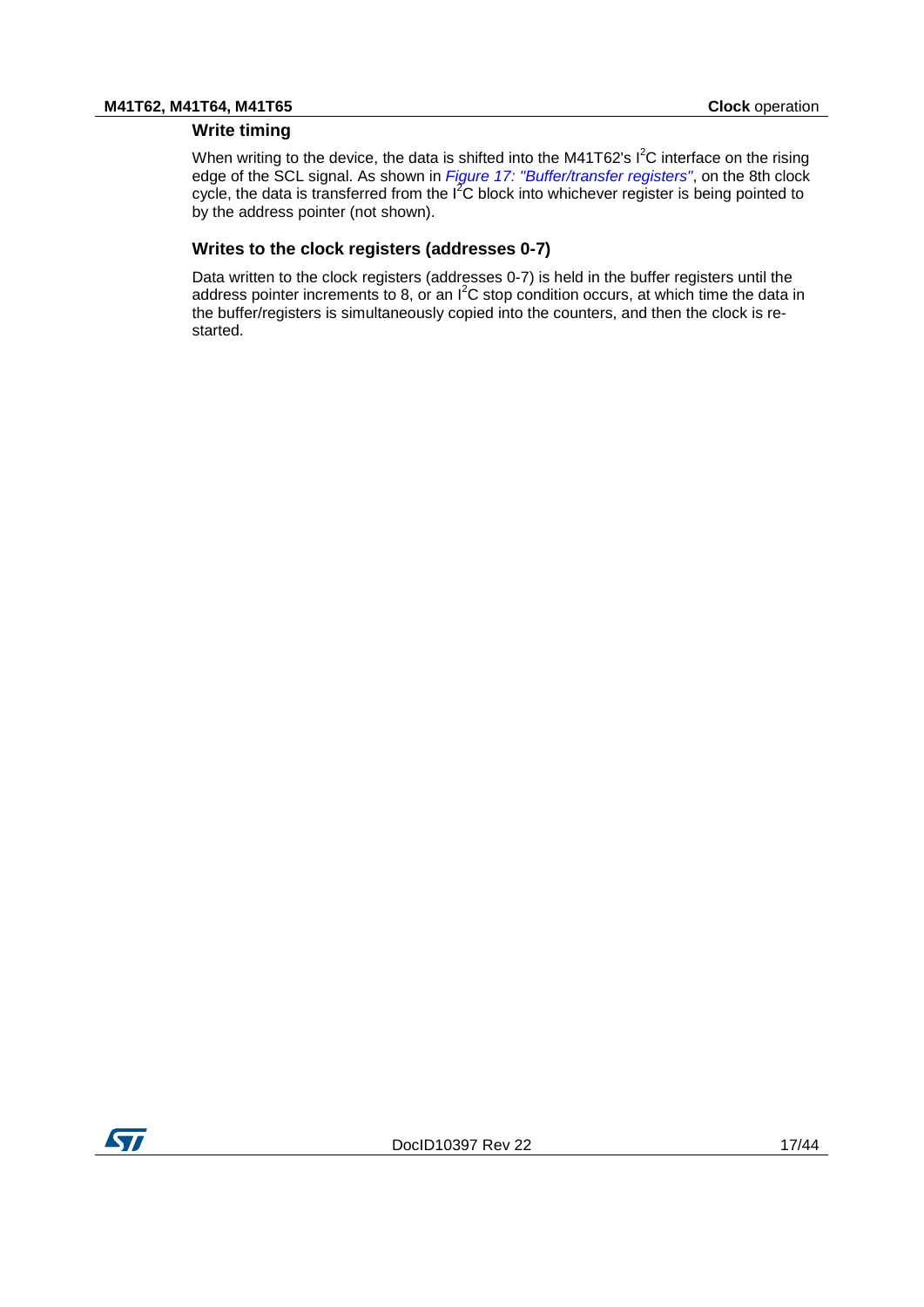### **Clock** operation **M41T62, M41T64, M41T65**

<span id="page-17-0"></span>

| Table 3: M41T62 register map |                  |                  |                  |                  |                  |                        |                            |                   |                                     |           |
|------------------------------|------------------|------------------|------------------|------------------|------------------|------------------------|----------------------------|-------------------|-------------------------------------|-----------|
| Addr                         | D7               | D <sub>6</sub>   | D <sub>5</sub>   | D <sub>4</sub>   | D <sub>3</sub>   | D <sub>2</sub>         | D <sub>1</sub>             | D <sub>0</sub>    | <b>Function/range BCD</b><br>format |           |
| 00 <sub>h</sub>              | 0.1 seconds      |                  |                  |                  | $0.01$ seconds   |                        | 10ths/100ths<br>of seconds | 00-99             |                                     |           |
| 01h                          | <b>ST</b>        |                  | 10 seconds       |                  |                  | Seconds                |                            |                   | Seconds                             | $00 - 59$ |
| 02h                          | <b>OFIE</b>      |                  | 10 minutes       |                  |                  | <b>Minutes</b>         |                            |                   | <b>Minutes</b>                      | 00-59     |
| 03h                          | 0                | 0                |                  | 10 hours         |                  | Hours (24-hour format) |                            |                   | Hours                               | $00 - 23$ |
| 04h                          | RS3              | RS <sub>2</sub>  | RS <sub>1</sub>  | R <sub>S0</sub>  | $\Omega$         |                        | Day of week                |                   | Day                                 | $01 - 7$  |
| 05h                          | 0                | $\Omega$         |                  | 10 date          |                  | Date: day of month     |                            |                   | Date                                | $01 - 31$ |
| 06h                          | CB <sub>1</sub>  | C <sub>B</sub> 0 | $\mathbf{0}$     | 10M              |                  | Month                  |                            | Century/<br>month | $0 - 3/01 - 12$                     |           |
| 07h                          |                  | 10 years         |                  |                  |                  | Year                   |                            |                   | Year                                | 00-99     |
| 08h                          | <b>OUT</b>       | 0                | S                |                  |                  | Calibration            |                            |                   | Calibration                         |           |
| 09h                          | RB <sub>2</sub>  | BMB4             | BMB <sub>3</sub> | BMB <sub>2</sub> | BMB <sub>1</sub> | BMB <sub>0</sub>       | RB <sub>1</sub>            | R <sub>B</sub> 0  | Watchdog                            |           |
| 0Ah                          | <b>AFE</b>       | SQWE             | 0                | AI<br>10M        | Alarm month      |                        |                            | Al month          | $01 - 12$                           |           |
| 0Bh                          | RPT4             | RPT <sub>5</sub> |                  | AI 10 date       |                  | Alarm date             |                            | Al date           | $01 - 31$                           |           |
| 0Ch                          | RPT3             | $\mathbf 0$      |                  | AI 10 hour       |                  | Alarm hour             |                            | Al hour           | $00 - 23$                           |           |
| 0 <sub>Dh</sub>              | RPT <sub>2</sub> |                  | Alarm 10 minutes |                  |                  | Alarm minutes          |                            | Al min            | 00-59                               |           |
| 0Eh                          | RPT <sub>1</sub> |                  | Alarm 10 seconds |                  |                  | Alarm seconds          |                            |                   | Al sec                              | 00-59     |
| 0Fh                          | <b>WDF</b>       | AF               | 0                | $\mathbf{0}$     | 0                | OF                     | $\mathbf{0}$               | $\mathbf{0}$      | Flags                               |           |

Keys:

 $0 =$  must be set to '0'

AF = alarm flag (read only)

AFE = alarm flag enable flag

BMB0 - BMB4 = watchdog multiplier bits

 $CB0-CB1 =$  century bits

OF = oscillator fail bit

OFIE = oscillator fail interrupt enable bit

OUT = output level

RB0 - RB2 = watchdog resolution bits

RPT1-RPT5 = alarm repeat mode bits

RS0-RS3 = SQW frequency bits

 $S =$  sign bit

SQWE = square wave enable bit

 $ST = stop bit$ 

WDF = watchdog flag bit (read only)

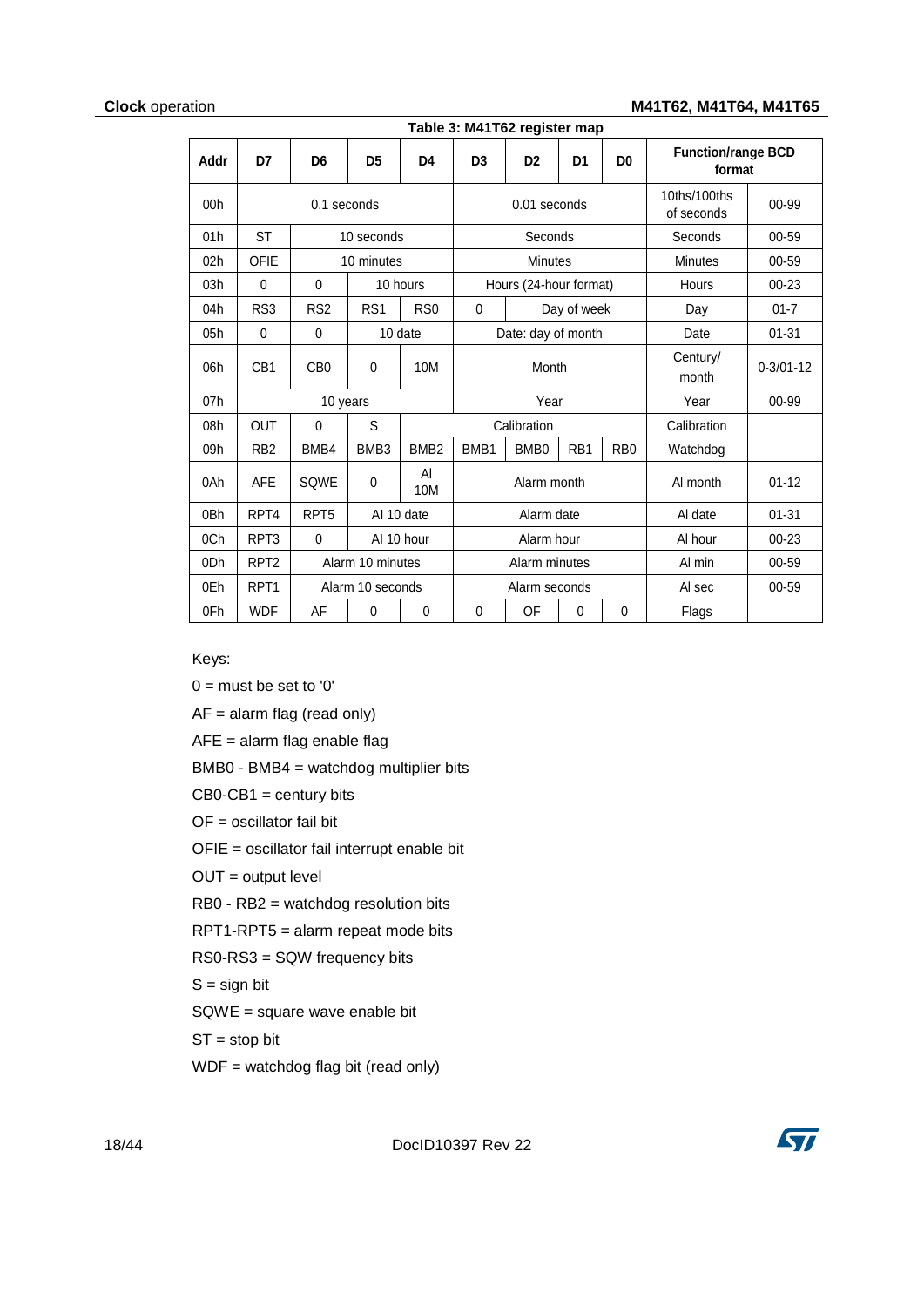#### **M41T62, M41T64, M41T65 Clock** operation

<span id="page-18-0"></span>

| Table 4: M41T64 register map |                  |                  |                  |                  |                |                                                                                           |                            |                  |                   |                 |
|------------------------------|------------------|------------------|------------------|------------------|----------------|-------------------------------------------------------------------------------------------|----------------------------|------------------|-------------------|-----------------|
| Addr                         | D7               | D <sub>6</sub>   | D <sub>5</sub>   | D <sub>4</sub>   | D <sub>3</sub> | <b>Function/range BCD</b><br>D <sub>2</sub><br>D <sub>0</sub><br>D <sub>1</sub><br>format |                            |                  |                   |                 |
| 00 <sub>h</sub>              | $0.1$ seconds    |                  |                  |                  | $0.01$ seconds |                                                                                           | 10ths/100ths<br>of seconds | 00-99            |                   |                 |
| 01h                          | <b>ST</b>        |                  | 10 seconds       |                  |                | Seconds                                                                                   |                            |                  | Seconds           | 00-59           |
| 02h                          | $\mathbf{0}$     |                  | 10 minutes       |                  |                | <b>Minutes</b>                                                                            |                            |                  | <b>Minutes</b>    | 00-59           |
| 03h                          | $\mathbf{0}$     | $\mathbf 0$      |                  | 10 hours         |                | Hours (24-hour format)                                                                    |                            |                  | <b>Hours</b>      | $00 - 23$       |
| 04h                          | RS3              | RS <sub>2</sub>  | RS <sub>1</sub>  | R <sub>S0</sub>  | $\Omega$       |                                                                                           | Day of week                |                  | Day               | $01 - 7$        |
| 05h                          | $\mathbf{0}$     | $\Omega$         |                  | 10 Date          |                | Date: day of month                                                                        |                            |                  | Date              | $01 - 31$       |
| 06h                          | CB <sub>1</sub>  | C <sub>B</sub> 0 | $\mathbf{0}$     | 10M              | Month          |                                                                                           |                            |                  | Century/<br>month | $0 - 3/01 - 12$ |
| 07h                          |                  | 10 years         |                  |                  |                | Year                                                                                      |                            |                  | Year              | 00-99           |
| 08h                          | $\mathbf{0}$     | 0                | S                |                  |                | Calibration                                                                               |                            |                  | Calibration       |                 |
| 09h                          | R <sub>B2</sub>  | BMB4             | BMB <sub>3</sub> | BMB <sub>2</sub> | BMB1           | BMB <sub>0</sub>                                                                          | RB <sub>1</sub>            | R <sub>B</sub> 0 | Watchdog          |                 |
| 0Ah                          | $\mathbf{0}$     | SQWE             | 32KE             | Al<br>10M        | Alarm month    |                                                                                           |                            | AI month         | $01 - 12$         |                 |
| 0 <sub>Bh</sub>              | RPT4             | RPT <sub>5</sub> |                  | AI 10 date       |                | Alarm date                                                                                |                            | Al date          | $01 - 31$         |                 |
| 0Ch                          | RPT <sub>3</sub> | $\mathbf 0$      | AI 10 hour       |                  |                | Alarm hour                                                                                |                            | Al hour          | $00 - 23$         |                 |
| 0 <sub>Dh</sub>              | RPT <sub>2</sub> |                  | Alarm 10 minutes |                  | Alarm minutes  |                                                                                           |                            |                  | Al min            | 00-59           |
| 0Eh                          | RPT <sub>1</sub> |                  | Alarm 10 seconds |                  | Alarm seconds  |                                                                                           |                            |                  | Al sec            | 00-59           |
| 0Fh                          | <b>WDF</b>       | AF               | $\mathbf{0}$     | 0                | $\Omega$       | OF                                                                                        | 0                          | $\Omega$         | Flags             |                 |

Keys:

 $0 =$  must be set to '0'

32KE = 32 KHz enable bit

AF = alarm flag (read only)

BMB0 - BMB4 = watchdog multiplier bits

 $CB0-CB1 =$  century bits

OF = oscillator fail bit

RB0 - RB2 = watchdog resolution bits

RPT1-RPT5 = alarm repeat mode bits

RS0-RS3 = SQW frequency bits

 $S =$  sign bit

SQWE = square wave enable bit

 $ST = stop bit$ 

WDF = watchdog flag bit (read only)

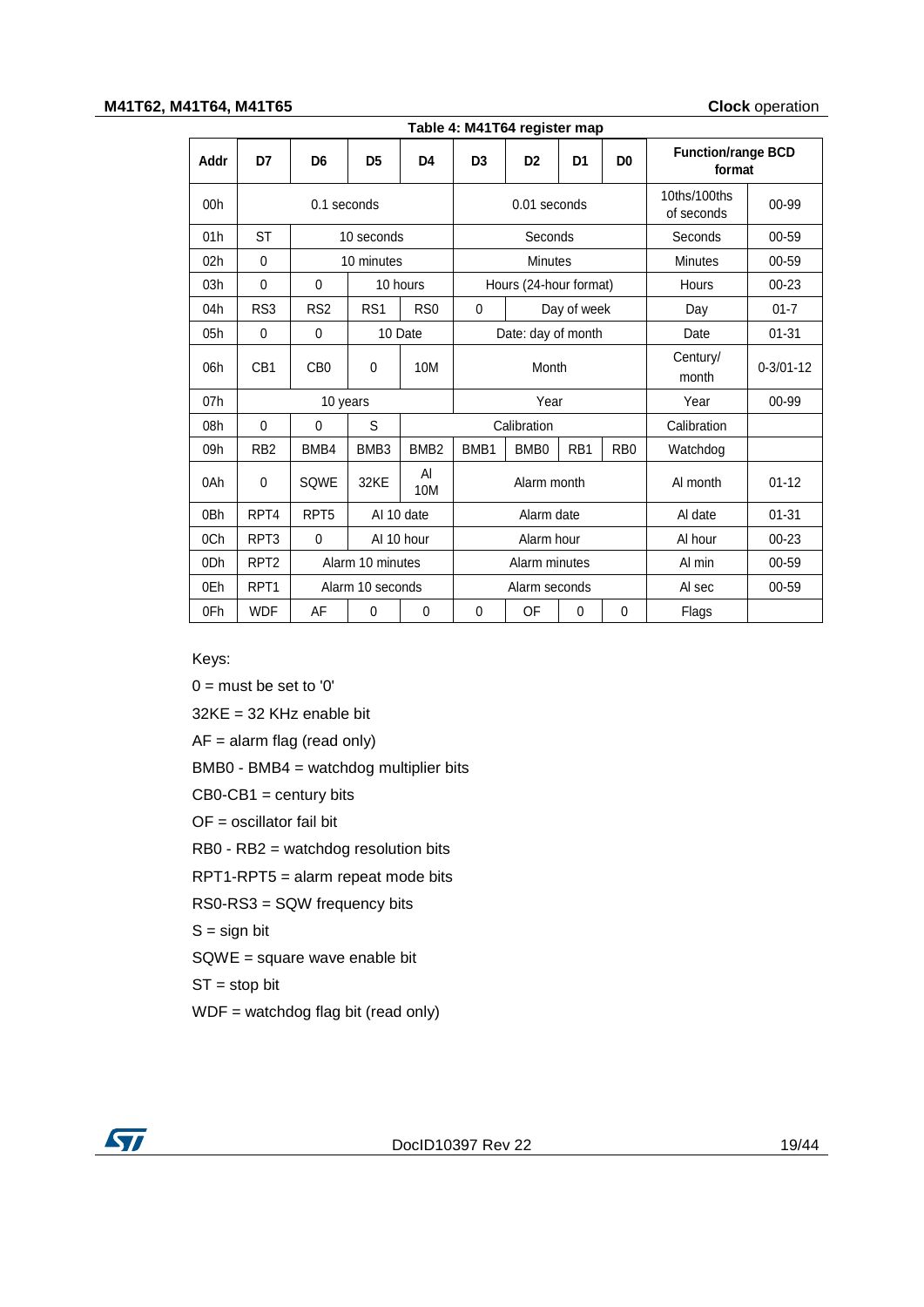#### **Clock** operation **M41T62, M41T64, M41T65**

<span id="page-19-0"></span>

|                 | Table 3. M41103 register map |                  |                  |                  |                  |                        |                 |                  |                                     |                 |  |
|-----------------|------------------------------|------------------|------------------|------------------|------------------|------------------------|-----------------|------------------|-------------------------------------|-----------------|--|
| <b>Addr</b>     | D7                           | D <sub>6</sub>   | D <sub>5</sub>   | D4               | D <sub>3</sub>   | D <sub>2</sub>         | D <sub>1</sub>  | D <sub>0</sub>   | <b>Function/range BCD</b><br>format |                 |  |
| 00h             | 0.1 seconds                  |                  |                  |                  |                  | 0.01 seconds           |                 |                  | 10ths/100ths<br>of seconds          | 00-99           |  |
| 01h             | <b>ST</b>                    |                  | 10 seconds       |                  |                  | Seconds                |                 |                  | Seconds                             | 00-59           |  |
| 02h             | <b>OFIE</b>                  |                  | 10 minutes       |                  |                  | <b>Minutes</b>         |                 |                  | <b>Minutes</b>                      | 00-59           |  |
| 03h             | $\mathbf 0$                  | $\mathbf 0$      | 10 hours         |                  |                  | Hours (24-hour format) |                 |                  | Hours                               | $00 - 23$       |  |
| 04h             | $\mathbf{0}$                 | $\mathbf{0}$     | $\Omega$         | $\mathbf 0$      | $\mathbf 0$      |                        | Day of week     |                  | Day                                 | $01 - 7$        |  |
| 05h             | $\mathbf{0}$                 | $\mathbf{0}$     | 10 date          |                  |                  | Date: day of month     |                 |                  | Date                                | $01 - 31$       |  |
| 06h             | CB <sub>1</sub>              | CB <sub>0</sub>  | 0                | 10M              | Month            |                        |                 |                  | Century/<br>month                   | $0 - 3/01 - 12$ |  |
| 07h             |                              |                  | 10 years         |                  |                  | Year                   |                 |                  | Year                                | 00-99           |  |
| 08h             | <b>OUT</b>                   | <b>FT</b>        | S                |                  |                  | Calibration            |                 |                  | Calibration                         |                 |  |
| 09h             | RB <sub>2</sub>              | BMB4             | BMB3             | BMB <sub>2</sub> | BMB <sub>1</sub> | BMB <sub>0</sub>       | RB <sub>1</sub> | R <sub>B</sub> 0 | Watchdog                            |                 |  |
| 0Ah             | <b>AFE</b>                   | $\mathbf 0$      | 0                | AI<br>10M        |                  | Alarm month            |                 |                  | AI month                            | $01 - 12$       |  |
| 0Bh             | RPT4                         | RPT <sub>5</sub> | AI 10 date       |                  |                  | Alarm date             |                 | Al date          | $01 - 31$                           |                 |  |
| 0Ch             | RPT3                         | 0                | AI 10 hour       |                  |                  | Alarm hour             |                 | Al hour          | $00 - 23$                           |                 |  |
| 0 <sub>Dh</sub> | RPT <sub>2</sub>             |                  | Alarm 10 minutes |                  | Alarm minutes    |                        |                 |                  | Al min                              | 00-59           |  |
| 0Eh             | RPT <sub>1</sub>             |                  | Alarm 10 seconds |                  |                  | Alarm seconds          |                 |                  | Al sec                              | 00-59           |  |
| 0Fh             | <b>WDF</b>                   | AF               | $\mathbf{0}$     | 0                | $\mathbf 0$      | OF                     | $\Omega$        | 0                | Flags                               |                 |  |

**Table 5: M41T65 register map**

Keys:

 $0 = must be set to '0'$ 

AF = alarm flag (read only)

AFE = alarm flag enable flag

BMB0 - BMB4 = watchdog multiplier bits

 $CB0-CB1 =$  century bits

FT = frequency test bit

OF = oscillator fail bit

OFIE = oscillator fail interrupt enable bit

OUT = output level

RB0 - RB2 = watchdog resolution bits

RPT1-RPT5 = alarm repeat mode bits

 $S =$  sign bit

 $ST = stop bit$ 

WDF = watchdog flag bit (read only)

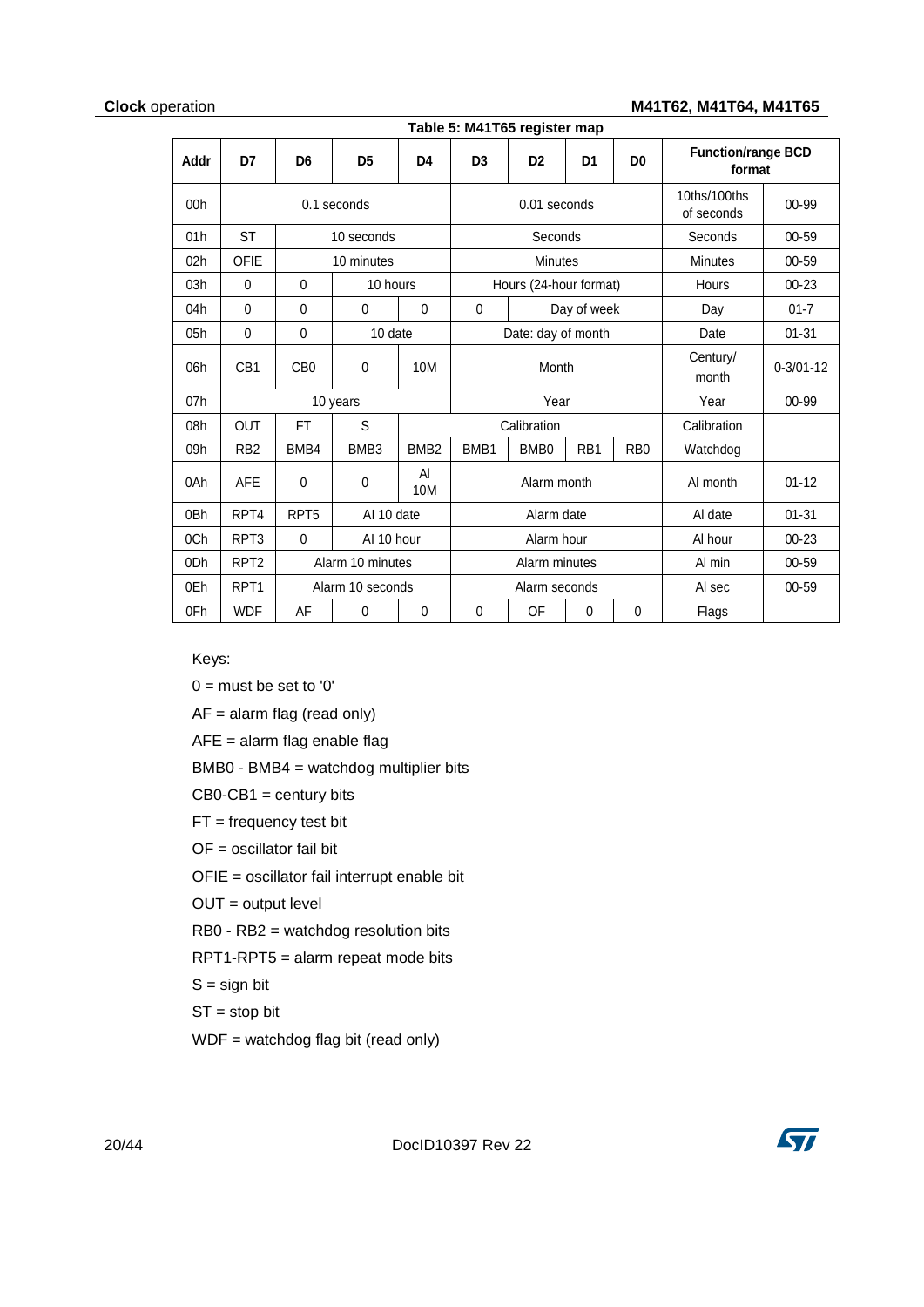### **3.2 Calibrating the clock**

<span id="page-20-0"></span>The M41T6x real-time clock is driven by a quartz controlled oscillator with a nominal frequency of 32,768 Hz. This provides the time-base for the RTC. The accuracy of the clock depends on the frequency accuracy of the crystal, and the match between the capacitive load of the oscillator circuit and the capacitive load for which the crystal was trimmed. The M41T6x oscillator is designed for use with a 6 - 7 pF crystal load capacitance. When the calibration circuit is properly employed, accuracy improves to better than  $\pm 2$  ppm at 25 °C.

The oscillation rate of crystals changes with temperature (see *[Figure 18: "Crystal accuracy](#page-21-0)  [across temperature"](#page-21-0)*). Therefore, the M41T6x design employs periodic counter correction. The calibration circuit adds or subtracts counts from the oscillator divider circuit at the divide by 256 stage, as shown in *[Figure 19: "Calibration waveform"](#page-21-1)*. The number of times pulses which are blanked (subtracted, negative calibration) or split (added, positive calibration) depends upon the value loaded into the five calibration bits found in the calibration register. Adding counts speeds the clock up, subtracting counts slows the clock down.

The calibration bits occupy the five lower order bits (D4-D0) in the calibration register (08h). These bits can be set to represent any value between 0 and 31 in binary form. Bit D5 is a sign bit; '1' indicates positive calibration, '0' indicates negative calibration. Calibration occurs within a 64 minute cycle. The first 62 minutes in the cycle may, once per minute, have one second either shortened by 128 or lengthened by 256 oscillator cycles. If a binary '1' is loaded into the register, only the first 2 minutes in the 64 minute cycle will be modified; if a binary 6 is loaded, the first 12 will be affected, and so on.

Therefore, each calibration step has the effect of adding 512 or subtracting 256 oscillator cycles for every 125,829,120 actual oscillator cycles, that is +4.068 or –2.034 ppm of adjustment per calibration step in the calibration register.

Assuming that the oscillator is running at exactly 32,768 Hz, each of the 31 increments in the calibration byte would represent +10.7 or –5.35 seconds per day which corresponds to a total range of +5.5 or –2.75 minutes per month (see *[Figure 19: "Calibration waveform"](#page-21-1)*).

Two methods are available for ascertaining how much calibration a given M41T6x may require:

- The first involves setting the clock, letting it run for a month and comparing it to a known accurate reference and recording deviation over a fixed period of time. Calibration values, including the number of seconds lost or gained in a given period, can be found in application note AN934. This allows the designer to give the end user the ability to calibrate the clock as the environment requires, even if the final product is packaged in a non-user serviceable enclosure. The designer could provide a simple utility that accesses the calibration byte.
- The second approach is better suited to a manufacturing environment, and involves the use of either the SQW pin (M41T62/64) or the  $\overline{1\text{RO}}$ /FT/OUT pin (M41T65). The SQW pin will toggle at 512 Hz when RS3 = '0,' RS2 = '1,' RS1 = '1,' RS0 = '0,' SQWE  $=$  '1,' and ST = '0,' Alternatively, for the M41T65, the  $\overline{RO}/F$ T/OUT pin will toggle at 512 Hz when FT and OUT bits =  $1'$  and ST =  $0.'$

Any deviation from 512 Hz indicates the degree and direction of oscillator frequency shift at the test temperature. For example, a reading of 512.010124 Hz would indicate a +20 ppm oscillator frequency error, requiring a –10 (XX001010) to be loaded into the calibration byte for correction. Note that setting or changing the calibration byte does not affect the frequency test or square wave output frequency.

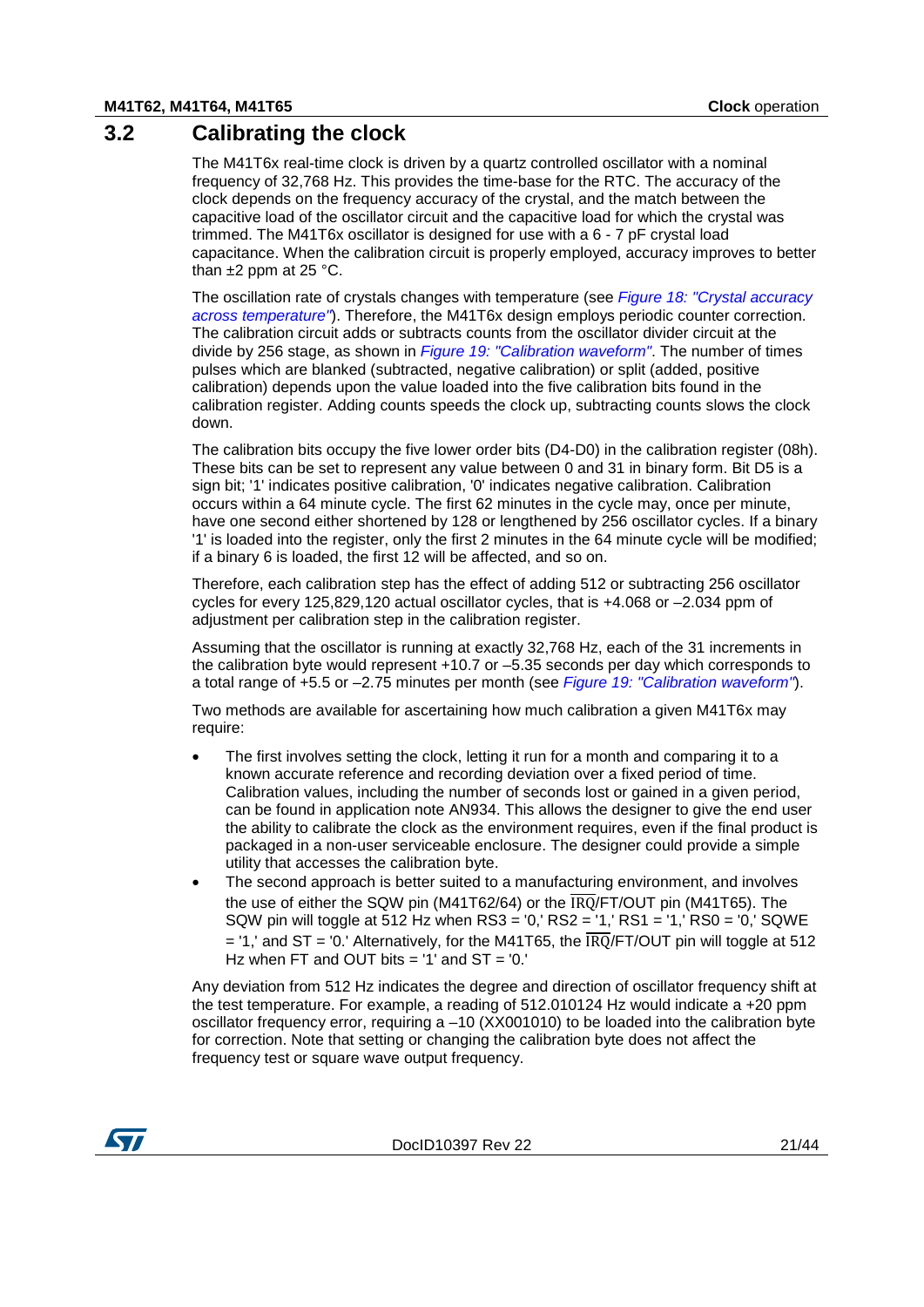<span id="page-21-0"></span>

**Figure 19: Calibration waveform**

<span id="page-21-1"></span>

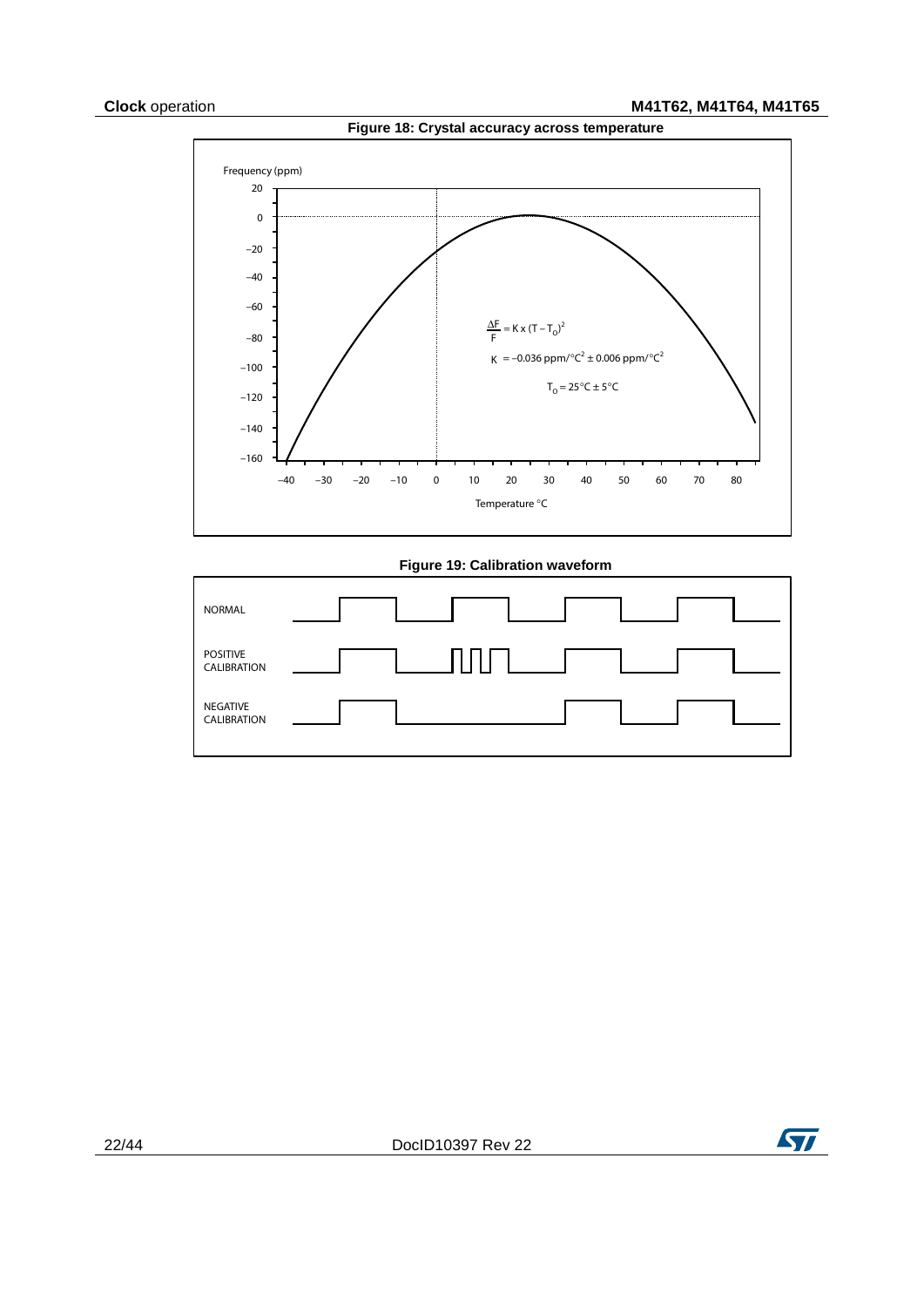### **3.3 Setting alarm clock registers**

<span id="page-22-0"></span>Address locations 0Ah-0Eh contain the alarm settings. The alarm can be configured to go off at a prescribed time on a specific month, date, hour, minute, or second, or repeat every year, month, day, hour, minute, or second. Bits RPT5–RPT1 put the alarm in the repeat mode of operation. *[Table 6: "Alarm repeat modes"](#page-22-1)* shows the possible configurations. Codes not listed in the table default to the once per second mode to quickly alert the user of an incorrect alarm setting.

When the clock information matches the alarm clock settings based on the match criteria defined by RPT5–RPT1, the AF (alarm flag) is set. If AFE (alarm flag enable) is also set (M41T62/65), the alarm condition activates the  $\overline{1RO}/OUT$  or  $\overline{1RO}/FT/OUT$  pin. To disable the alarm, write '0' to the alarm date register and to RPT5–RPT1.

*Note: If the address pointer is allowed to increment to the flag register address, an alarm condition will not cause the interrupt/flag to occur until the address pointer is moved to a different address. It should also be noted that if the last address written is the "Alarm Seconds," the address pointer will increment to the flag address, causing this situation to occur.*

The IRQ output is cleared by a READ to the flags register as shown in *[Figure 20: "Alarm](#page-22-2)  [interrupt reset waveform"](#page-22-2)*. A subsequent READ of the flags register is necessary to see that the value of the alarm flag has been reset to '0.'

<span id="page-22-2"></span>

| Register address         | 0Eh | 0Fh | 00h    |
|--------------------------|-----|-----|--------|
| ALARM FLAG BIT (AF)      |     |     |        |
| IRQ/OUT or<br>IRQ/FT/OUT |     |     | HIGH-Z |

#### **Figure 20: Alarm interrupt reset waveform**

<span id="page-22-1"></span>

| RPT <sub>5</sub> | RPT <sub>4</sub> | RPT <sub>3</sub> | RPT <sub>2</sub> | RPT <sub>1</sub> | <b>Alarm setting</b> |
|------------------|------------------|------------------|------------------|------------------|----------------------|
|                  |                  |                  |                  |                  | Once per second      |
|                  |                  |                  |                  |                  | Once per minute      |
|                  |                  |                  |                  |                  | Once per hour        |
|                  |                  |                  |                  |                  | Once per day         |
|                  |                  |                  |                  |                  | Once per month       |
|                  |                  |                  |                  |                  | Once per year        |

#### **Table 6: Alarm repeat modes**

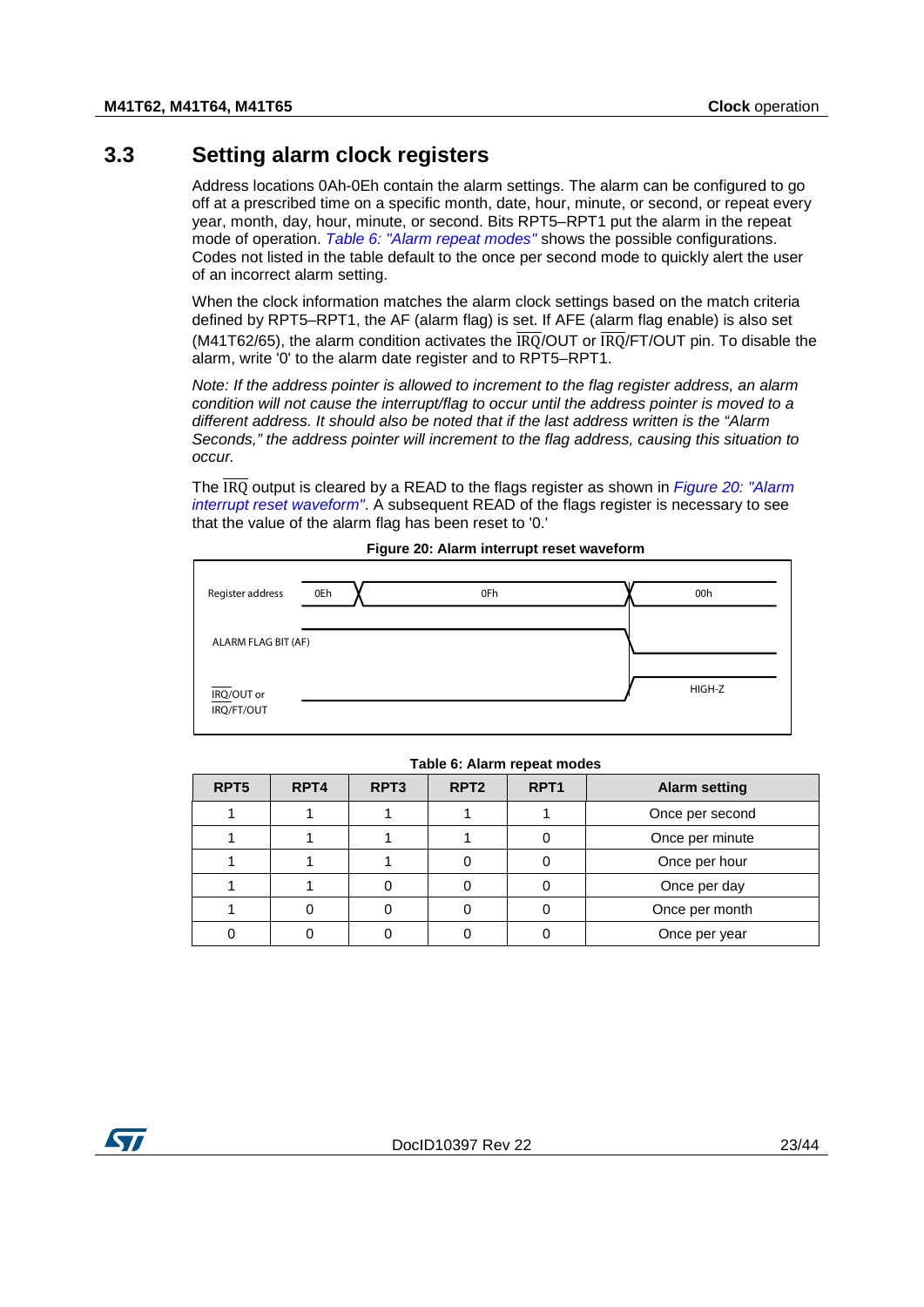### **3.4 Watchdog timer**

<span id="page-23-0"></span>The watchdog timer can be used to detect an out-of-control microprocessor. The user programs the watchdog timer by setting the desired amount of time-out into the watchdog register, address 09h.

Bits BMB4-BMB0 store a binary multiplier and the three bits RB2-RB0 select the resolution where:

000=1/16 second (16 Hz);

001=1/4 second (4 Hz);

010=1 second (1 Hz);

011=4 seconds (1/4 Hz); and

 $100 = 1$  minute (1/60 Hz).

*Note: Invalid combinations (101, 110, and 111) will NOT enable a watchdog time-out. Setting BMB4-BMB0 = 00000 with any combination of RB2-RB0, other than 000, will result in an immediate watchdog time-out.*

The amount of time-out is then determined to be the multiplication of the five-bit multiplier value with the resolution. (For example: writing 00001110 in the watchdog register  $= 3*1$  or 3 seconds). If the processor does not reset the timer within the specified period, the M41T6x sets the WDF (watchdog flag) and generates an interrupt on the  $\overline{IRQ}$  pin (M41T62), or a watchdog output pulse (M41T65 only) on the  $\overline{WDO}$  pin. The watchdog timer can only be reset by having the microprocessor perform a WRITE of the watchdog register. The time-out period then starts over.

Should the watchdog timer time-out, any value may be written to the watchdog register in order to clear the  $\overline{\text{IRQ}}$  pin. A value of 00h will disable the watchdog function until it is again programmed to a new value. A READ of the flags register will reset the watchdog flag (bit D7; register 0Fh). The watchdog function is automatically disabled upon power-up, and the watchdog register is cleared.

<span id="page-23-1"></span>*Note: A WRITE to any clock register will restart the watchdog timer.*

## **3.5 Watchdog output (** $\overline{WDO}$  **- M41T65 only)**

If the processor does not reset the watchdog timer within the specified period, the watchdog output ( $\overline{WDO}$ ) will pulse low for t<sub>rec</sub> (see *Table 7: "Square wave output [frequency"](#page-24-2)*). This output may be connected to the reset input of the processor in order to generate a processor reset. After a watchdog time-out occurs, the timer will remain disabled until such time as a new countdown value is written into the watchdog register.

*Note: The crystal oscillator must be running for the* WDO *pulse to be available. The* WDO *output is an N-channel, open drain output driver (with*  $I_{OL}$  *as specified in Table 13: "DC [characteristics"\)](#page-29-1).*

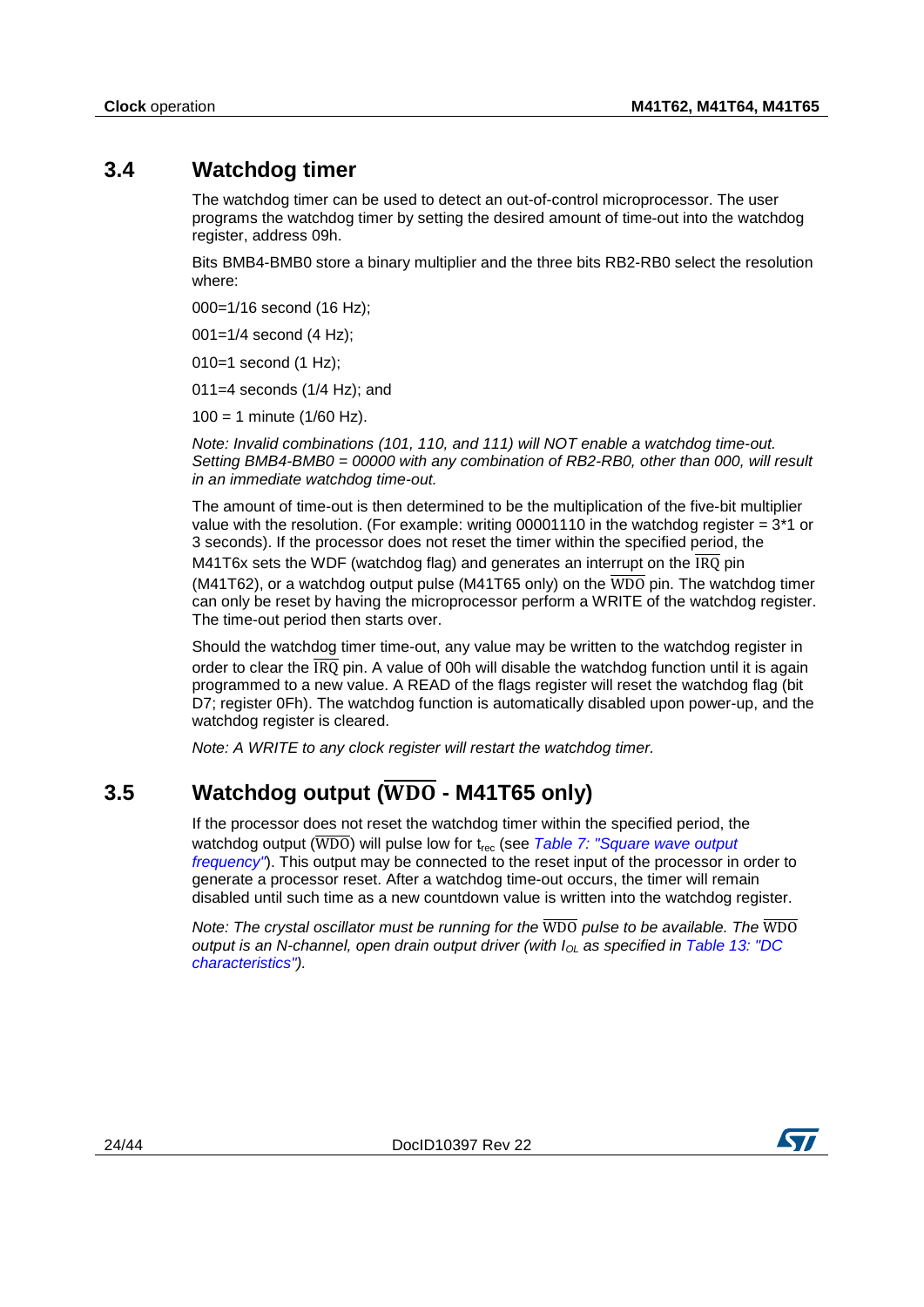# **3.6 Square wave output (M41T62/64)**

<span id="page-24-0"></span>The M41T62/64 offers the user a programmable square wave function which is output on the SQW pin. RS3-RS0 bits located in 04h establish the square wave output frequency. These frequencies are listed in *[Table 7: "Square wave output frequency"](#page-24-2)*. Once the selection of the SQW frequency has been completed, the SQW pin can be turned on and off under software control with the square wave enable bit (SQWE) located in register 0Ah.

The SQW output is an N-channel, open drain output driver for the M41T64, and a full CMOS output driver for the M41T62. The initial power-up default for the SQW output is 32 KHz (except for M41T64, which defaults disabled).

<span id="page-24-2"></span>

|             |                 | <b>Square wave bits</b> |                 |                  | <b>Square wave</b> |
|-------------|-----------------|-------------------------|-----------------|------------------|--------------------|
| RS3         | RS <sub>2</sub> | RS1                     | RS <sub>0</sub> | <b>Frequency</b> | <b>Units</b>       |
| $\pmb{0}$   | $\pmb{0}$       | $\mathbf 0$             | $\pmb{0}$       | None             |                    |
| $\pmb{0}$   | $\mathbf 0$     | $\mathbf 0$             | 1               | 32.768           | kHz                |
| $\,0\,$     | $\pmb{0}$       | 1                       | $\pmb{0}$       | 8.192            | kHz                |
| $\pmb{0}$   | $\pmb{0}$       | 1                       | 1               | 4.096            | kHz                |
| $\mathbf 0$ | 1               | $\mathbf 0$             | 0               | 2.048            | kHz                |
| $\pmb{0}$   | 1               | $\mathbf 0$             | 1               | 1.024            | kHz                |
| $\mathbf 0$ | 1               | $\mathbf{1}$            | $\pmb{0}$       | 512              | Hz                 |
| $\mathbf 0$ | 1               | 1                       | 1               | 256              | Hz                 |
| 1           | $\mathbf 0$     | $\mathbf 0$             | $\pmb{0}$       | 128              | Hz                 |
| 1           | $\mathbf 0$     | $\mathbf 0$             | 1               | 64               | Hz                 |
| 1           | $\mathbf 0$     | 1                       | $\pmb{0}$       | 32               | Hz                 |
| 1           | $\pmb{0}$       | 1                       | 1               | 16               | Hz                 |
| 1           | 1               | $\mathbf 0$             | $\pmb{0}$       | 8                | Hz                 |
| 1           | 1               | $\mathbf 0$             | 1               | 4                | Hz                 |
| 1           | 1               | 1                       | $\pmb{0}$       | $\overline{c}$   | Hz                 |
| 1           |                 | 1                       | 1               | 1                | Hz                 |

### **3.7 Full-time 32 KHz square wave output (M41T64)**

<span id="page-24-1"></span>The M41T64 offers the user a special 32 KHz square wave function which is enabled on power-up to output on the F<sub>32K</sub> pin as long as  $V_{CC} \ge 1.3$  V, and the oscillator is running (ST bit = '0'). This function is available within one second (typ) of initial power-up and can only be disabled by setting the 32KE bit to '0' or the ST bit to '1.' If not used, the  $F_{32K}$  pin should be disconnected and allowed to float.

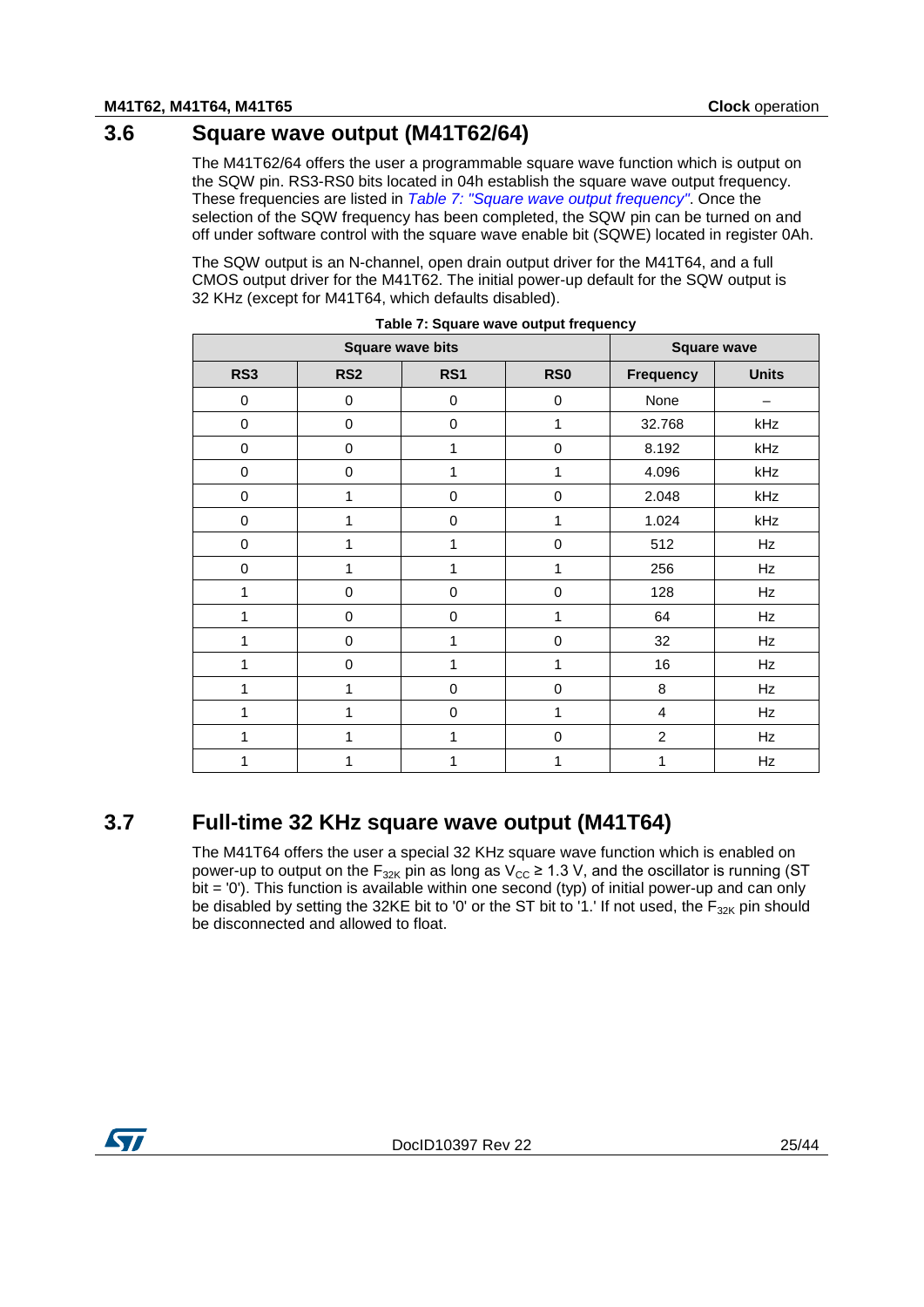### **3.8 Century bits**

<span id="page-25-0"></span>The two century bits, CB1 and CB0, are bits D7 and D6, respectively, in the century/month register at address 06h. Together, they comprise a 2-bit counter which increments at the turn of each century. CB1 is the most significant bit.

The user may arbitrarily assign the meaning of CB1:CB0 to represent any century value, but the simplest way of using these bits is to extend the year register (07h) by mapping them directly to bits 9 and 8. (The reader is reminded that the year register is in BCD format.) Higher order year bits can be maintained in the application software.

<span id="page-25-3"></span>

#### **Table 8: Examples using century bits**

<span id="page-25-2"></span>

| CB1 | CB <sub>0</sub> | <b>CENTURY</b> |
|-----|-----------------|----------------|
|     |                 | 2000           |
|     |                 | 2100           |
|     |                 | 2200           |
|     |                 | 2300           |

### **3.9 Leap year**

<span id="page-25-1"></span>Leap year occurs every four years, in years which are multiples of 4. For example, 2012 was a leap year. An exception to that is any year which is a multiple of 100. For example, the year 2100 is not a leap year. A further exception is that years which are multiples of 400 are indeed leap years. Hence, while 2100 is not a leap year, 2400 is.

During any year which is a multiple of 4, the M41T6x RTC will automatically insert leap day, February 29. Therefore, the application software must correct for this during the exception years (2100, 2200, etc.) as noted above.

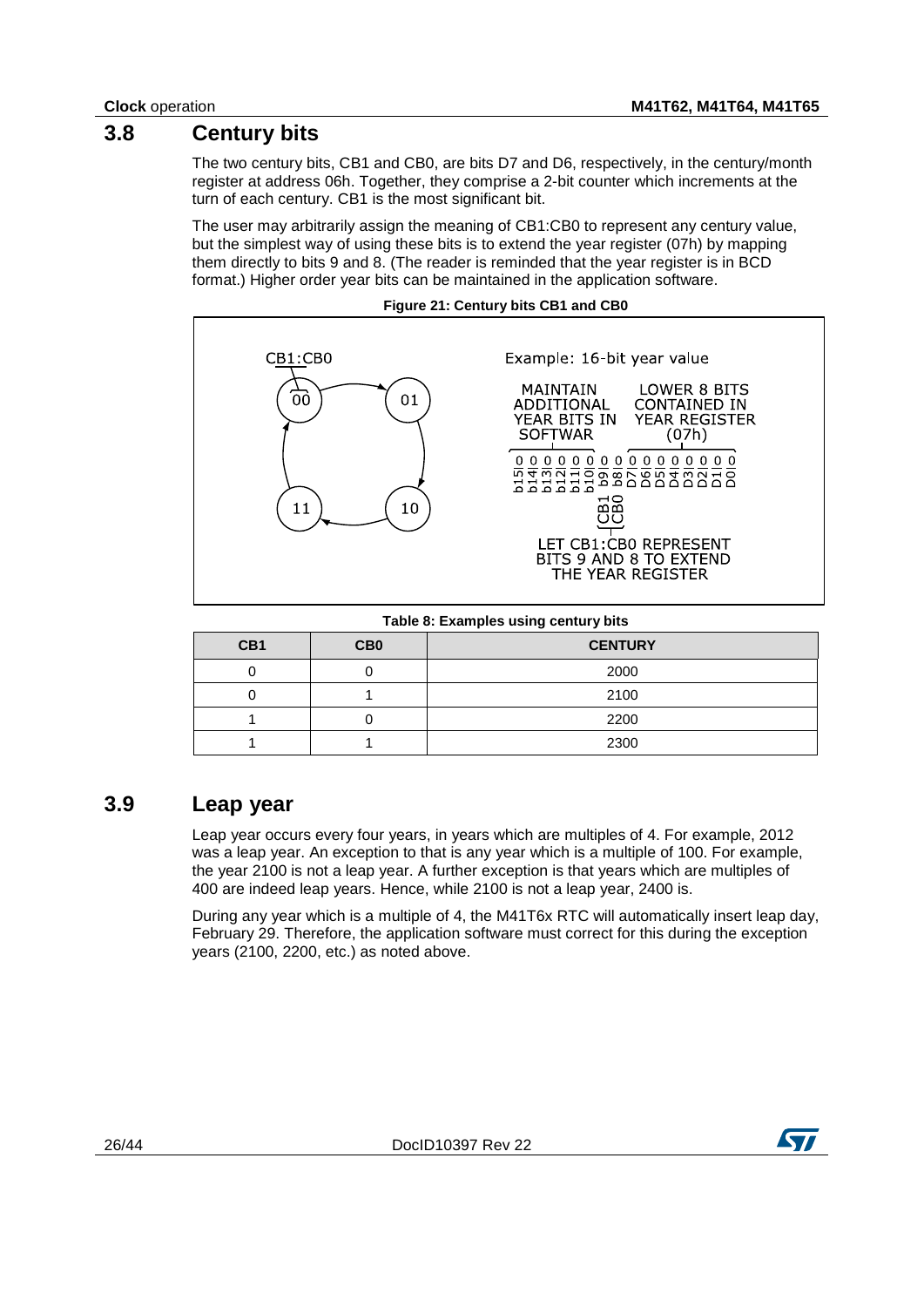# **3.10 Output driver pin (M41T62/65)**

<span id="page-26-0"></span>When the OFIE bit, AFE bit, and watchdog register are not set to generate an interrupt, the IRQ/OUT pin becomes an output driver that reflects the contents of D7 of the calibration register. In other words, when D7 (OUT bit) is a '0,' then the  $\overline{1RO}/$ OUT pin will be driven low.

<span id="page-26-1"></span>*Note: The /OUT pin is an open drain which requires an external pull-up resistor.*

### **3.11 Oscillator stop detection**

If the oscillator fail (OF) bit is internally set to a '1,' this indicates that the oscillator has either stopped, or was stopped for some period of time and can be used to judge the validity of the clock and date data. This bit will be set to '1' any time the oscillator stops.

In the event the OF bit is found to be set to '1' at any time other than the initial power-up, the STOP bit (ST) should be written to a '1,' then immediately reset to '0.' This will restart the oscillator.

The following conditions can cause the OF bit to be set:

The first time power is applied (defaults to a '1' on power-up).

*Note: If the OF bit cannot be written to '0' four (4) seconds after the initial power-up, the STOP bit (ST) should be written to a '1,' then immediately reset to '0.'*

- The voltage present on  $V_{CC}$  or battery is insufficient to support oscillation.
- The ST bit is set to '1.'
- External interference of the crystal

If the oscillator fail interrupt enable bit (OFIE) is set to a '1,' the  $\overline{\text{IRQ}}$  pin will also be activated. The  $\overline{IRO}$  output is cleared by resetting the OFIE or OF bit to '0' (NOT by reading the flag register).

The OF bit will remain set to '1' until written to logic '0.' The oscillator must start and have run for at least 4 seconds before attempting to reset the OF bit to '0.' If the trigger event occurs during a power-down condition, this bit will be set correctly.

### **3.12 Initial power-on defaults**

<span id="page-26-3"></span><span id="page-26-2"></span>Upon application of power to the device, the register bits will initially power-on in the state indicated in *[Table 9: "Initial power-up values"](#page-26-3)*.

| <b>Condition</b>     | <b>Device</b> | <b>ST</b> | <b>OF</b> | OFIE | OUT | FT  | <b>AFE</b> | <b>SQWE</b> | <b>32KE</b> | <b>RS3-1</b> | R <sub>S0</sub> | Watchdog |
|----------------------|---------------|-----------|-----------|------|-----|-----|------------|-------------|-------------|--------------|-----------------|----------|
|                      | M41T62        |           |           | U    |     | N/A |            |             | N/A         |              |                 |          |
| Initial<br>power-up' | M41T64        |           |           | N/A  | N/A | N/A | N/A        | u           |             |              |                 |          |
|                      | M41T65        |           |           | u    |     |     |            | N/A         | N/A         | N/A          | N/A             |          |

| Table 9: Initial power-up values |  |  |
|----------------------------------|--|--|
|----------------------------------|--|--|

**Notes:**

<span id="page-26-4"></span> $<sup>(1)</sup>$ All other control bits power up in an undetermined state.</sup>

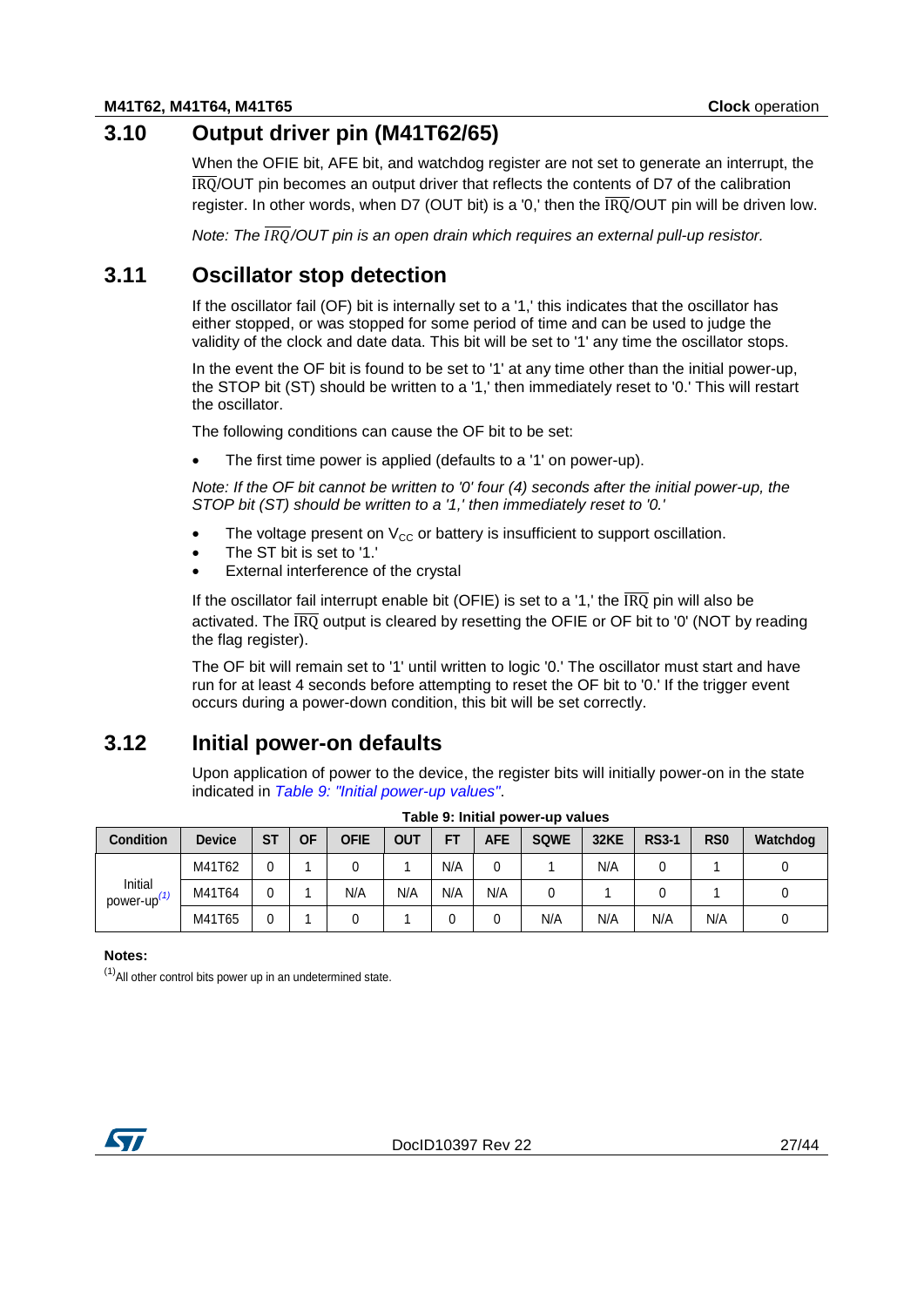# **4 Maximum ratings**

<span id="page-27-0"></span>Stressing the device above the rating listed in the absolute maximum ratings table may cause permanent damage to the device. These are stress ratings only and operation of the device at these or any other conditions above those indicated in the operating sections of this specification is not implied. Exposure to absolute maximum rating conditions for extended periods may affect device reliability.

<span id="page-27-1"></span>

| Sym                                 | <b>Parameter</b>                                                   | Condition <sup>(1)</sup> | Value $(2)$            | <b>Unit</b> |
|-------------------------------------|--------------------------------------------------------------------|--------------------------|------------------------|-------------|
| T <sub>STG</sub>                    | Storage temperature ( $V_{CC}$ off, oscillator off)                |                          | $-55$ to 125           | °C          |
| $V_{\rm CC}$                        | Supply voltage                                                     |                          | $-0.3$ to 5.0          | $\vee$      |
| $T_{\scriptstyle \text{SLD}}^{(3)}$ | Lead solder temperature for 10 seconds                             |                          | 260                    | $^{\circ}C$ |
| V <sub>IO</sub>                     | Input or output voltages                                           |                          | $-0.2$ to<br>$Vcc+0.3$ | V           |
| $I_{\rm O}$                         | Output current                                                     |                          | 20                     | mA          |
| $P_D$                               | Power dissipation                                                  |                          | 1                      | W           |
| V <sub>ESD(HBM)</sub>               | Electro-static discharge voltage<br>(human body model)             | $T_A = 25 °C$            | >1500                  | $\vee$      |
| VESD(RCDM)                          | Electro-static discharge voltage<br>(robotic charged device model) | $T_A = 25 °C$            | >1000                  |             |

| Table 10: Absolute maximum ratings |  |  |  |  |
|------------------------------------|--|--|--|--|
|------------------------------------|--|--|--|--|

#### **Notes:**

<span id="page-27-2"></span><sup>(1)</sup>Test conforms to JEDEC standard.

<span id="page-27-3"></span> $^{(2)}$ Data based on characterization results, not tested in production.

<span id="page-27-4"></span> $^{(3)}$ Reflow at peak temperature of 260 °C. The time above 255 °C must not exceed 30 seconds.

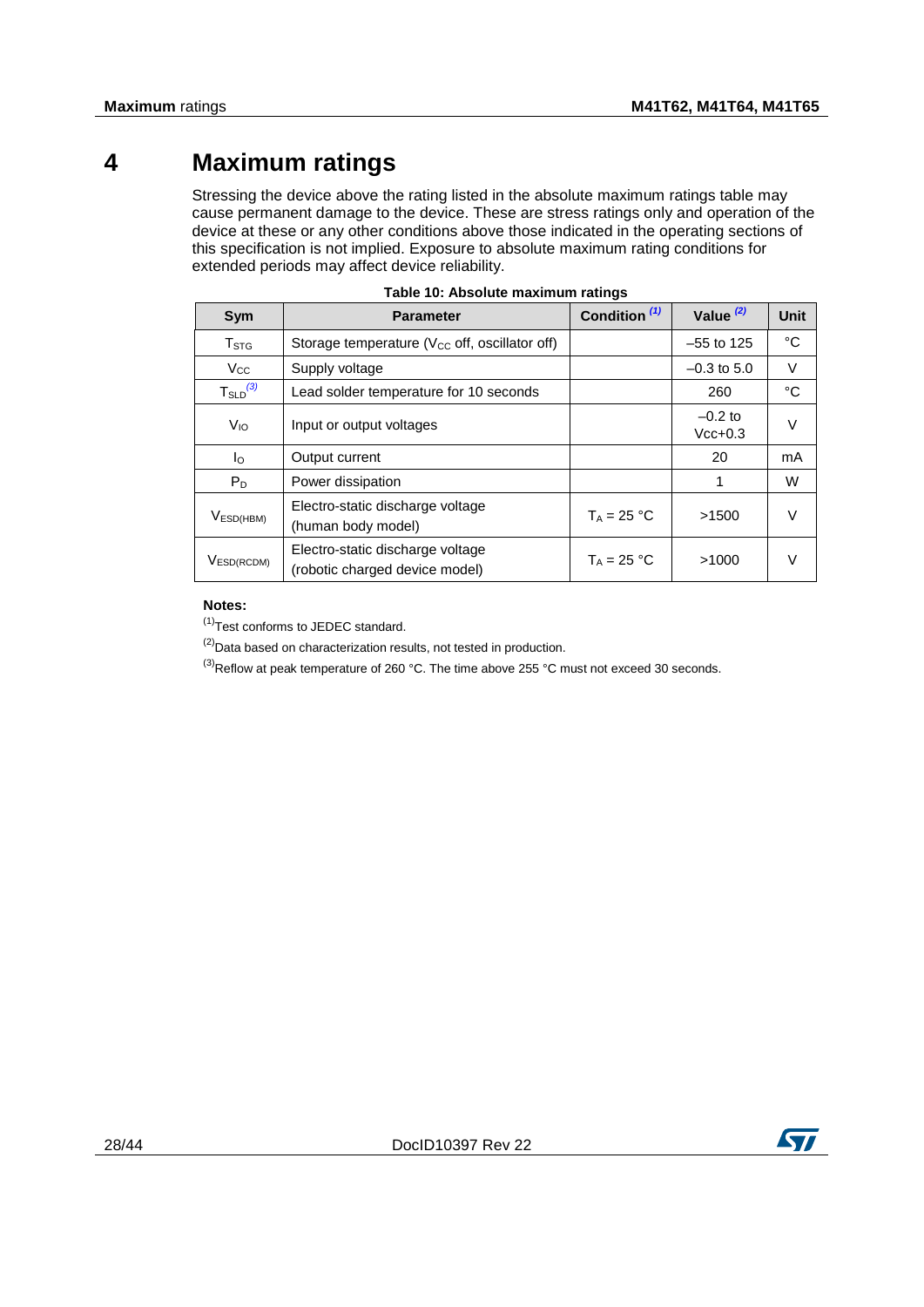# **5 DC and AC parameters**

<span id="page-28-0"></span>This section summarizes the operating and measurement conditions, as well as the DC and AC characteristics of the device. The parameters in the following DC and AC characteristic tables are derived from tests performed under the measurement conditions listed in the relevant tables. Designers should check that the operating conditions in their projects match the measurement conditions when using the quoted parameters.

<span id="page-28-1"></span>

| <b>Parameter</b>                      | <b>M41T6x</b>                        |
|---------------------------------------|--------------------------------------|
| Supply voltage $(V_{CC})$             | 1.3 V to 4.4 V                       |
| Ambient operating temperature $(T_A)$ | $-40$ to 85 °C                       |
| Load capacitance $(C_L)$              | 50pF                                 |
| Input rise and fall times             | $\leq 5$ ns                          |
| Input pulse voltages                  | 0.2 $V_{CC}$ to 0.8 $V_{CC}$         |
| Input and output timing ref. voltages | 0.3 $V_{\rm CC}$ to 0.7 $V_{\rm CC}$ |

| Table 11: Operating and AC measurement conditions |  |
|---------------------------------------------------|--|
|---------------------------------------------------|--|

<span id="page-28-2"></span>*Note: Output Hi-Z is defined as the point where data is no longer driven.*

### **Figure 22: AC measurement I/O waveform**



#### **Figure 23: Crystal isolation example**

<span id="page-28-3"></span>

*Note: Substrate pad should be tied to V<sub>SS</sub>.* 

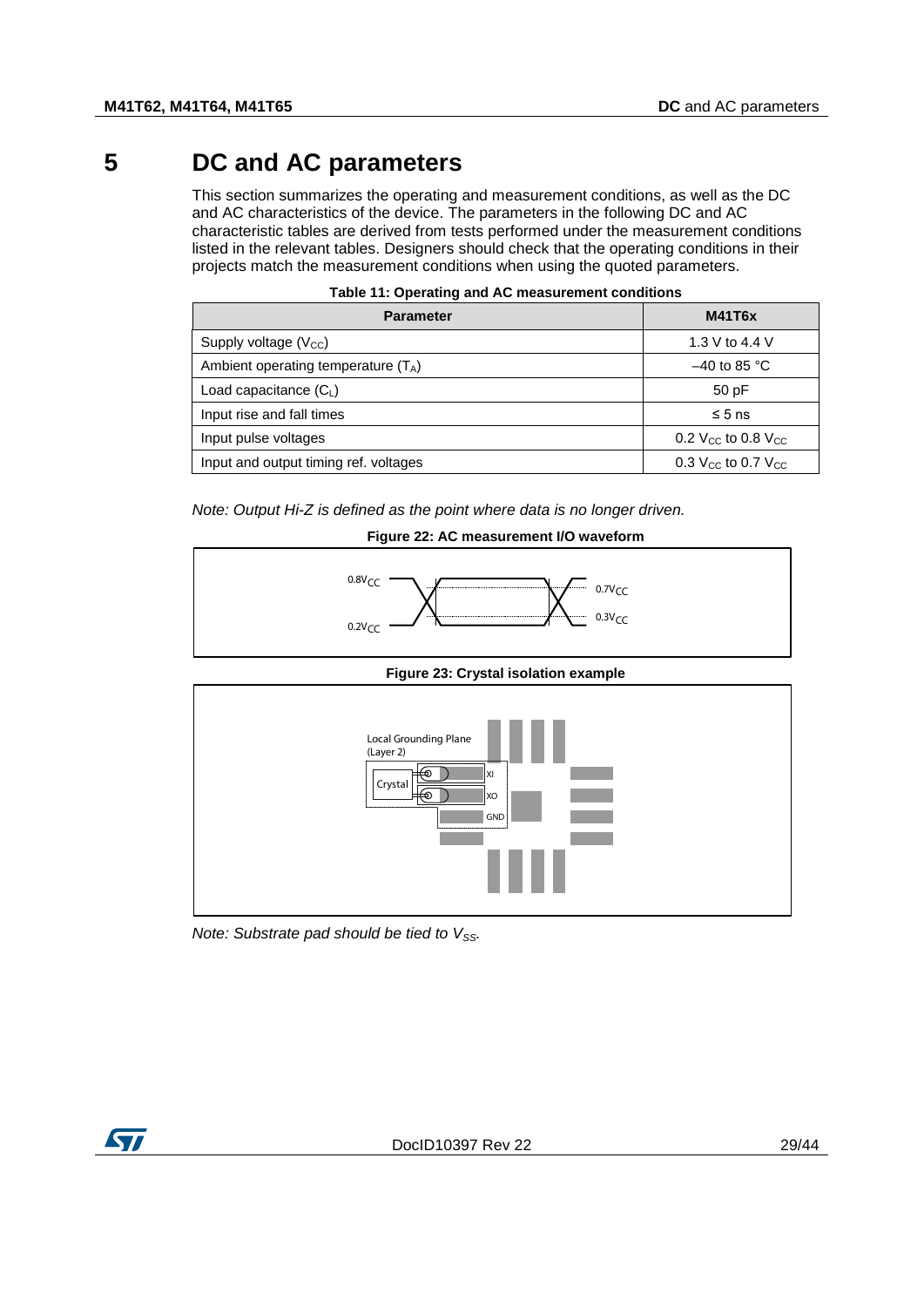### **DC** and AC parameters **M41T62, M41T64, M41T65**

<span id="page-29-0"></span>

| <b>Table 12: Capacitance</b> |                                                   |                          |            |      |  |  |  |
|------------------------------|---------------------------------------------------|--------------------------|------------|------|--|--|--|
| Symbol                       | Parameter $(1)(2)$                                | Min                      | <b>Max</b> | Unit |  |  |  |
| $C_{IN}$                     | Input capacitance                                 | $\overline{\phantom{0}}$ |            | pF   |  |  |  |
| $C_{\text{OUT}}^{(3)}$       | Output capacitance                                | $\overline{\phantom{0}}$ | 10         | pF   |  |  |  |
| t <sub>LP</sub>              | Low-pass filter input time constant (SDA and SCL) |                          | 50         | ns   |  |  |  |

#### **Notes:**

<span id="page-29-2"></span> $^{(1)}$ At 25°C, f = 1 MHz.

<span id="page-29-3"></span><span id="page-29-1"></span> $^{(2)}$ Effective capacitance measured with power supply at 3.6 V; sampled only, not 100% tested. <sup>(3)</sup>Outputs deselected.

| Sym                                                                                                                                 | <b>Parameter</b>                     |                                                                                | Test condition <sup>(1)</sup>                |                | Min                 | <b>Typ</b> | <b>Max</b>     | <b>Unit</b> |
|-------------------------------------------------------------------------------------------------------------------------------------|--------------------------------------|--------------------------------------------------------------------------------|----------------------------------------------|----------------|---------------------|------------|----------------|-------------|
| $V_{CC}^{(2)}$                                                                                                                      | Operating voltage                    |                                                                                | Clock                                        |                | 1.0                 |            | 4.4            | $\vee$      |
|                                                                                                                                     |                                      |                                                                                | $I2C$ bus (400 kHz)                          |                | 1.3                 |            | 4.4            | V           |
|                                                                                                                                     |                                      | $SCL = 400$ kHz<br>(no load)                                                   |                                              | 4.4 V          |                     |            | 100            | μA          |
|                                                                                                                                     |                                      |                                                                                |                                              | 3.6 V          |                     | 50         | 70             | μA          |
| $_{\text{LCA}}$                                                                                                                     | Supply current                       |                                                                                |                                              | 3.0V           |                     | 35         |                | μA          |
|                                                                                                                                     |                                      |                                                                                |                                              | 2.5V           |                     | 30         |                | μA          |
| 2.0V<br>20<br>4.4 V<br>950<br>$SCL = 0 Hz$<br>3.6 V<br>375<br>700<br>all inputs<br>Supply current (standby)<br>SQW off<br>$I_{CC2}$ | μA                                   |                                                                                |                                              |                |                     |            |                |             |
|                                                                                                                                     |                                      |                                                                                |                                              |                |                     |            | nA             |             |
|                                                                                                                                     |                                      |                                                                                |                                              |                |                     |            |                | nA          |
|                                                                                                                                     |                                      | $\geq$ V <sub>CC</sub> - 0.2 V                                                 |                                              | 3.0 V at 25 °C |                     | 350        |                | nA          |
|                                                                                                                                     |                                      | $\leq$ Vss + 0.2 V                                                             |                                              | 2.0 V at 25 °C |                     | 310        |                | nA          |
| $V_{IL}$                                                                                                                            | Input low voltage                    |                                                                                |                                              |                | $-0.2$              |            | $0.3$ $V_{CC}$ | V           |
| V <sub>IH</sub>                                                                                                                     | Input high voltage                   |                                                                                |                                              |                | 0.7 V <sub>CC</sub> |            | $V_{CC}+0.3$   | V           |
| $V_{OL}$                                                                                                                            |                                      | $V_{\text{CC}} = 4.4$ V, $I_{\text{OL}} = 3.0$ mA<br>(SDA)                     |                                              |                |                     |            | 0.4            | $\vee$      |
|                                                                                                                                     | Output low voltage                   | $V_{CC}$ = 4.4 V, $I_{OL}$ = 1.0 mA<br>$(SQW, \overline{WDO}, \overline{IRQ})$ |                                              |                |                     | 0.4        | V              |             |
| <b>V<sub>OH</sub></b>                                                                                                               | Output high voltage                  | $V_{CC} = 4.4$ V, $I_{OH} = -1.0$ mA (CMOS)                                    |                                              |                | 2.4                 |            |                | $\vee$      |
|                                                                                                                                     | Open drain pull-up<br>supply voltage | M41T62: IRQ/OUT<br>M41T64: SQW(3)<br>M41T65: WDO and IRQ/FT/OUT                |                                              |                |                     |            | 4.4            | V           |
| Īц                                                                                                                                  | Input leakage current                |                                                                                | $0 V \leq V_{IN} \leq V_{CC}$                |                |                     |            | ±1             | μA          |
| $I_{LO}$                                                                                                                            | Output leakage current               |                                                                                | $0 V \leq V_{\text{OUT}} \leq V_{\text{CC}}$ |                |                     |            | ±1             | μA          |

### **Table 13: DC characteristics**

### **Notes:**

<span id="page-29-4"></span>(1)Valid for ambient operating temperature:  $T_A = -40$  to 85 °C; V<sub>CC</sub> = 1.3 V to 4.4 V (except where noted).

<span id="page-29-5"></span> $^{(2)}$ Oscillator startup guaranteed at 1.5 V only.

<span id="page-29-6"></span><sup>(3)</sup>While the M41T64's SQW output is open drain, the reader is reminded that the SQW output on the M41T62 is CMOS and hence is not included in this list.

30/44 DocID10397 Rev 22

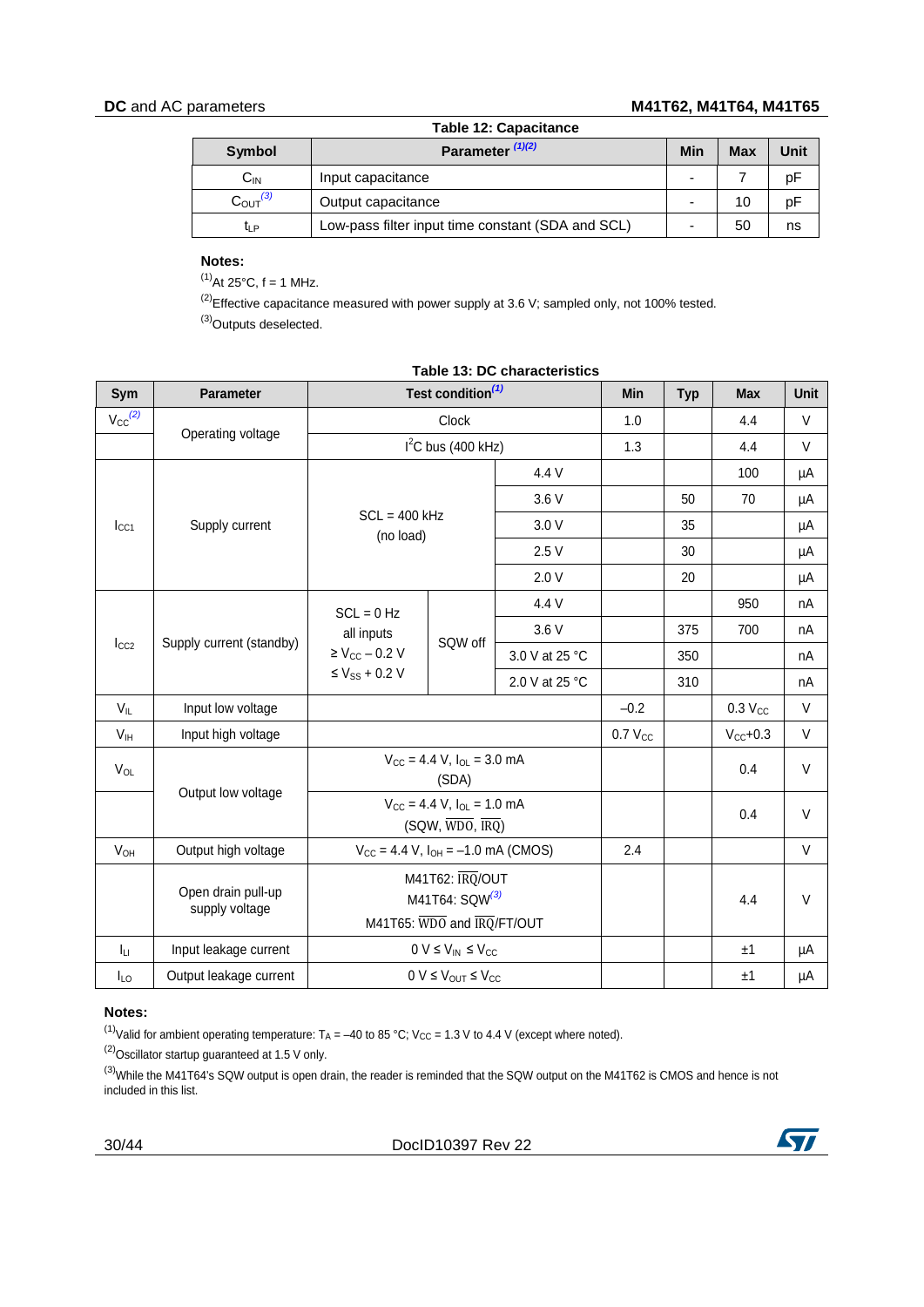#### <span id="page-30-0"></span>**M41T62, M41T64, M41T65 DC** and AC parameters

|             | Table 14: Crystal electrical characteristics                           |                          |        |               |              |  |  |  |
|-------------|------------------------------------------------------------------------|--------------------------|--------|---------------|--------------|--|--|--|
| Sym         | Parameter $(1)(2)$                                                     | Min                      | Typ    | <b>Max</b>    | <b>Units</b> |  |  |  |
| $f_{\rm O}$ | Resonant frequency                                                     | $\blacksquare$           | 32.768 |               | kHz          |  |  |  |
| $R_{S}$     | Series resistance ( $T_A = -40$ to 70 °C, oscillator startup at 2.0 V) | -                        |        | $75^{(3)(4)}$ | kW           |  |  |  |
| Cı          | Load capacitance                                                       | $\overline{\phantom{0}}$ | 6      |               | рF           |  |  |  |

### **Notes:**

<span id="page-30-2"></span><sup>(1)</sup>Load capacitors are integrated within the M41T6x. Circuit board layout considerations for the 32.768 kHz crystal of minimum trace lengths and isolation from RF generating signals should be taken into account.

(2)For the QFN16 package, user-supplied external crystals are required. The 6 and 7 pF crystals listed in *[Table 15: "Crystals suitable for](#page-30-1)  [use with M41T6x series RTCs"](#page-30-1)* have been evaluated by ST and have been found to be satisfactory for use with the M41T6x series RTC.  $^{(3)}$ R<sub>S (max)</sub> = 65 kΩ for T<sub>A</sub> = -40 to 85 °C and oscillator startup at 1.5 V.

<span id="page-30-3"></span> $(4)$ Guaranteed by design.

<span id="page-30-1"></span>

|                   |                                          |                                           | <b>Manufacturer's specifications</b> |                     |                                         |                              |  |
|-------------------|------------------------------------------|-------------------------------------------|--------------------------------------|---------------------|-----------------------------------------|------------------------------|--|
| Vendor            | Order number                             | Package                                   | <b>ESR</b><br>max                    | Temp.<br>range (°C) | <b>Rated</b><br>tolerance<br>at 25 $°C$ | <b>Rated</b><br>load<br>cap. |  |
| Citizen           | CMJ206T-32.768KDZB-UB                    | $8.3 \times 2.5$ mm<br>leaded SMT         | 50 k $\Omega$                        | $-40/+85$           | $±20$ ppm                               | 6 pF                         |  |
| Citizen           | CM315-32.768KDZY-UB                      | $3.2 \times 1.5 \times 0.9$ mm SMT        | 70 k $\Omega$                        | $-40/+85$           | $±20$ ppm                               | 7 pF                         |  |
| Ecliptek          | E4WCDA06-32.768K <sup>(1)</sup>          | $2.0 \times 6.0$ mm thru-hole             | 50 k $\Omega$                        | $-10/+60$           | $±20$ ppm                               | 6 pF                         |  |
| Ecliptek          | E5WSDC 07 - 32.768K                      | 7 x 1.5 x 1.4 mm SMT                      | $65 k\Omega$                         | $-40/+85$           | $±20$ ppm                               | 7 pF                         |  |
| <b>ECS</b>        | ECS-.327-6-17X-TR                        | 3.8 x 8.5 x 2.5 mm SMT                    | $50 \text{ k}\Omega$                 | $-40/+85$           | $±20$ ppm                               | 6 pF                         |  |
| ECS               | ECS-.327-7-34B-TR                        | 3.2 x 1.5 x 0.9 mm SMT                    | $70 k\Omega$                         | $-40/+85$           | $±20$ ppm                               | 7 pF                         |  |
| <b>ECS</b>        | ECS-.327-7-38-TR                         | 7 x 1.5 x 1.4 mm SMT                      | $65 k\Omega$                         | $-40/+85$           | $±20$ ppm                               | 7 pF                         |  |
| Epson             | MC-146 32.7680KA-AG: ROHS <sup>(2)</sup> | 7 x 1.5 x 1.4 mm SMT                      | $65 k\Omega$                         | $-40/+85$           | $±20$ ppm                               | 7 pF                         |  |
| Fox               | 298LF-0.032768-19                        | $1.5 \times 5.0$ mm thru-hole             | $50 k\Omega$                         | $-20/+60$           | $±20$ ppm                               | 6 pF                         |  |
| Fox               | 299LF-0.032768-37                        | $2.0 \times 6.0$ mm thru-hole             | $50 k\Omega$                         | $-20/+60$           | $±20$ ppm                               | 6 pF                         |  |
| Fox               | 414LF-0.032768-12                        | 3.8 x 8.5 x 2.5 mm SMT                    | 50 k $\Omega$                        | $-40/+85$           | $±20$ ppm                               | 6 pF                         |  |
| Fox               | 501LF-0.032768-5                         | 7 x 1.5 x 1.4 mm SMT                      | $65 k\Omega$                         | $-40/+85$           | $±20$ ppm                               | 7 pF                         |  |
| Micro<br>Crystal  | MS3V-T1R 32.768KHZ 7PF<br>20PPM          | $6.7 \times 1.4 \text{ mm}$<br>leaded SMT | 65 k <sub>0</sub>                    | $-40/+85$           | $±20$ ppm                               | 7 pF                         |  |
| <b>Pletronics</b> | SM20S - 32.768K - 6pF                    | 3.8 x 8.5 x 2.5 mm SMT                    | 50 k <sub>0</sub>                    | $-40/+85$           | $±20$ ppm                               | 6 pF                         |  |
| Seiko             | SSPT7F-7PF20PPM                          | 7 x 1.5 x 1.4 mm SMT                      | $65 k\Omega$                         | $-40/+85$           | $±20$ ppm                               | 7 pF                         |  |
| Seiko             | VT200F-6PF20PPM                          | $2.0 \times 6.0$ mm thru-hole             | 50 k $\Omega$                        | $-10/+60$           | $±20$ ppm                               | 6 pF                         |  |

#### **Table 15: Crystals suitable for use with M41T6x series RTCs**

#### **Notes:**

<span id="page-30-4"></span> $<sup>(1)</sup>ST$  has been informed that this crystal has been terminated by the vendor.</sup>

<span id="page-30-5"></span> $(2)$ Epson MC-146 32.7680KA-E: ROHS is 6 pF version.

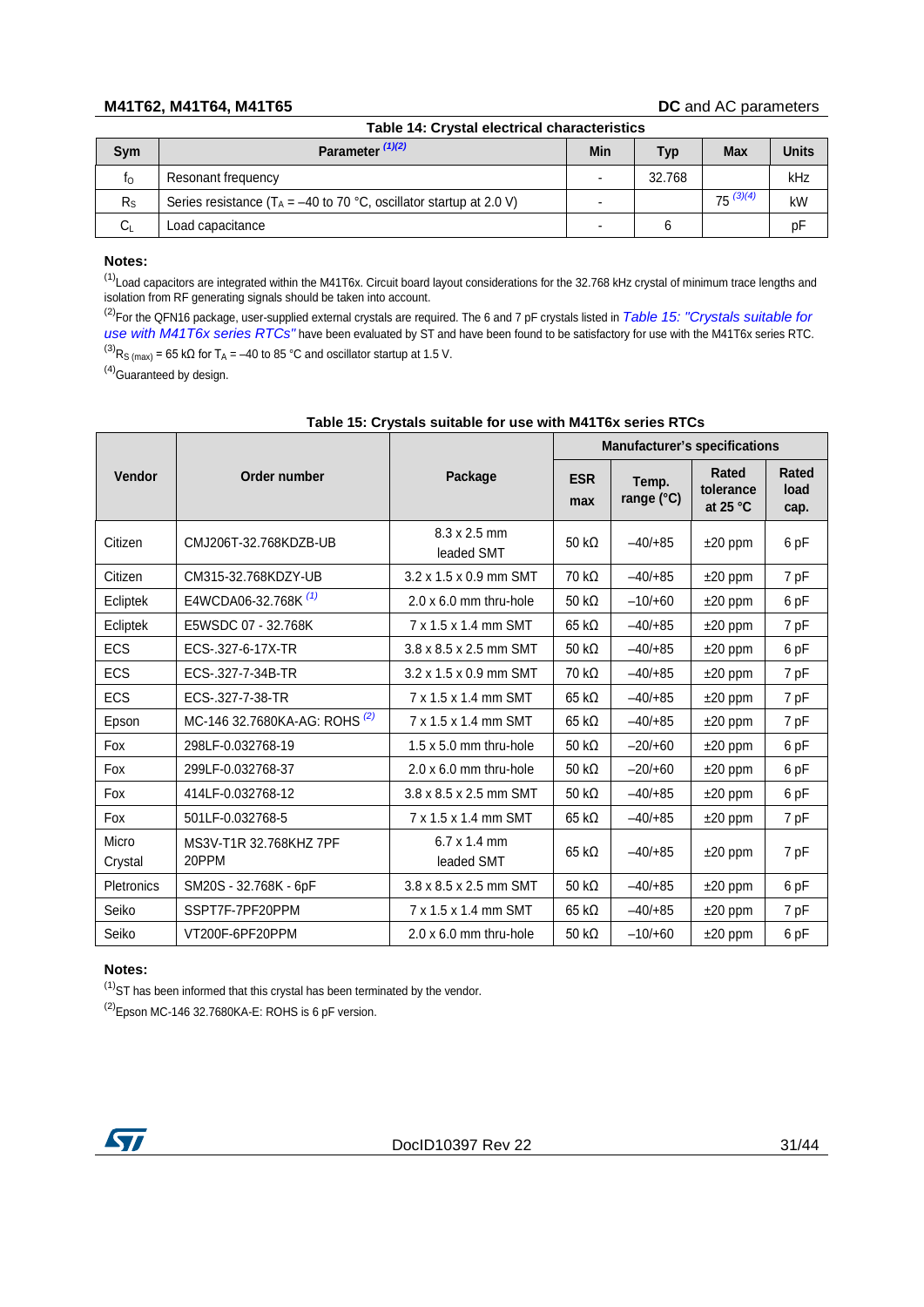# <span id="page-31-0"></span>**DC** and AC parameters **M41T62, M41T64, M41T65**

| <b>Table 16: Oscillator characteristics</b> |                                       |                                 |       |     |            |             |  |  |
|---------------------------------------------|---------------------------------------|---------------------------------|-------|-----|------------|-------------|--|--|
| Sym                                         | <b>Parameter</b>                      | <b>Conditions</b>               | Min   | Typ | <b>Max</b> | <b>Unit</b> |  |  |
| <b>V<sub>STA</sub></b>                      | Oscillator start voltage              | $\leq$ 10 seconds               | 1.5   |     |            |             |  |  |
| $t_{\text{STA}}$                            | Oscillator start time                 | $V_{\text{CC}} = 3.0 \text{ V}$ |       |     |            | s           |  |  |
| $C_{g}$                                     | XIN capacitance                       |                                 |       | 12  |            | pF          |  |  |
|                                             | XOUT capacitance                      |                                 |       | 12  |            | pF          |  |  |
| $C_d$                                       | IC-to-IC frequency variation $(1)(2)$ |                                 | $-10$ |     | $+10$      | ppm         |  |  |

### **Notes:**

<span id="page-31-3"></span> $^{(1)}$ Devices in LCC8 package ((M41T62LC6F) are tested not to exceed  $\pm 20$  ppm oscillator frequency error at 25 °C, which equates to about 52 seconds per month.

<sup>(2)</sup>Reference value. T<sub>A</sub> = 25 °C, V<sub>CC</sub> = 3.0 V, CMJ-145 (C<sub>L</sub> = 6 pF, 32,768 Hz) manufactured by Citizen, C<sub>L</sub> = C<sub>g</sub> · C<sub>d</sub> / (C<sub>g</sub> + C<sub>d</sub>).

<span id="page-31-2"></span>

**Figure 24: Bus timing requirements sequence**

<span id="page-31-1"></span>

| Table 17: AC characteristics |                                                                                     |            |            |              |  |  |  |
|------------------------------|-------------------------------------------------------------------------------------|------------|------------|--------------|--|--|--|
| Sym                          | Parameter <sup>(1)</sup>                                                            | <b>Min</b> | <b>Max</b> | <b>Units</b> |  |  |  |
| $f_{\rm SCL}$                | <b>SCL clock frequency</b>                                                          | 0          | 400        | kHz          |  |  |  |
| t <sub>LOW</sub>             | Clock low period                                                                    | 1.3        |            | μs           |  |  |  |
| t <sub>HIGH</sub>            | Clock high period                                                                   | 600        |            | ns           |  |  |  |
| t <sub>R</sub>               | SDA and SCL rise time                                                               |            | 300        | ns           |  |  |  |
| tF                           | SDA and SCL fall time                                                               |            | 300        | ns           |  |  |  |
| <b>t</b> hd:sta              | START condition hold time<br>(after this period the first clock pulse is generated) | 600        |            | ns           |  |  |  |
| t <sub>SU:STA</sub>          | START condition setup time<br>600<br>(only relevant for a repeated start condition) |            |            |              |  |  |  |
| $t_{\text{SU:DAT}}^{(2)}$    | Data setup time                                                                     | 100        |            | ns           |  |  |  |
| <b>t</b> HD:DAT              | Data hold time                                                                      | $\Omega$   |            | μs           |  |  |  |
| t <sub>su:STO</sub>          | STOP condition setup time                                                           | 600        |            | ns           |  |  |  |
| $t_{\text{BUF}}$             | Time the bus must be free before a new<br>transmission can start                    | 1.3        |            | μs           |  |  |  |
| t <sub>rec</sub>             | Watchdog output pulse width                                                         | 96         | 98         | ms           |  |  |  |

### **Notes:**

<span id="page-31-4"></span><sup>(1)</sup>Valid for ambient operating temperature:  $T_A = -40$  to 85 °C; V<sub>CC</sub> = 1.3 to 4.4 V (except where noted).

<span id="page-31-5"></span> $(2)$ Transmitter must internally provide a hold time to bridge the undefined region (300 ns max) of the falling edge of SCL.

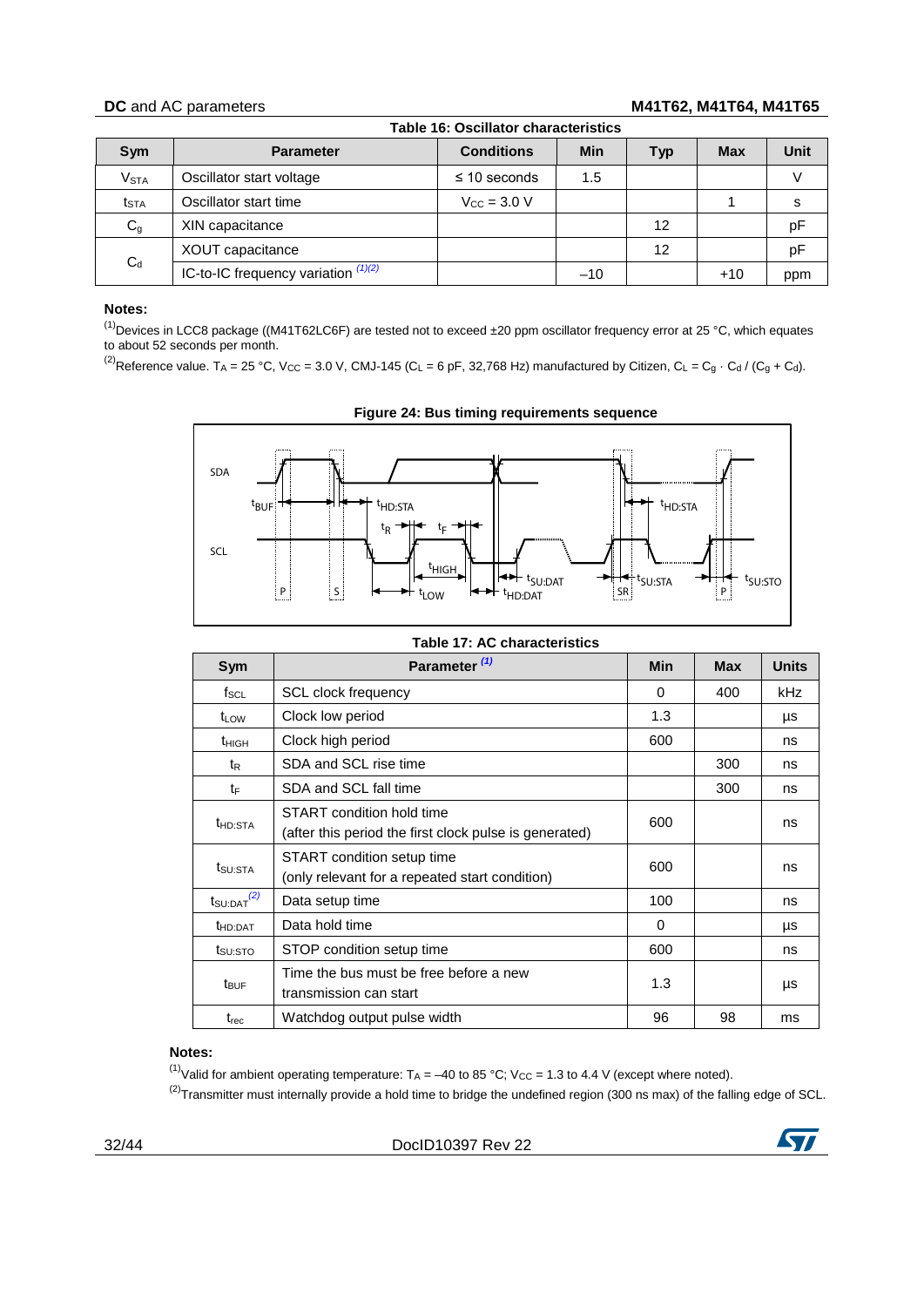# **6 Package information**

<span id="page-32-0"></span>In order to meet environmental requirements, ST offers these devices in different grades of  $ECOPACK^{\circledast}$  packages, depending on their level of environmental compliance.  $ECOPACK^{\circledast}$ specifications, grade definitions and product status are available at: *www.st.com*. ECOPACK<sup>®</sup> is an ST trademark.

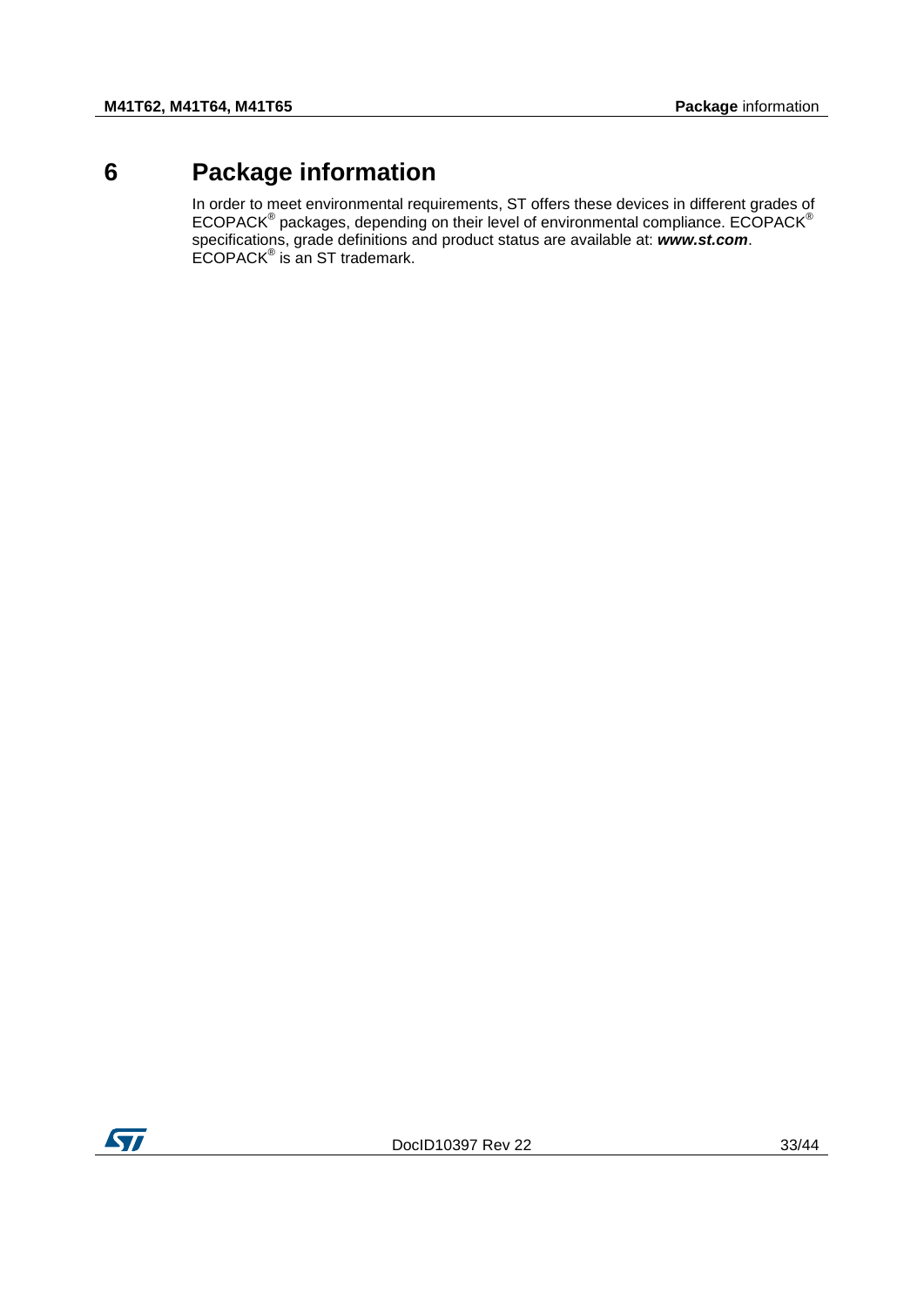

<span id="page-33-1"></span><span id="page-33-0"></span>

*Note: Drawing is not to scale.*

34/44 DocID10397 Rev 22

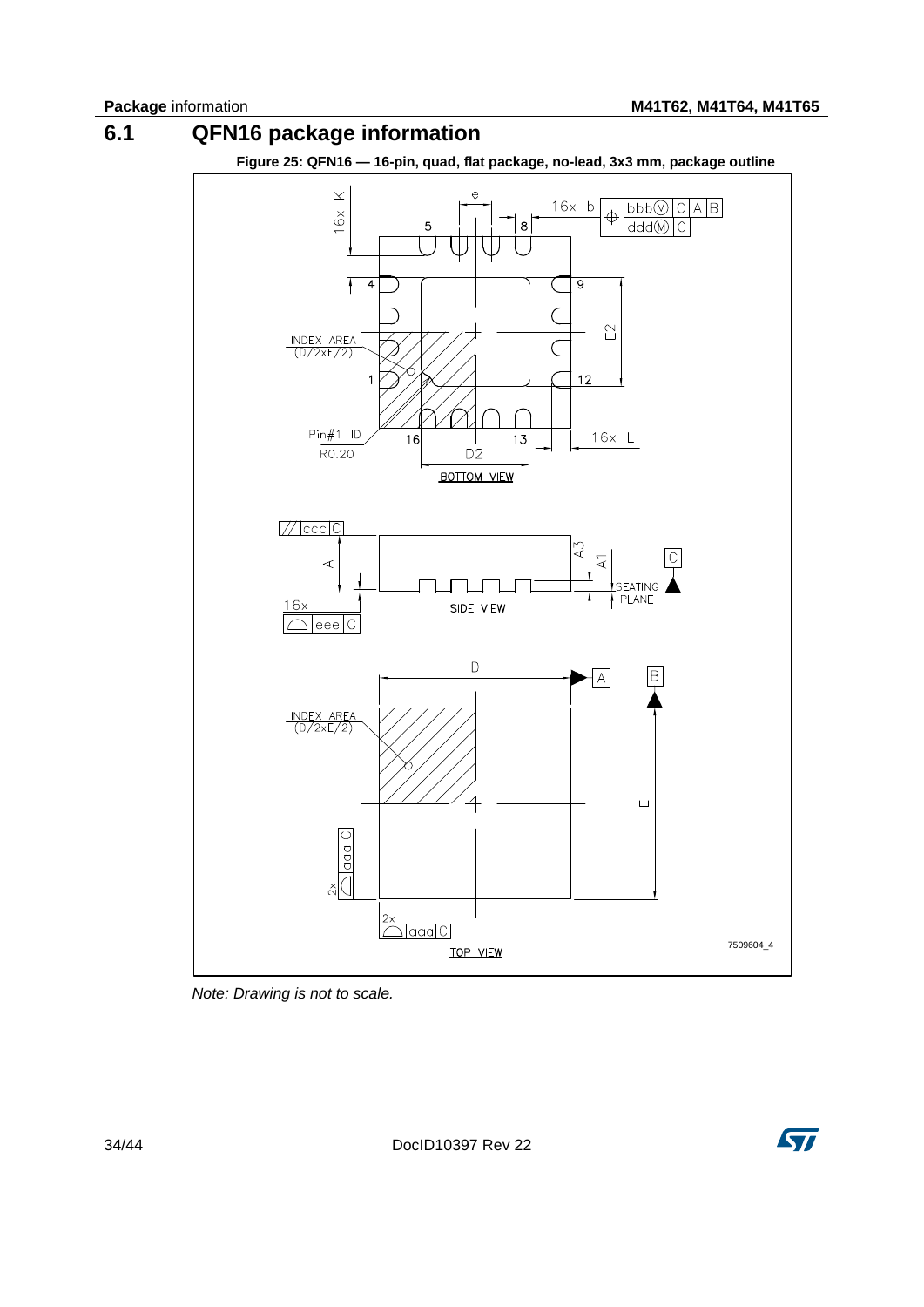#### **M41T62, M41T64, M41T65 Package** information

<span id="page-34-0"></span>

| Table 18: QFN16 — 16-pin, quad, flat package, no-lead, 3x3 mm, package mechanical data |      |            |            |       |            |            |
|----------------------------------------------------------------------------------------|------|------------|------------|-------|------------|------------|
|                                                                                        |      | mm         |            |       | inches     |            |
| <b>Symbol</b>                                                                          | Min  | <b>Typ</b> | <b>Max</b> | Min   | <b>Typ</b> | <b>Max</b> |
| A                                                                                      | 0.80 | 0.90       | 1.00       | 0.032 | 0.035      | 0.039      |
| A1                                                                                     | 0.00 | 0.02       | 0.05       | 0.000 | 0.001      | 0.002      |
| A3                                                                                     |      | 0.20       |            |       | 0.008      |            |
| b                                                                                      | 0.18 | 0.25       | 0.30       | 0.007 | 0.010      | 0.012      |
| D                                                                                      |      | 3.00       |            |       | 0.118      |            |
| D <sub>2</sub>                                                                         | 1.55 | 1.70       | 1.80       | 0.061 | 0.067      | 0.071      |
| E                                                                                      |      | 3.00       |            |       | 0.118      |            |
| E <sub>2</sub>                                                                         | 1.55 | 1.70       | 1.80       | 0.061 | 0.067      | 0.071      |
| е                                                                                      |      | 0.50       |            |       | 0.020      |            |
| L                                                                                      | 0.20 | 0.30       | 0.40       | 0.008 | 0.012      | 0.016      |
| K.                                                                                     |      | 0.20       |            |       | 0.008      |            |
| aaa                                                                                    |      | 0.50       |            |       | 0.020      |            |
| bbb                                                                                    |      | 0.10       |            |       | 0.004      |            |
| ccc                                                                                    |      | 0.10       |            |       | 0.004      |            |
| ddd                                                                                    |      | 0.05       |            |       | 0.002      |            |
| eee                                                                                    |      | 0.08       |            |       | 0.003      |            |

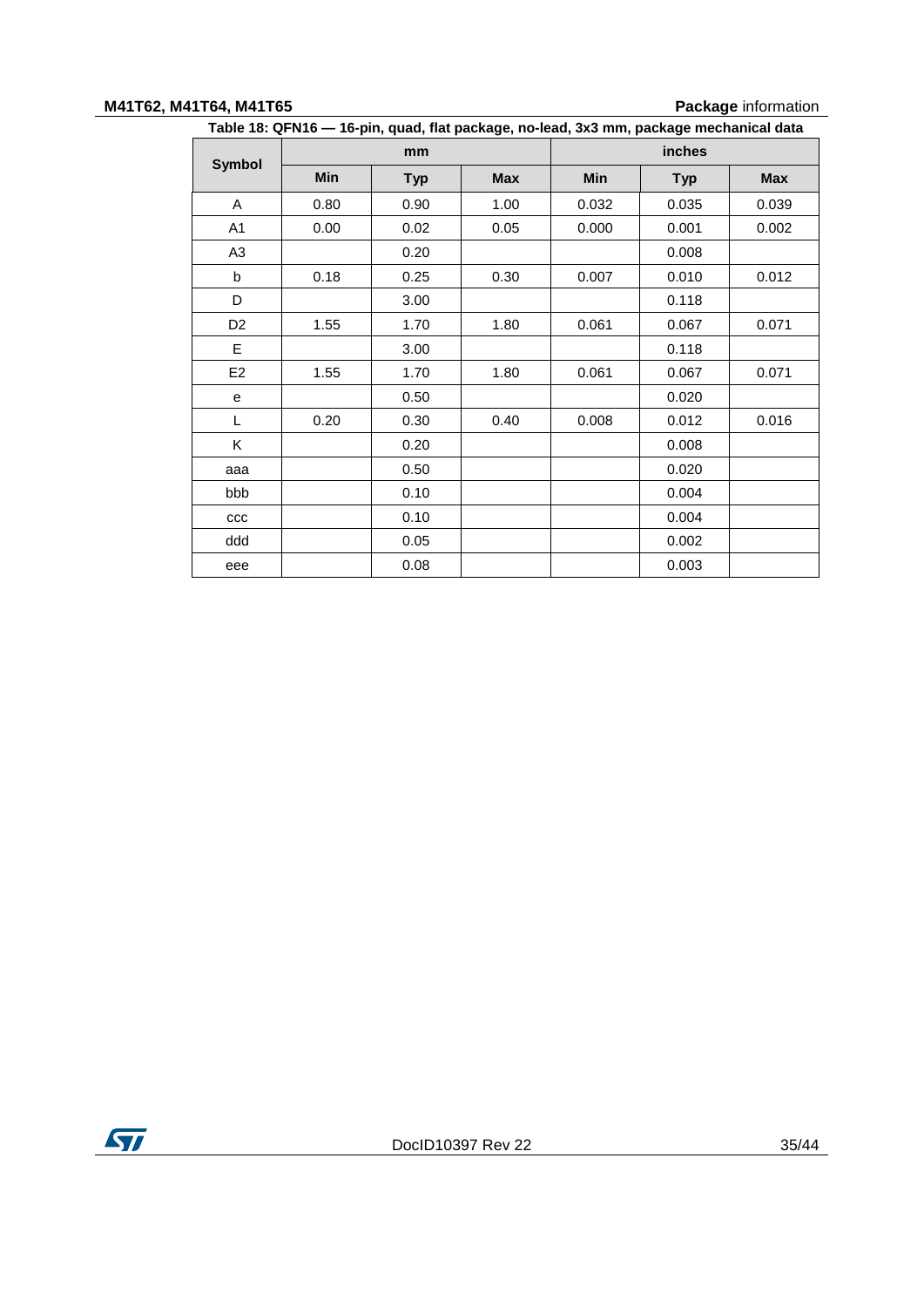<span id="page-35-0"></span>

*Note: Dimensions shown are in millimeters (mm).*

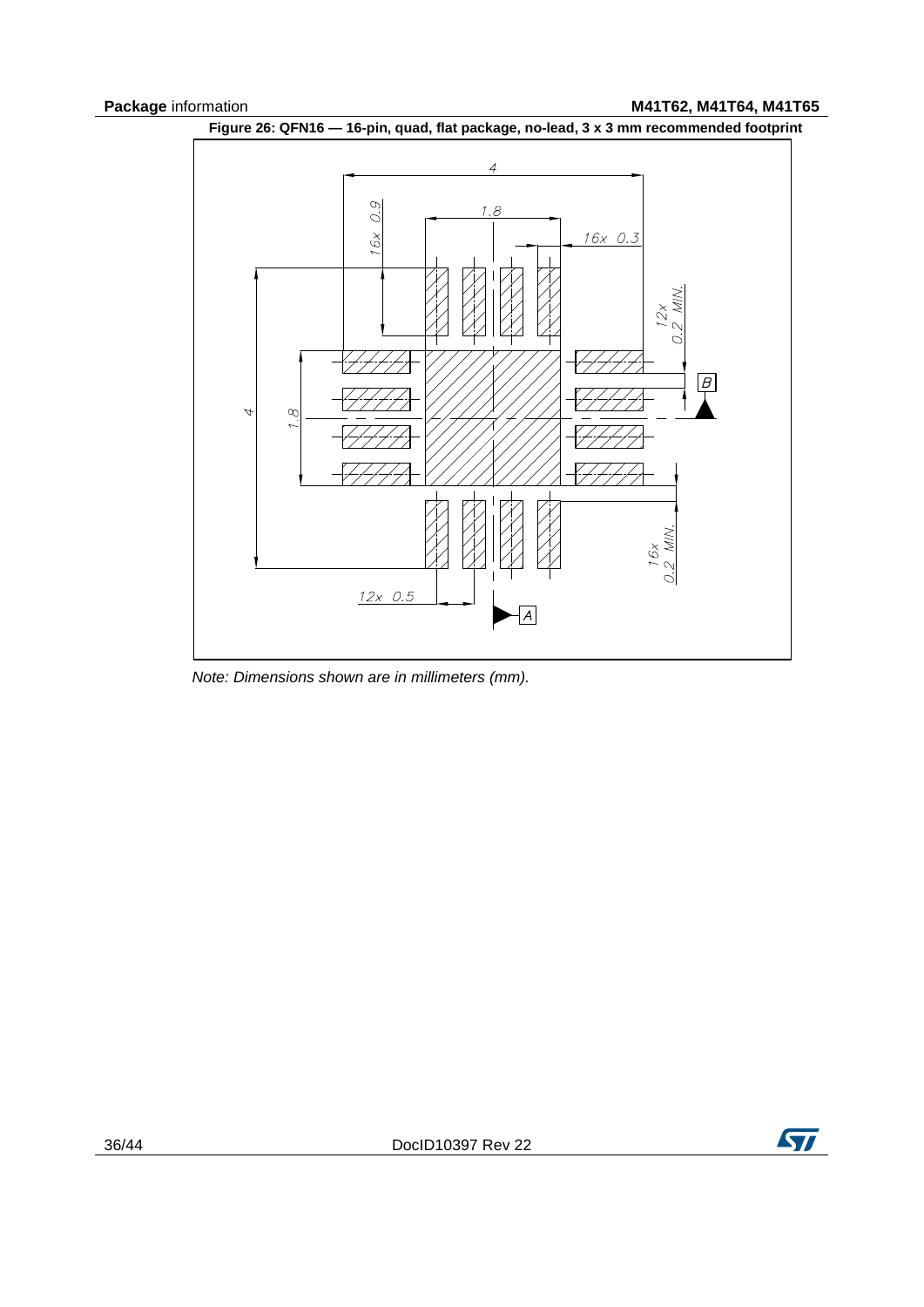# **6.2 LCC8 package information**

**Figure 27: LCC8 — 8-pin, 1.5 x 3.2 mm leadless chip carrier package outline**

<span id="page-36-2"></span><span id="page-36-0"></span>

**Table 19: LCC8 — 8-pin, 1.5 x 3.2 mm leadless chip carrier package mechanical data**

<span id="page-36-1"></span>

| <b>Symbol</b>  |            | mm         |            |            | inches     |            |
|----------------|------------|------------|------------|------------|------------|------------|
|                | <b>Min</b> | <b>Typ</b> | <b>Max</b> | <b>Min</b> | <b>Typ</b> | <b>Max</b> |
| A              |            |            | 0.80       |            |            | 0.031      |
| b              | 0.30       | 0.40       | 0.50       | 0.012      | 0.016      | 0.020      |
| D              | 1.40       | 1.50       | 1.60       | 0.055      | 0.059      | 0.063      |
| D <sub>1</sub> | 0.40       | 0.50       | 0.60       | 0.016      | 0.020      | 0.024      |
| E              | 3.10       | 3.20       | 3.30       | 0.122      | 0.126      | 0.130      |
| E1             | 2.20       | 2.30       | 2.40       | 0.087      | 0.091      | 0.094      |
| е              | 0.80       | 0.90       | 1.00       | 0.032      | 0.035      | 0.039      |
| L              | 0.32       | 0.42       | 0.52       | 0.013      | 0.017      | 0.020      |
| N              |            | 8          |            |            | 8          |            |

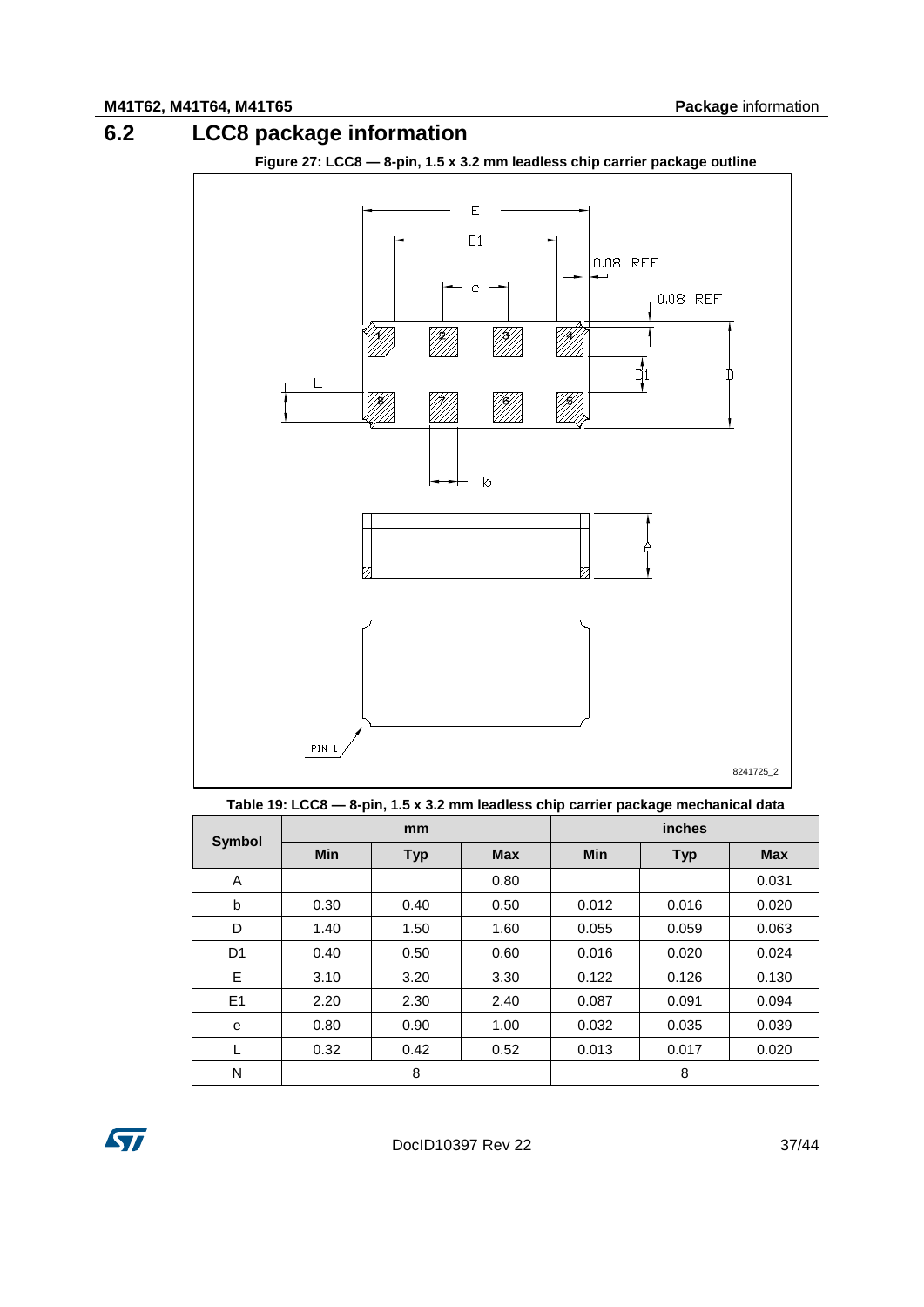**Package** information **M41T62, M41T64, M41T65** 

<span id="page-37-0"></span>

*Note: Dimensions shown are typical values, in millimeters (mm).*

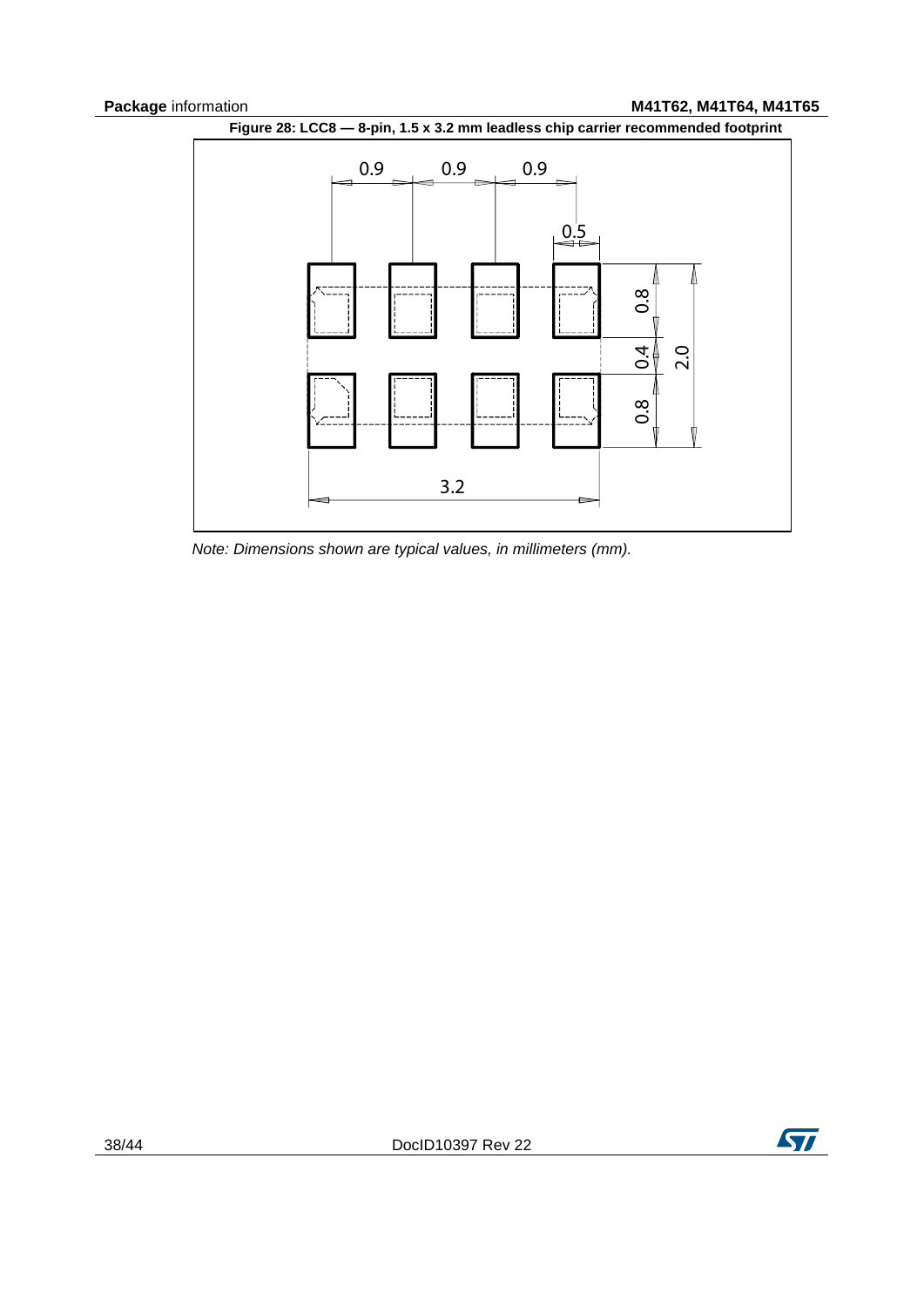# <span id="page-38-0"></span>**7 Packing information**

### **7.1 QFN16 carrier tape**

**Figure 29: Carrier tape for QFN16 3 x 3 mm package**

<span id="page-38-3"></span><span id="page-38-1"></span>

#### <span id="page-38-2"></span>**Table 20: Carrier tape dimensions for QFN16 3 x 3 mm package Package <sup>W</sup> <sup>D</sup> <sup>E</sup> P0 P2 <sup>F</sup> A0 B0 K0 P1 <sup>T</sup> Unit Bulk qty** QFN16 12.00 ±0.30 1.50 +0.10 /-0.00 1.75 ±0.10 4.00 ±0.10 2.00 ±0.10 5.50 ±0.05 3.30 ±0.10 3.30 ±0.10 1.10 ±0.10 8.00 ±0.10 0.30 ±0.05 mm 3000

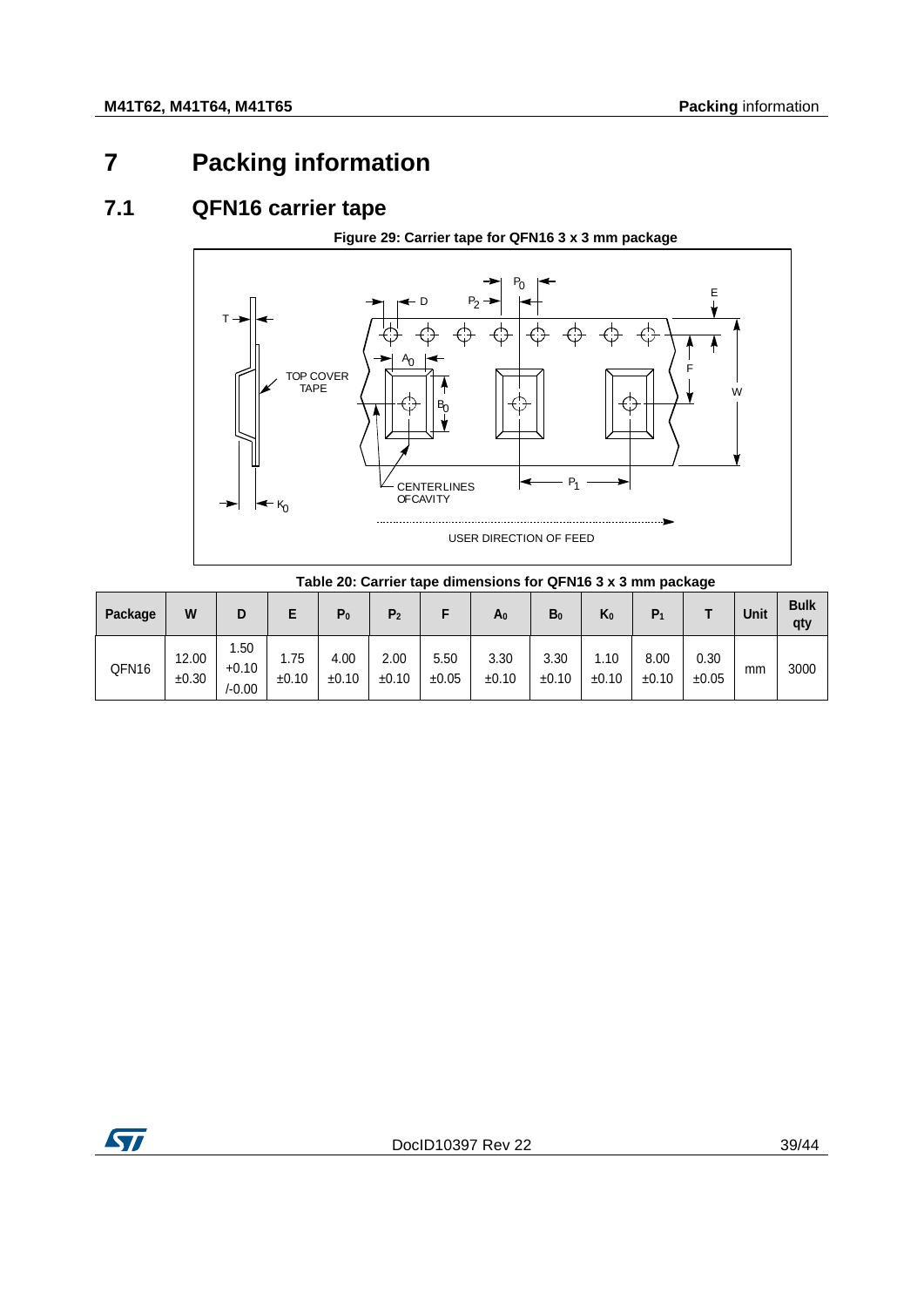# **7.2 LCC8 carrier tape**

<span id="page-39-1"></span><span id="page-39-0"></span>

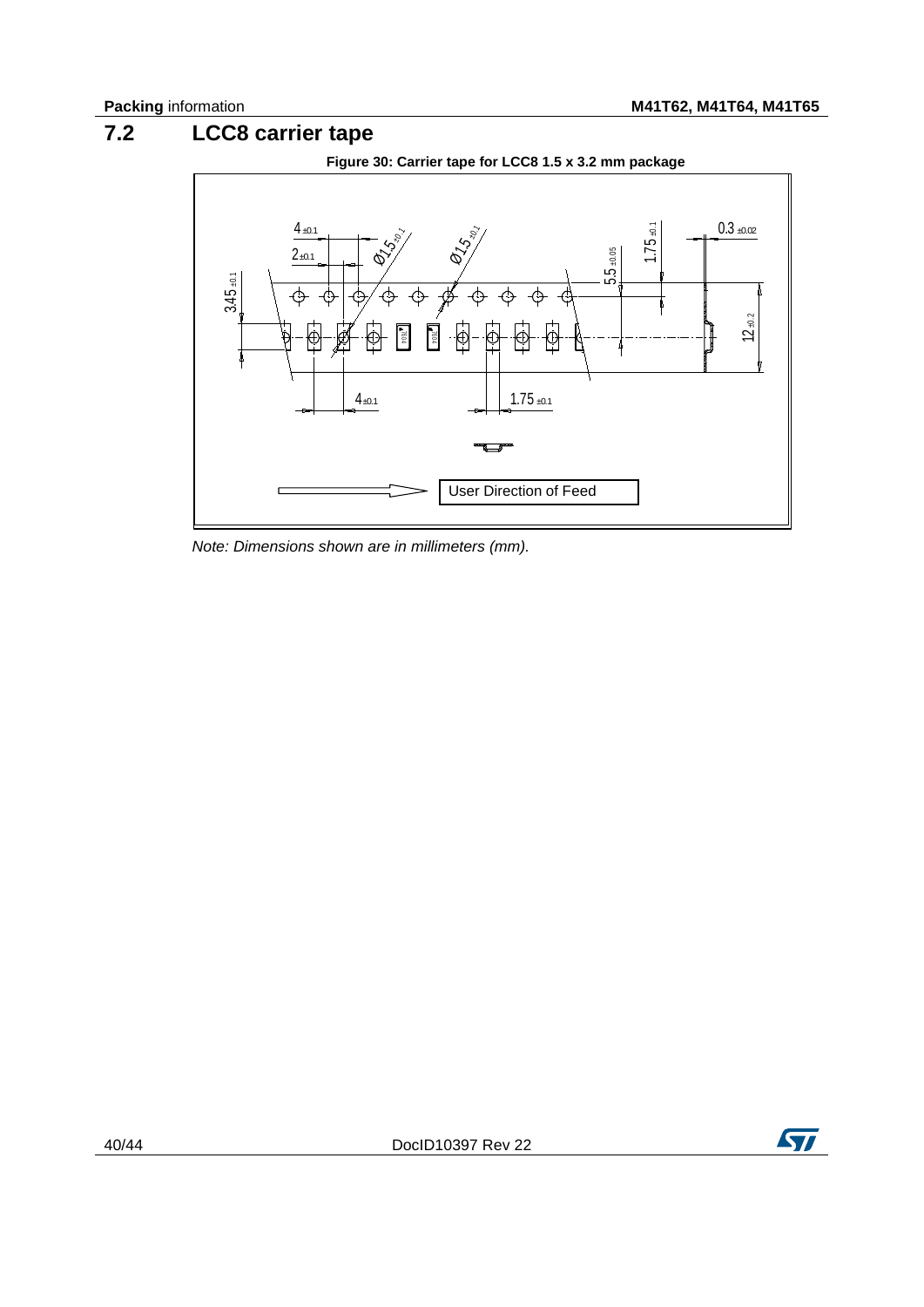# **7.3 Reel information for QFN16 and LCC8**

<span id="page-40-2"></span><span id="page-40-0"></span>

<span id="page-40-1"></span>

|                   | Table 21: Reel dimensions for 12 mm carrier tape - QFN16 and LCC8 packages |                  |                               |            |            |                                 |         |  |
|-------------------|----------------------------------------------------------------------------|------------------|-------------------------------|------------|------------|---------------------------------|---------|--|
| Package           | A<br>(max)                                                                 | в<br>(min)       | C                             | D<br>(min) | N<br>(min) | G                               | (max)   |  |
| QFN <sub>16</sub> | 330 mm<br>$(13$ -inch $)$                                                  | $1.5 \text{ mm}$ | $13 \text{ mm}$<br>$± 0.2$ mm | $20.2$ mm  | 60 mm      | $12.4 \text{ mm}$<br>$+2/-0$ mm | 18.4 mm |  |
| LCC8              | 180 mm<br>$(7\text{-inch})$                                                | $1.5 \text{ mm}$ | $13 \text{ mm}$<br>$± 0.2$ mm | $20.2$ mm  | 60 mm      | $12.4 \text{ mm}$<br>$+2/-0$ mm | 18.4 mm |  |

*Note: The dimensions given in [Table 21: "Reel dimensions for 12 mm carrier tape -](#page-40-1) QFN16 [and LCC8 packages"](#page-40-1) incorporate tolerances that cover all variations on critical parameters.*

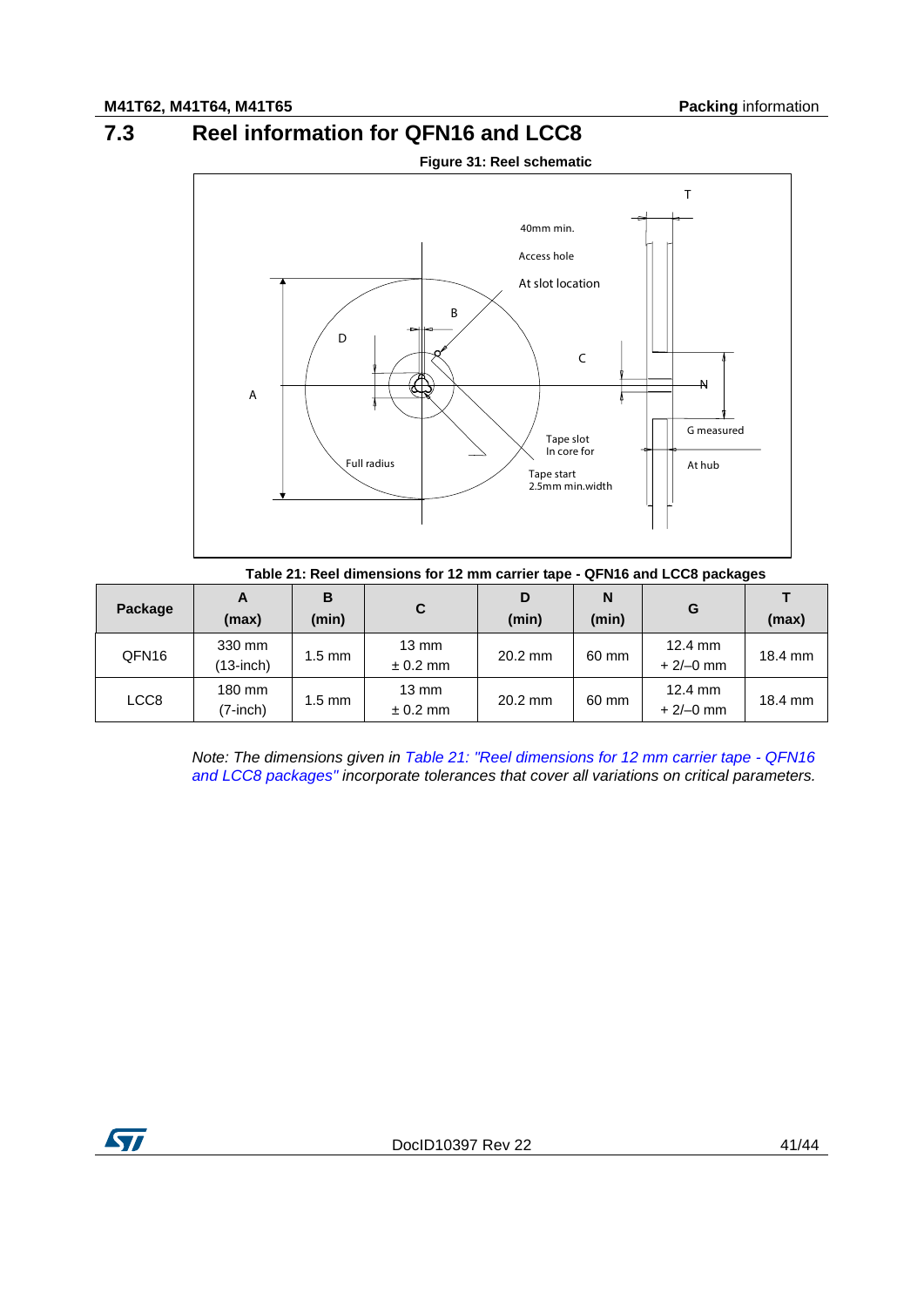# **8 Part numbering**

<span id="page-41-1"></span><span id="page-41-0"></span>

For other options, or for more information on any aspect of this device, please contact the ST sales office nearest you.

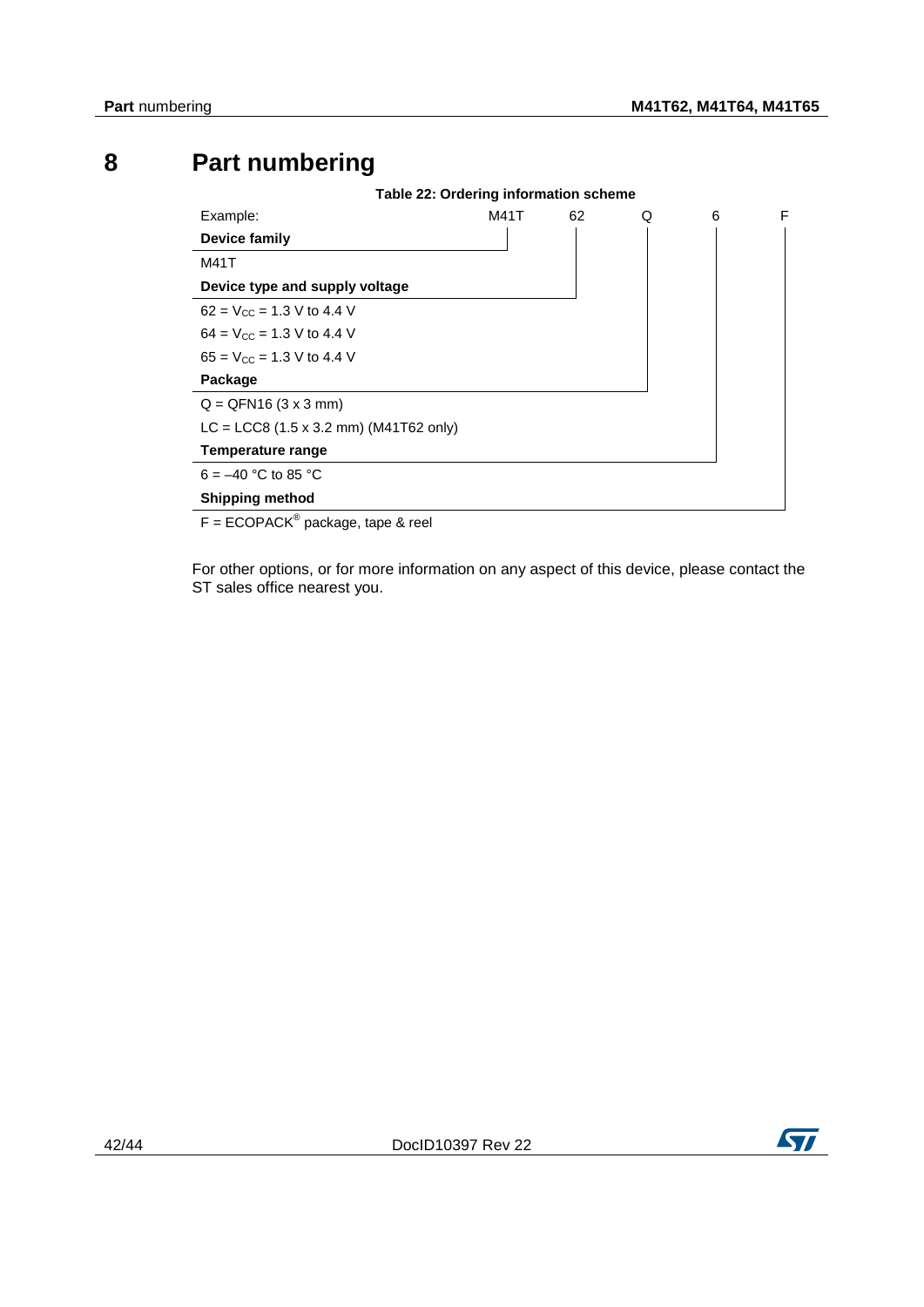# **9 Revision history**

| Table 23: Document revision history |  |
|-------------------------------------|--|
|-------------------------------------|--|

<span id="page-42-1"></span><span id="page-42-0"></span>

| <b>Date</b> | <b>Revision</b> | <b>Changes</b>                                                                                                                                                                                                                                                                                                                                                                        |
|-------------|-----------------|---------------------------------------------------------------------------------------------------------------------------------------------------------------------------------------------------------------------------------------------------------------------------------------------------------------------------------------------------------------------------------------|
| 21-Feb-2013 | 20              | Updated title of datasheet; updated Section 3.8: "Century bits";<br>added Figure 21: "Century bits CB1 and CB0; moved and modified<br>Table 8: "Examples using century bits"; added Section 3.9: "Leap<br>year"; added footnote 1 to Table 15: "Crystals suitable for use with<br>M41T6x series RTCs.                                                                                 |
| 21-Aug-2015 | 21              | Removed M41T63 part number and all references to it from<br>document.<br>Moved Table 1: "Device summary" to Section 1: "Description"<br>Replaced Figure 10: "Hardware hookup for SuperCap™ backup<br>operation"<br>Updated Section 6.1: "QFN16 package information"<br>Updated dimension e in Table 19: "LCC8 - 8-pin, 1.5 x 3.2 mm<br>leadless chip carrier package mechanical data" |
| 01-Oct-2015 | 22              | Clarified open drain pull-up supply voltage for devices in Table 13:<br>"DC characteristics"                                                                                                                                                                                                                                                                                          |